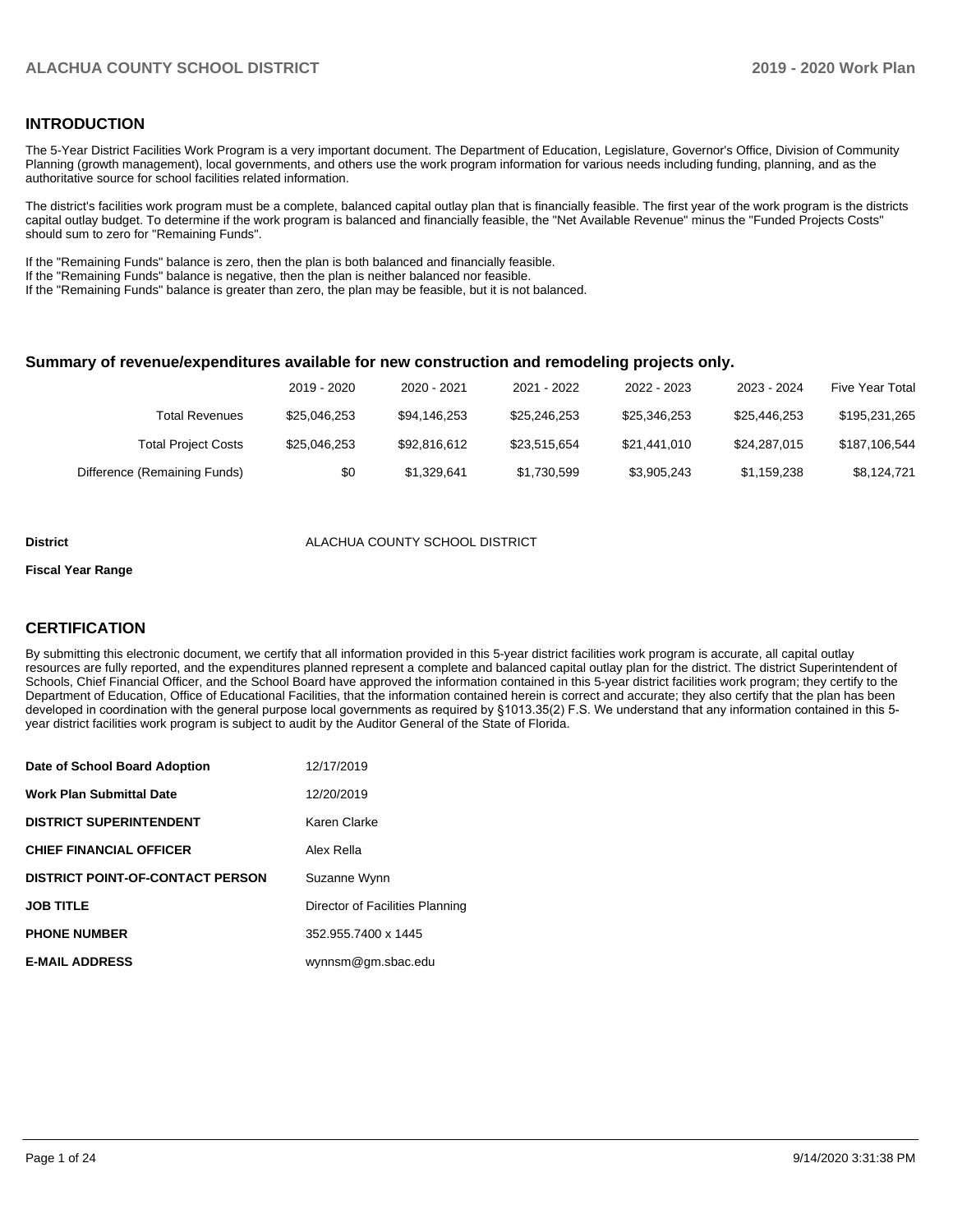# **Expenditures**

#### **Expenditure for Maintenance, Repair and Renovation from 1.50-Mills and PECO**

Annually, prior to the adoption of the district school budget, each school board must prepare a tentative district facilities work program that includes a schedule of major repair and renovation projects necessary to maintain the educational and ancillary facilities of the district.

|             | Item                                                                                                                                                                                                                                                                                                                                                                                                                                                                                                                                                                                                                                                                                                                                                                                                                                                                                                                                                                                                                                                                                                                                                                                                                                                                                                                                  | 2019 - 2020<br><b>Actual Budget</b> | 2020 - 2021<br>Projected | 2021 - 2022<br>Projected | 2022 - 2023<br>Projected | 2023 - 2024<br>Projected | <b>Total</b> |
|-------------|---------------------------------------------------------------------------------------------------------------------------------------------------------------------------------------------------------------------------------------------------------------------------------------------------------------------------------------------------------------------------------------------------------------------------------------------------------------------------------------------------------------------------------------------------------------------------------------------------------------------------------------------------------------------------------------------------------------------------------------------------------------------------------------------------------------------------------------------------------------------------------------------------------------------------------------------------------------------------------------------------------------------------------------------------------------------------------------------------------------------------------------------------------------------------------------------------------------------------------------------------------------------------------------------------------------------------------------|-------------------------------------|--------------------------|--------------------------|--------------------------|--------------------------|--------------|
| <b>HVAC</b> |                                                                                                                                                                                                                                                                                                                                                                                                                                                                                                                                                                                                                                                                                                                                                                                                                                                                                                                                                                                                                                                                                                                                                                                                                                                                                                                                       | \$3,070,000                         | \$3,200,000              | \$3,300,000              | \$3,500,000              | \$3,750,000              | \$16,820,000 |
|             | Locations: A L MEBANE MIDDLE, A Q JONES EXCEPTIONAL STUDENTS CENTER, ABRAHAM LINCOLN MIDDLE, ADMINISTRATIVE ANNEX,<br>ALACHUA ELEMENTARY. ALACHUA SUPERINTENDENT'S OFFICE. ARCHER ELEMENTARY SCHOOL. C W NORTON ELEMENTARY.<br>CAMP CRYSTAL LAKE, CHESTER SHELL ELEMENTARY, DUVAL EARLY LEARNING ACADEMY, EARLY HEADSTART FAMILY<br>PROGRAM CENTER, EASTSIDE SENIOR HIGH, F W BUCHHOLZ SENIOR HIGH, FEARNSIDE FAMILY SERVICES CENTER, FORT<br>CLARKE MIDDLE, FRED SIVIA JR SUPPORT CENTER, GAINESVILLE SENIOR HIGH, GLEN SPRINGS ELEMENTARY, HAWTHORNE<br>MIDDLE / HIGH SCHOOL, HAWTHORNE STADIUM, HIDDEN OAK ELEMENTARY, HIGH SPRINGS COMMUNITY SCHOOL, HORIZON<br>CENTER, HOWARD W BISHOP MIDDLE, IDYLWILD ELEMENTARY, J J FINLEY ELEMENTARY, JOSEPH WILLIAMS ELEMENTARY,<br>KANAPAHA MIDDLE, KIMBALL WILES ELEMENTARY, LAKE FOREST ELEMENTARY, LAWTON M CHILES ELEMENTARY, LITTLEWOOD<br>ELEMENTARY, MARJORIE K RAWLINGS ELEMENTARY, MEADOWBROOK ELEMENTARY, MYRA TERWILLIGER ELEMENTARY,<br>NEWBERRY ELEMENTARY, NEWBERRY SENIOR HIGH, OAKVIEW MIDDLE, OSCAR SERVIN CENTER, PRAIRIE VIEW ELEMENTARY,<br>SANTA FE SENIOR HIGH, SIDNEY LANIER CENTER, STEPHEN FOSTER ELEMENTARY, TRAFFIC SAFETY CENTER, W A METCALFE<br>ELEMENTARY, W TRAVIS LOFTEN SENIOR HIGH, W W IRBY ELEMENTARY, WESTWOOD MIDDLE, WILLIAM S TALBOT ELEMENTARY  |                                     |                          |                          |                          |                          |              |
| Flooring    |                                                                                                                                                                                                                                                                                                                                                                                                                                                                                                                                                                                                                                                                                                                                                                                                                                                                                                                                                                                                                                                                                                                                                                                                                                                                                                                                       | \$175,000                           | \$175,000                | \$175,000                | \$175,000                | \$175,000                | \$875,000    |
|             | Locations: A L MEBANE MIDDLE, A Q JONES EXCEPTIONAL STUDENTS CENTER, ABRAHAM LINCOLN MIDDLE, ADMINISTRATIVE ANNEX,<br>IALACHUA ELEMENTARY. ALACHUA SUPERINTENDENT'S OFFICE. ARCHER ELEMENTARY SCHOOL. C W NORTON ELEMENTARY.<br>CAMP CRYSTAL LAKE, CHESTER SHELL ELEMENTARY, DUVAL EARLY LEARNING ACADEMY, EARLY HEADSTART FAMILY<br>PROGRAM CENTER, EASTSIDE SENIOR HIGH, F W BUCHHOLZ SENIOR HIGH, FEARNSIDE FAMILY SERVICES CENTER, FORT<br>CLARKE MIDDLE, FRED SIVIA JR SUPPORT CENTER, GAINESVILLE SENIOR HIGH, GLEN SPRINGS ELEMENTARY, HAWTHORNE<br>MIDDLE / HIGH SCHOOL, HAWTHORNE STADIUM, HIDDEN OAK ELEMENTARY, HIGH SPRINGS COMMUNITY SCHOOL, HORIZON<br>CENTER, HOWARD W BISHOP MIDDLE, IDYLWILD ELEMENTARY, J J FINLEY ELEMENTARY, JOSEPH WILLIAMS ELEMENTARY,<br>KANAPAHA MIDDLE, KIMBALL WILES ELEMENTARY, LAKE FOREST ELEMENTARY, LAWTON M CHILES ELEMENTARY, LITTLEWOOD<br>ELEMENTARY, MARJORIE K RAWLINGS ELEMENTARY, MEADOWBROOK ELEMENTARY, MYRA TERWILLIGER ELEMENTARY,<br>NEWBERRY ELEMENTARY, NEWBERRY SENIOR HIGH, OAKVIEW MIDDLE, OSCAR SERVIN CENTER, PRAIRIE VIEW ELEMENTARY,<br>SANTA FE SENIOR HIGH, SIDNEY LANIER CENTER, STEPHEN FOSTER ELEMENTARY, TRAFFIC SAFETY CENTER, W A METCALFE<br>ELEMENTARY, W TRAVIS LOFTEN SENIOR HIGH, W W IRBY ELEMENTARY, WESTWOOD MIDDLE, WILLIAM S TALBOT ELEMENTARY |                                     |                          |                          |                          |                          |              |
| Roofing     |                                                                                                                                                                                                                                                                                                                                                                                                                                                                                                                                                                                                                                                                                                                                                                                                                                                                                                                                                                                                                                                                                                                                                                                                                                                                                                                                       | \$800,000                           | \$900,000                | \$900,000                | \$1,000,000              | \$1,000,000              | \$4,600,000  |
|             | Locations: A L MEBANE MIDDLE, A Q JONES EXCEPTIONAL STUDENTS CENTER, ABRAHAM LINCOLN MIDDLE, ADMINISTRATIVE ANNEX,<br>ALACHUA ELEMENTARY, ALACHUA SUPERINTENDENT'S OFFICE, ARCHER ELEMENTARY SCHOOL, C W NORTON ELEMENTARY,<br>CAMP CRYSTAL LAKE, CHESTER SHELL ELEMENTARY, DUVAL EARLY LEARNING ACADEMY, EARLY HEADSTART FAMILY<br>PROGRAM CENTER, EASTSIDE SENIOR HIGH, F W BUCHHOLZ SENIOR HIGH, FEARNSIDE FAMILY SERVICES CENTER, FORT<br>CLARKE MIDDLE, FRED SIVIA JR SUPPORT CENTER, GAINESVILLE SENIOR HIGH, GLEN SPRINGS ELEMENTARY, HAWTHORNE<br>MIDDLE / HIGH SCHOOL, HAWTHORNE STADIUM, HIDDEN OAK ELEMENTARY, HIGH SPRINGS COMMUNITY SCHOOL, HORIZON<br>CENTER, HOWARD W BISHOP MIDDLE, IDYLWILD ELEMENTARY, J J FINLEY ELEMENTARY, JOSEPH WILLIAMS ELEMENTARY,<br>KANAPAHA MIDDLE, KIMBALL WILES ELEMENTARY, LAKE FOREST ELEMENTARY, LAWTON M CHILES ELEMENTARY, LITTLEWOOD<br>ELEMENTARY, MARJORIE K RAWLINGS ELEMENTARY, MEADOWBROOK ELEMENTARY, MYRA TERWILLIGER ELEMENTARY,<br>NEWBERRY ELEMENTARY, NEWBERRY SENIOR HIGH, OAKVIEW MIDDLE, OSCAR SERVIN CENTER, PRAIRIE VIEW ELEMENTARY,<br>SANTA FE SENIOR HIGH, SIDNEY LANIER CENTER, STEPHEN FOSTER ELEMENTARY, TRAFFIC SAFETY CENTER, W A METCALFE<br>ELEMENTARY, W TRAVIS LOFTEN SENIOR HIGH, W W IRBY ELEMENTARY, WESTWOOD MIDDLE, WILLIAM S TALBOT ELEMENTARY  |                                     |                          |                          |                          |                          |              |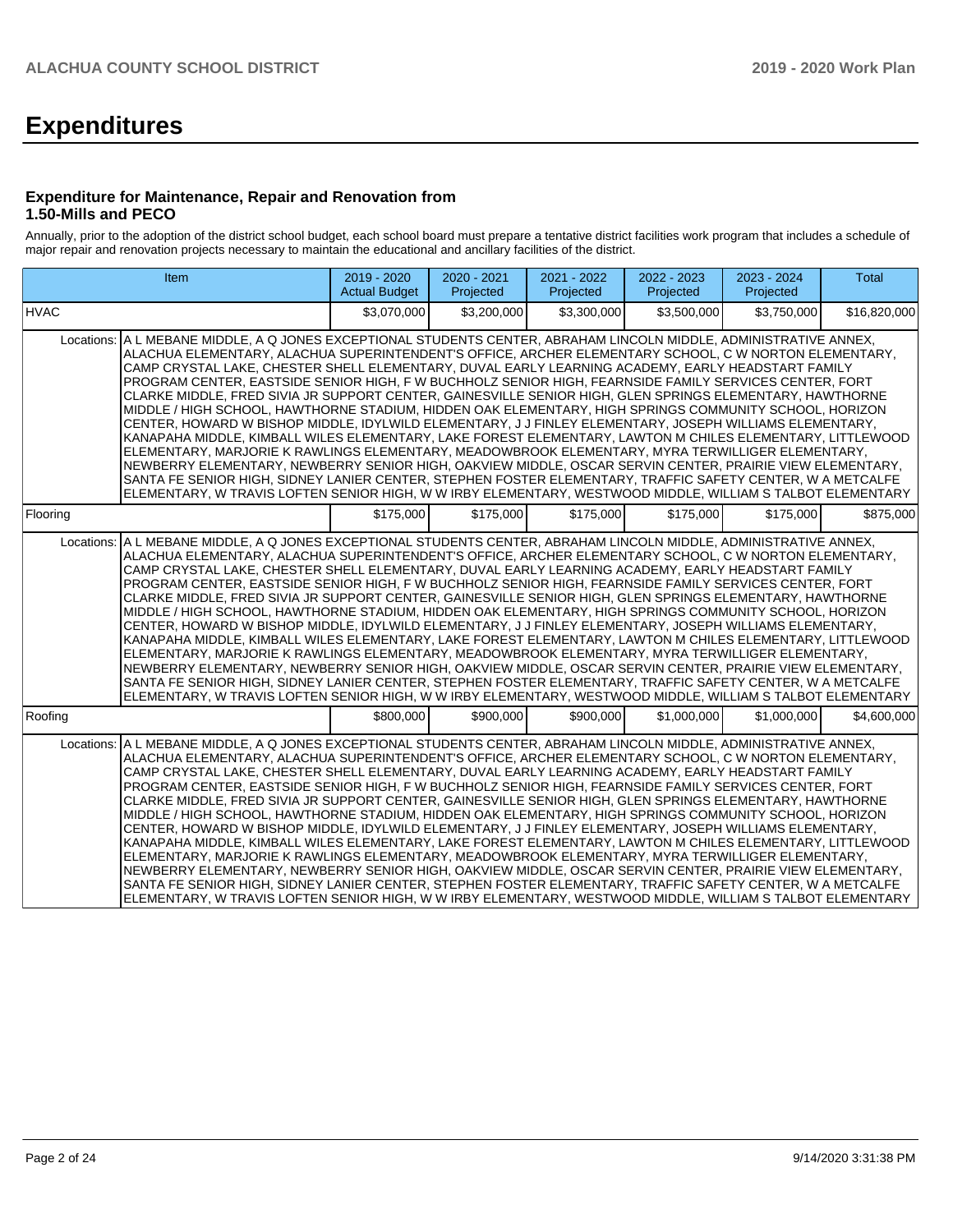| Safety to Life                   |                                                                                                                                                                                                                                                                                                                                                                                                                                                                                                                                                                                                                                                                                                                                                                                                                                                                                                                                                                                                                                                                                                                                                                                                                                                                                                                                                         | \$500,000 | \$500,000 | \$600,000 | \$600,000 | \$700,000 | \$2,900,000 |
|----------------------------------|---------------------------------------------------------------------------------------------------------------------------------------------------------------------------------------------------------------------------------------------------------------------------------------------------------------------------------------------------------------------------------------------------------------------------------------------------------------------------------------------------------------------------------------------------------------------------------------------------------------------------------------------------------------------------------------------------------------------------------------------------------------------------------------------------------------------------------------------------------------------------------------------------------------------------------------------------------------------------------------------------------------------------------------------------------------------------------------------------------------------------------------------------------------------------------------------------------------------------------------------------------------------------------------------------------------------------------------------------------|-----------|-----------|-----------|-----------|-----------|-------------|
| Locations:                       | A L MEBANE MIDDLE, A Q JONES EXCEPTIONAL STUDENTS CENTER, ABRAHAM LINCOLN MIDDLE, ADMINISTRATIVE ANNEX,<br>ALACHUA ELEMENTARY, ALACHUA SUPERINTENDENT'S OFFICE, ARCHER ELEMENTARY SCHOOL, C W NORTON ELEMENTARY,<br>CAMP CRYSTAL LAKE, CHESTER SHELL ELEMENTARY, CITIZENS FIELD, DUVAL EARLY LEARNING ACADEMY, EARLY HEADSTART<br>FAMILY PROGRAM CENTER, EASTSIDE SENIOR HIGH, F W BUCHHOLZ SENIOR HIGH, FEARNSIDE FAMILY SERVICES CENTER,<br>FORT CLARKE MIDDLE. FRED SIVIA JR SUPPORT CENTER. GAINESVILLE SENIOR HIGH. GLEN SPRINGS ELEMENTARY.<br>HAWTHORNE MIDDLE / HIGH SCHOOL, HAWTHORNE STADIUM, HIDDEN OAK ELEMENTARY, HIGH SPRINGS COMMUNITY SCHOOL,<br>HORIZON CENTER, HOWARD W BISHOP MIDDLE, IDYLWILD ELEMENTARY, J J FINLEY ELEMENTARY, JOSEPH WILLIAMS<br>ELEMENTARY, KANAPAHA MIDDLE, KIMBALL WILES ELEMENTARY, LAKE FOREST ELEMENTARY, LAWTON M CHILES<br>ELEMENTARY, LITTLEWOOD ELEMENTARY, MARJORIE K RAWLINGS ELEMENTARY, MEADOWBROOK ELEMENTARY, MYRA<br>TERWILLIGER ELEMENTARY. NEWBERRY ELEMENTARY. NEWBERRY SENIOR HIGH. OAKVIEW MIDDLE. OSCAR SERVIN CENTER.<br>PRAIRIE VIEW ELEMENTARY, SANTA FE SENIOR HIGH, SIDNEY LANIER CENTER, STEPHEN FOSTER ELEMENTARY, TRAFFIC<br>SAFETY CENTER, W A METCALFE ELEMENTARY, W TRAVIS LOFTEN SENIOR HIGH, W W IRBY ELEMENTARY, WESTWOOD MIDDLE,<br>WILLIAM S TALBOT ELEMENTARY            |           |           |           |           |           |             |
| Fencing                          |                                                                                                                                                                                                                                                                                                                                                                                                                                                                                                                                                                                                                                                                                                                                                                                                                                                                                                                                                                                                                                                                                                                                                                                                                                                                                                                                                         | \$550,000 | \$550,000 | \$550,000 | \$550,000 | \$550,000 | \$2,750,000 |
| Locations:                       | A L MEBANE MIDDLE, A Q JONES EXCEPTIONAL STUDENTS CENTER, ABRAHAM LINCOLN MIDDLE, ADMINISTRATIVE ANNEX,<br>ALACHUA ELEMENTARY, ALACHUA SUPERINTENDENT'S OFFICE, ARCHER ELEMENTARY SCHOOL, C W NORTON ELEMENTARY,<br>CAMP CRYSTAL LAKE, CHESTER SHELL ELEMENTARY, CITIZENS FIELD, DUVAL EARLY LEARNING ACADEMY, EARLY HEADSTART<br>FAMILY PROGRAM CENTER, EASTSIDE SENIOR HIGH, F W BUCHHOLZ SENIOR HIGH, FEARNSIDE FAMILY SERVICES CENTER,<br>FORT CLARKE MIDDLE, FRED SIVIA JR SUPPORT CENTER, GAINESVILLE SENIOR HIGH, GLEN SPRINGS ELEMENTARY,<br>HAWTHORNE MIDDLE / HIGH SCHOOL, HAWTHORNE STADIUM, HIDDEN OAK ELEMENTARY, HIGH SPRINGS COMMUNITY SCHOOL,<br>HORIZON CENTER, HOWARD W BISHOP MIDDLE, IDYLWILD ELEMENTARY, J J FINLEY ELEMENTARY, JOSEPH WILLIAMS<br>ELEMENTARY, KANAPAHA MIDDLE, KIMBALL WILES ELEMENTARY, LAKE FOREST ELEMENTARY, LAWTON M CHILES<br>ELEMENTARY, LITTLEWOOD ELEMENTARY, MARJORIE K RAWLINGS ELEMENTARY, MEADOWBROOK ELEMENTARY, MYRA<br>TERWILLIGER ELEMENTARY, NEWBERRY ELEMENTARY, NEWBERRY SENIOR HIGH, OAKVIEW MIDDLE, OSCAR SERVIN CENTER,<br>PRAIRIE VIEW ELEMENTARY, SANTA FE SENIOR HIGH, SIDNEY LANIER CENTER, STEPHEN FOSTER ELEMENTARY, TRAFFIC<br>SAFETY CENTER, W A METCALFE ELEMENTARY, W TRAVIS LOFTEN SENIOR HIGH, W W IRBY ELEMENTARY, WESTWOOD MIDDLE,<br>WILLIAM S TALBOT ELEMENTARY            |           |           |           |           |           |             |
| Parking                          |                                                                                                                                                                                                                                                                                                                                                                                                                                                                                                                                                                                                                                                                                                                                                                                                                                                                                                                                                                                                                                                                                                                                                                                                                                                                                                                                                         | \$0       | \$0       | \$0       | \$0       | \$0       | \$0         |
|                                  | Locations: No Locations for this expenditure.                                                                                                                                                                                                                                                                                                                                                                                                                                                                                                                                                                                                                                                                                                                                                                                                                                                                                                                                                                                                                                                                                                                                                                                                                                                                                                           |           |           |           |           |           |             |
| Electrical                       |                                                                                                                                                                                                                                                                                                                                                                                                                                                                                                                                                                                                                                                                                                                                                                                                                                                                                                                                                                                                                                                                                                                                                                                                                                                                                                                                                         | \$200,000 | \$200,000 | \$200,000 | \$200,000 | \$200,000 | \$1,000,000 |
|                                  | Locations: A L MEBANE MIDDLE, A Q JONES EXCEPTIONAL STUDENTS CENTER, ABRAHAM LINCOLN MIDDLE, ADMINISTRATIVE ANNEX,<br>ALACHUA ELEMENTARY, ALACHUA SUPERINTENDENT'S OFFICE, ARCHER ELEMENTARY SCHOOL, C W NORTON ELEMENTARY,<br>CAMP CRYSTAL LAKE, CHESTER SHELL ELEMENTARY, CITIZENS FIELD, DUVAL EARLY LEARNING ACADEMY, EARLY HEADSTART<br>FAMILY PROGRAM CENTER, EASTSIDE SENIOR HIGH, F W BUCHHOLZ SENIOR HIGH, FEARNSIDE FAMILY SERVICES CENTER,<br>FORT CLARKE MIDDLE, FRED SIVIA JR SUPPORT CENTER, GAINESVILLE SENIOR HIGH, GLEN SPRINGS ELEMENTARY,<br>HAWTHORNE MIDDLE / HIGH SCHOOL, HAWTHORNE STADIUM, HIDDEN OAK ELEMENTARY, HIGH SPRINGS COMMUNITY SCHOOL,<br>HORIZON CENTER, HOWARD W BISHOP MIDDLE, IDYLWILD ELEMENTARY, J J FINLEY ELEMENTARY, JOSEPH WILLIAMS<br>ELEMENTARY, KANAPAHA MIDDLE, KIMBALL WILES ELEMENTARY, LAKE FOREST ELEMENTARY, LAWTON M CHILES<br>ELEMENTARY, LITTLEWOOD ELEMENTARY, MARJORIE K RAWLINGS ELEMENTARY, MEADOWBROOK ELEMENTARY, MYRA<br>TERWILLIGER ELEMENTARY, NEWBERRY ELEMENTARY, NEWBERRY SENIOR HIGH, OAKVIEW MIDDLE, OSCAR SERVIN CENTER,<br>PRAIRIE VIEW ELEMENTARY, SANTA FE SENIOR HIGH, SIDNEY LANIER CENTER, STEPHEN FOSTER ELEMENTARY, TRAFFIC<br>SAFETY CENTER, W A METCALFE ELEMENTARY, W TRAVIS LOFTEN SENIOR HIGH, W W IRBY ELEMENTARY, WESTWOOD MIDDLE,<br>WILLIAM S TALBOT ELEMENTARY |           |           |           |           |           |             |
| Fire Alarm                       |                                                                                                                                                                                                                                                                                                                                                                                                                                                                                                                                                                                                                                                                                                                                                                                                                                                                                                                                                                                                                                                                                                                                                                                                                                                                                                                                                         | \$0       | \$0       | \$0       | \$0       | \$0       | \$0         |
|                                  | Locations: No Locations for this expenditure.                                                                                                                                                                                                                                                                                                                                                                                                                                                                                                                                                                                                                                                                                                                                                                                                                                                                                                                                                                                                                                                                                                                                                                                                                                                                                                           |           |           |           |           |           |             |
| Telephone/Intercom System        |                                                                                                                                                                                                                                                                                                                                                                                                                                                                                                                                                                                                                                                                                                                                                                                                                                                                                                                                                                                                                                                                                                                                                                                                                                                                                                                                                         | \$0       | \$0       | \$0       | \$0       | \$0       | \$0         |
|                                  | Locations: No Locations for this expenditure.                                                                                                                                                                                                                                                                                                                                                                                                                                                                                                                                                                                                                                                                                                                                                                                                                                                                                                                                                                                                                                                                                                                                                                                                                                                                                                           |           |           |           |           |           |             |
| <b>Closed Circuit Television</b> |                                                                                                                                                                                                                                                                                                                                                                                                                                                                                                                                                                                                                                                                                                                                                                                                                                                                                                                                                                                                                                                                                                                                                                                                                                                                                                                                                         | \$0       | \$0       | \$0       | \$0       | \$0       | \$0         |
|                                  | Locations: No Locations for this expenditure.                                                                                                                                                                                                                                                                                                                                                                                                                                                                                                                                                                                                                                                                                                                                                                                                                                                                                                                                                                                                                                                                                                                                                                                                                                                                                                           |           |           |           |           |           |             |
| Paint                            |                                                                                                                                                                                                                                                                                                                                                                                                                                                                                                                                                                                                                                                                                                                                                                                                                                                                                                                                                                                                                                                                                                                                                                                                                                                                                                                                                         | \$50,000  | \$70,000  | \$80,000  | \$90,000  | \$100,000 | \$390,000   |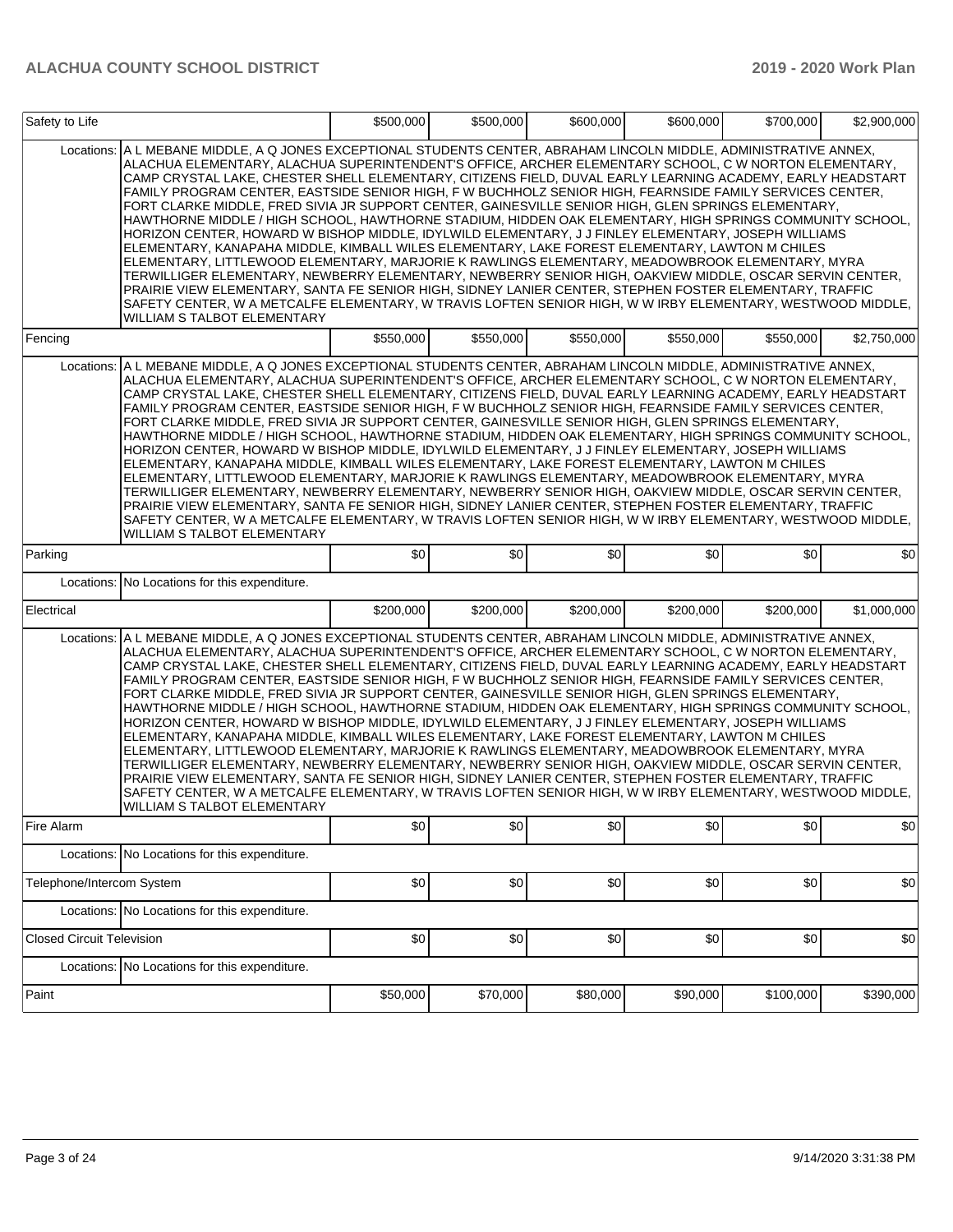|                    | Locations: A L MEBANE MIDDLE, A Q JONES EXCEPTIONAL STUDENTS CENTER, ABRAHAM LINCOLN MIDDLE, ADMINISTRATIVE ANNEX,<br>ALACHUA ELEMENTARY, ALACHUA SUPERINTENDENT'S OFFICE, ARCHER ELEMENTARY SCHOOL, C W NORTON ELEMENTARY,<br>CAMP CRYSTAL LAKE, CHESTER SHELL ELEMENTARY, CITIZENS FIELD, DUVAL EARLY LEARNING ACADEMY, EARLY HEADSTART<br>FAMILY PROGRAM CENTER, EASTSIDE SENIOR HIGH, FW BUCHHOLZ SENIOR HIGH, FEARNSIDE FAMILY SERVICES CENTER,<br>FORT CLARKE MIDDLE, FRED SIVIA JR SUPPORT CENTER, GAINESVILLE SENIOR HIGH, GLEN SPRINGS ELEMENTARY,<br>HAWTHORNE MIDDLE / HIGH SCHOOL, HAWTHORNE STADIUM, HIDDEN OAK ELEMENTARY, HIGH SPRINGS COMMUNITY SCHOOL,<br>HORIZON CENTER, HOWARD W BISHOP MIDDLE, IDYLWILD ELEMENTARY, J J FINLEY ELEMENTARY, JOSEPH WILLIAMS<br>ELEMENTARY, KANAPAHA MIDDLE, KIMBALL WILES ELEMENTARY, LAKE FOREST ELEMENTARY, LAWTON M CHILES<br>ELEMENTARY, LITTLEWOOD ELEMENTARY, MARJORIE K RAWLINGS ELEMENTARY, MEADOWBROOK ELEMENTARY, MYRA<br>TERWILLIGER ELEMENTARY, NEWBERRY ELEMENTARY, NEWBERRY SENIOR HIGH, OAKVIEW MIDDLE, OSCAR SERVIN CENTER,<br>PRAIRIE VIEW ELEMENTARY, SANTA FE SENIOR HIGH, SIDNEY LANIER CENTER, STEPHEN FOSTER ELEMENTARY, TRAFFIC<br>SAFETY CENTER, W A METCALFE ELEMENTARY, W TRAVIS LOFTEN SENIOR HIGH, W W IRBY ELEMENTARY, WESTWOOD MIDDLE,<br><b>WILLIAM S TALBOT ELEMENTARY</b>  |             |             |             |             |             |              |
|--------------------|----------------------------------------------------------------------------------------------------------------------------------------------------------------------------------------------------------------------------------------------------------------------------------------------------------------------------------------------------------------------------------------------------------------------------------------------------------------------------------------------------------------------------------------------------------------------------------------------------------------------------------------------------------------------------------------------------------------------------------------------------------------------------------------------------------------------------------------------------------------------------------------------------------------------------------------------------------------------------------------------------------------------------------------------------------------------------------------------------------------------------------------------------------------------------------------------------------------------------------------------------------------------------------------------------------------------------------------------------------------|-------------|-------------|-------------|-------------|-------------|--------------|
| Maintenance/Repair |                                                                                                                                                                                                                                                                                                                                                                                                                                                                                                                                                                                                                                                                                                                                                                                                                                                                                                                                                                                                                                                                                                                                                                                                                                                                                                                                                                | \$1,200,000 | \$1,300,000 | \$1,400,000 | \$1,500,000 | \$1,600,000 | \$7,000,000  |
|                    | Locations: A L MEBANE MIDDLE, A Q JONES EXCEPTIONAL STUDENTS CENTER, ABRAHAM LINCOLN MIDDLE, ADMINISTRATIVE ANNEX,<br>ALACHUA ELEMENTARY, ALACHUA SUPERINTENDENT'S OFFICE, ARCHER ELEMENTARY SCHOOL, C W NORTON ELEMENTARY,<br>CAMP CRYSTAL LAKE, CHESTER SHELL ELEMENTARY, CITIZENS FIELD, DUVAL EARLY LEARNING ACADEMY, EARLY HEADSTART<br>FAMILY PROGRAM CENTER, EASTSIDE SENIOR HIGH, F W BUCHHOLZ SENIOR HIGH, FEARNSIDE FAMILY SERVICES CENTER,<br>FORT CLARKE MIDDLE, FRED SIVIA JR SUPPORT CENTER, GAINESVILLE SENIOR HIGH, GLEN SPRINGS ELEMENTARY,<br>HAWTHORNE MIDDLE / HIGH SCHOOL, HAWTHORNE STADIUM, HIDDEN OAK ELEMENTARY, HIGH SPRINGS COMMUNITY SCHOOL,<br>HORIZON CENTER, HOWARD W BISHOP MIDDLE, IDYLWILD ELEMENTARY, J J FINLEY ELEMENTARY, JOSEPH WILLIAMS<br>ELEMENTARY, KANAPAHA MIDDLE, KIMBALL WILES ELEMENTARY, LAKE FOREST ELEMENTARY, LAWTON M CHILES<br>ELEMENTARY, LITTLEWOOD ELEMENTARY, MARJORIE K RAWLINGS ELEMENTARY, MEADOWBROOK ELEMENTARY, MYRA<br>TERWILLIGER ELEMENTARY, NEWBERRY ELEMENTARY, NEWBERRY SENIOR HIGH, OAKVIEW MIDDLE, OSCAR SERVIN CENTER,<br>PRAIRIE VIEW ELEMENTARY, SANTA FE SENIOR HIGH, SIDNEY LANIER CENTER, STEPHEN FOSTER ELEMENTARY, TRAFFIC<br>SAFETY CENTER, W A METCALFE ELEMENTARY, W TRAVIS LOFTEN SENIOR HIGH, W W IRBY ELEMENTARY, WESTWOOD MIDDLE,<br><b>WILLIAM S TALBOT ELEMENTARY</b> |             |             |             |             |             |              |
|                    | Sub Total:                                                                                                                                                                                                                                                                                                                                                                                                                                                                                                                                                                                                                                                                                                                                                                                                                                                                                                                                                                                                                                                                                                                                                                                                                                                                                                                                                     | \$6,545,000 | \$6,895,000 | \$7,205,000 | \$7,615,000 | \$8,075,000 | \$36,335,000 |

| <b>IPECO</b><br>) Maintenance Expenditures | \$0          | ¢∩<br>Ψ      | \$0          | \$0          | \$0          | \$0          |
|--------------------------------------------|--------------|--------------|--------------|--------------|--------------|--------------|
| 1.50 Mill Sub Total: I                     | \$12,323,573 | \$12,106,388 | \$15,844,116 | \$16,919,940 | \$17,933,952 | \$75,127,969 |

| Other Items                                                                                                                                                                                                                                                                                                                                                                                                                                                                                                                                                                                                                                                                                                                                                                                                                                                                                                                                                                                                                                                                                                                                                                                                                                                                                                                                                  | $2019 - 2020$<br><b>Actual Budget</b> | $2020 - 2021$<br>Projected | $2021 - 2022$<br>Projected | 2022 - 2023<br>Projected | $2023 - 2024$<br>Projected | Total     |
|--------------------------------------------------------------------------------------------------------------------------------------------------------------------------------------------------------------------------------------------------------------------------------------------------------------------------------------------------------------------------------------------------------------------------------------------------------------------------------------------------------------------------------------------------------------------------------------------------------------------------------------------------------------------------------------------------------------------------------------------------------------------------------------------------------------------------------------------------------------------------------------------------------------------------------------------------------------------------------------------------------------------------------------------------------------------------------------------------------------------------------------------------------------------------------------------------------------------------------------------------------------------------------------------------------------------------------------------------------------|---------------------------------------|----------------------------|----------------------------|--------------------------|----------------------------|-----------|
| (K) ADA Corrections DW                                                                                                                                                                                                                                                                                                                                                                                                                                                                                                                                                                                                                                                                                                                                                                                                                                                                                                                                                                                                                                                                                                                                                                                                                                                                                                                                       | \$25,000                              | \$25,000                   | \$25,000                   | \$25,000                 | \$25,000                   | \$125,000 |
| Locations A L MEBANE MIDDLE, A Q JONES EXCEPTIONAL STUDENTS CENTER, ABRAHAM LINCOLN MIDDLE, ADMINISTRATIVE ANNEX,<br>ALACHUA ELEMENTARY, ALACHUA SUPERINTENDENT'S OFFICE, ARCHER ELEMENTARY SCHOOL, C W NORTON ELEMENTARY, 1<br>İCAMP CRYSTAL LAKE. CHESTER SHELL ELEMENTARY. CITIZENS FIELD. DUVAL EARLY LEARNING ACADEMY. EARLY<br>IHEADSTART FAMILY PROGRAM CENTER. EASTSIDE SENIOR HIGH. F W BUCHHOLZ SENIOR HIGH. FEARNSIDE FAMILY<br>SERVICES CENTER. FORT CLARKE MIDDLE. FRED SIVIA JR SUPPORT CENTER. GAINESVILLE SENIOR HIGH. GLEN SPRINGS<br>ELEMENTARY, HAWTHORNE MIDDLE / HIGH SCHOOL, HAWTHORNE STADIUM, HIDDEN OAK ELEMENTARY, HIGH SPRINGS<br>lCOMMUNITY SCHOOL. HORIZON CENTER. HOWARD W BISHOP MIDDLE. IDYLWILD ELEMENTARY. J J FINLEY ELEMENTARY.<br>JOSEPH WILLIAMS ELEMENTARY. KANAPAHA MIDDLE. KIMBALL WILES ELEMENTARY. LAKE FOREST ELEMENTARY. LAWTON M<br>CHILES ELEMENTARY, LITTLEWOOD ELEMENTARY, MARJORIE K RAWLINGS ELEMENTARY, MEADOWBROOK ELEMENTARY,<br>IMYRA TERWILLIGER ELEMENTARY. NEWBERRY ELEMENTARY. NEWBERRY SENIOR HIGH. OAKVIEW MIDDLE. OSCAR SERVIN<br>CENTER, PRAIRIE VIEW ELEMENTARY, SANTA FE SENIOR HIGH, SIDNEY LANIER CENTER, STEPHEN FOSTER ELEMENTARY,<br>TRAFFIC SAFETY CENTER. W A METCALFE ELEMENTARY. W TRAVIS LOFTEN SENIOR HIGH. W W IRBY ELEMENTARY.<br>WESTWOOD MIDDLE. WILLIAM S TALBOT ELEMENTARY |                                       |                            |                            |                          |                            |           |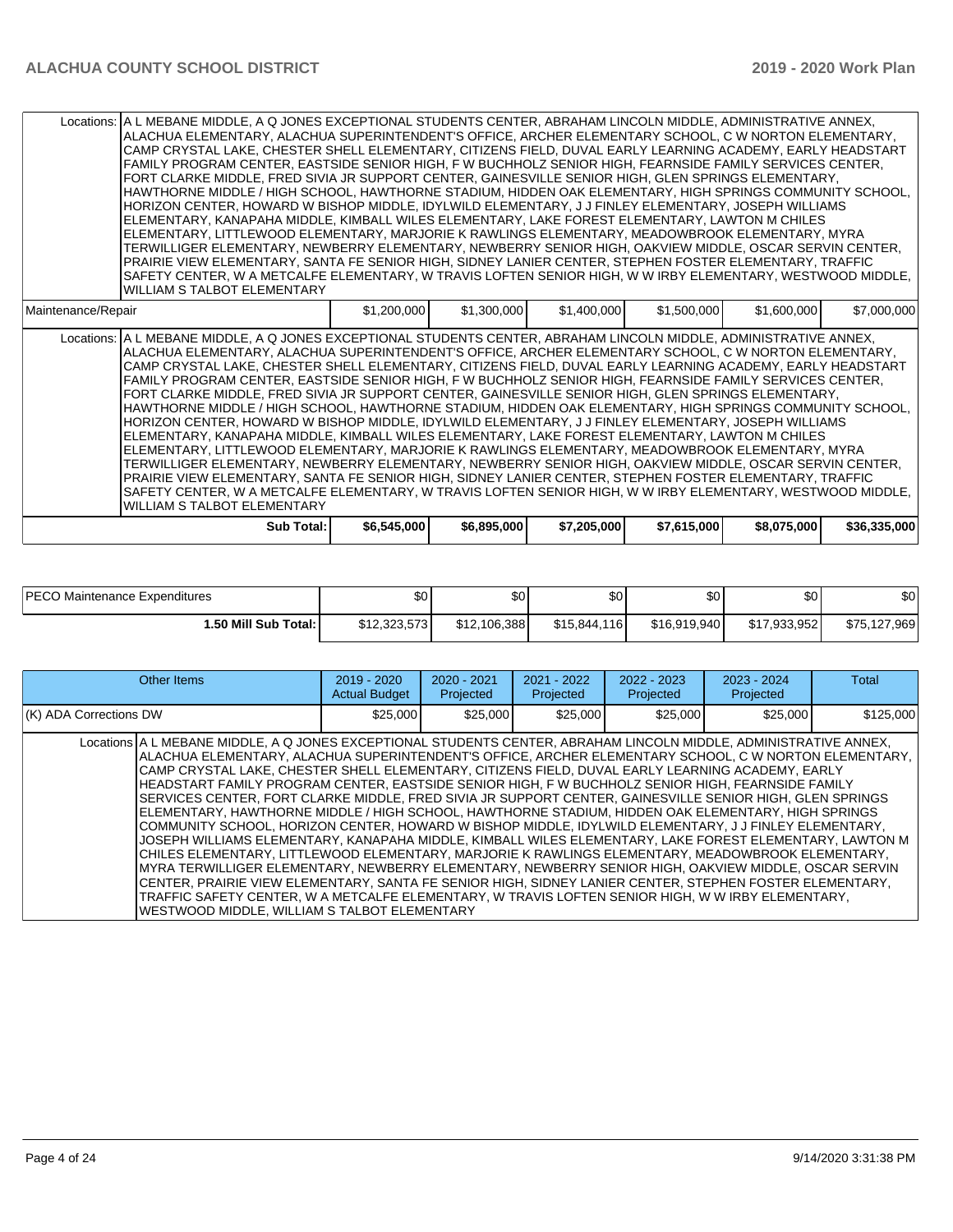| (E) Security                        |                                                                                                                                                                                                                                                                                                                                                                                                                                                                                                                                                                                                                                                                                                                                                                                                                                                                                                                                                                                                                                                                                                                                                                                                                                                                                                                                                        | \$230,000 | \$230,000   | \$250,000   | \$250,000   | \$260,000   | \$1,220,000  |
|-------------------------------------|--------------------------------------------------------------------------------------------------------------------------------------------------------------------------------------------------------------------------------------------------------------------------------------------------------------------------------------------------------------------------------------------------------------------------------------------------------------------------------------------------------------------------------------------------------------------------------------------------------------------------------------------------------------------------------------------------------------------------------------------------------------------------------------------------------------------------------------------------------------------------------------------------------------------------------------------------------------------------------------------------------------------------------------------------------------------------------------------------------------------------------------------------------------------------------------------------------------------------------------------------------------------------------------------------------------------------------------------------------|-----------|-------------|-------------|-------------|-------------|--------------|
|                                     | Locations A L MEBANE MIDDLE, A Q JONES EXCEPTIONAL STUDENTS CENTER, ABRAHAM LINCOLN MIDDLE, ADMINISTRATIVE ANNEX,<br>ALACHUA ELEMENTARY, ALACHUA SUPERINTENDENT'S OFFICE, ARCHER ELEMENTARY SCHOOL, C W NORTON ELEMENTARY,<br>CAMP CRYSTAL LAKE, CHESTER SHELL ELEMENTARY, CITIZENS FIELD, DUVAL EARLY LEARNING ACADEMY, EARLY<br>HEADSTART FAMILY PROGRAM CENTER, EASTSIDE SENIOR HIGH, FW BUCHHOLZ SENIOR HIGH, FEARNSIDE FAMILY<br>SERVICES CENTER. FORT CLARKE MIDDLE, FRED SIVIA JR SUPPORT CENTER, GAINESVILLE SENIOR HIGH, GLEN SPRINGS<br>ELEMENTARY, HAWTHORNE MIDDLE / HIGH SCHOOL, HAWTHORNE STADIUM, HIDDEN OAK ELEMENTARY, HIGH SPRINGS<br>COMMUNITY SCHOOL, HORIZON CENTER, HOWARD W BISHOP MIDDLE, IDYLWILD ELEMENTARY, J J FINLEY ELEMENTARY,<br>JOSEPH WILLIAMS ELEMENTARY, KANAPAHA MIDDLE, KIMBALL WILES ELEMENTARY, LAKE FOREST ELEMENTARY, LAWTON M<br>CHILES ELEMENTARY, LITTLEWOOD ELEMENTARY, MARJORIE K RAWLINGS ELEMENTARY, MEADOWBROOK ELEMENTARY,<br>MYRA TERWILLIGER ELEMENTARY, NEWBERRY ELEMENTARY, NEWBERRY SENIOR HIGH, OAKVIEW MIDDLE, OSCAR SERVIN<br>CENTER, PRAIRIE VIEW ELEMENTARY, SANTA FE SENIOR HIGH, SIDNEY LANIER CENTER, STEPHEN FOSTER ELEMENTARY,<br>TRAFFIC SAFETY CENTER, W A METCALFE ELEMENTARY, W TRAVIS LOFTEN SENIOR HIGH, W W IRBY ELEMENTARY,<br>WESTWOOD MIDDLE, WILLIAM S TALBOT ELEMENTARY  |           |             |             |             |             |              |
|                                     | (N) Environmental Issues & Remediation                                                                                                                                                                                                                                                                                                                                                                                                                                                                                                                                                                                                                                                                                                                                                                                                                                                                                                                                                                                                                                                                                                                                                                                                                                                                                                                 | \$150,000 | \$150,000   | \$150,000   | \$150,000   | \$150,000   | \$750,000    |
|                                     | Locations A L MEBANE MIDDLE, A Q JONES EXCEPTIONAL STUDENTS CENTER, ABRAHAM LINCOLN MIDDLE, ADMINISTRATIVE ANNEX,<br>ALACHUA ELEMENTARY, ALACHUA SUPERINTENDENT'S OFFICE, ARCHER ELEMENTARY SCHOOL, C W NORTON ELEMENTARY,<br>CAMP CRYSTAL LAKE, CHESTER SHELL ELEMENTARY, CITIZENS FIELD, DUVAL EARLY LEARNING ACADEMY, EARLY<br>HEADSTART FAMILY PROGRAM CENTER, EASTSIDE SENIOR HIGH, F W BUCHHOLZ SENIOR HIGH, FEARNSIDE FAMILY<br>SERVICES CENTER, FORT CLARKE MIDDLE, FRED SIVIA JR SUPPORT CENTER, GAINESVILLE SENIOR HIGH, GLEN SPRINGS<br>ELEMENTARY, HAWTHORNE MIDDLE / HIGH SCHOOL, HAWTHORNE STADIUM, HIDDEN OAK ELEMENTARY, HIGH SPRINGS<br>COMMUNITY SCHOOL, HORIZON CENTER, HOWARD W BISHOP MIDDLE, IDYLWILD ELEMENTARY, J J FINLEY ELEMENTARY,<br>JOSEPH WILLIAMS ELEMENTARY, KANAPAHA MIDDLE, KIMBALL WILES ELEMENTARY, LAKE FOREST ELEMENTARY, LAWTON M<br>CHILES ELEMENTARY, LITTLEWOOD ELEMENTARY, MARJORIE K RAWLINGS ELEMENTARY, MYRA TERWILLIGER ELEMENTARY,<br>NEWBERRY ELEMENTARY, NEWBERRY SENIOR HIGH, OAKVIEW MIDDLE, OSCAR SERVIN CENTER, PRAIRIE VIEW<br>ELEMENTARY, SANTA FE SENIOR HIGH, SIDNEY LANIER CENTER, STEPHEN FOSTER ELEMENTARY, TRAFFIC SAFETY CENTER,<br>W A METCALFE ELEMENTARY, W TRAVIS LOFTEN SENIOR HIGH, W W IRBY ELEMENTARY, WESTWOOD MIDDLE, WILLIAM S<br><b>TALBOT ELEMENTARY</b>                  |           |             |             |             |             |              |
| (P) Relocatable Moves & Renovations |                                                                                                                                                                                                                                                                                                                                                                                                                                                                                                                                                                                                                                                                                                                                                                                                                                                                                                                                                                                                                                                                                                                                                                                                                                                                                                                                                        | \$500,000 | \$1,000,000 | \$1,000,000 | \$5,000,000 | \$5,000,000 | \$12,500,000 |
|                                     | Locations A L MEBANE MIDDLE, A Q JONES EXCEPTIONAL STUDENTS CENTER, ABRAHAM LINCOLN MIDDLE, ADMINISTRATIVE ANNEX,<br>ALACHUA ELEMENTARY, ALACHUA SUPERINTENDENT'S OFFICE, ARCHER ELEMENTARY SCHOOL, C W NORTON ELEMENTARY,<br>CAMP CRYSTAL LAKE, CHESTER SHELL ELEMENTARY, CITIZENS FIELD, DUVAL EARLY LEARNING ACADEMY, EARLY<br>HEADSTART FAMILY PROGRAM CENTER, EASTSIDE SENIOR HIGH, F W BUCHHOLZ SENIOR HIGH, FEARNSIDE FAMILY<br>SERVICES CENTER, FORT CLARKE MIDDLE, FRED SIVIA JR SUPPORT CENTER, GAINESVILLE SENIOR HIGH, GLEN SPRINGS<br>ELEMENTARY, HAWTHORNE MIDDLE / HIGH SCHOOL, HAWTHORNE STADIUM, HIDDEN OAK ELEMENTARY, HIGH SPRINGS<br>COMMUNITY SCHOOL, HORIZON CENTER, HOWARD W BISHOP MIDDLE, IDYLWILD ELEMENTARY, J J FINLEY ELEMENTARY,<br>JOSEPH WILLIAMS ELEMENTARY, KANAPAHA MIDDLE, KIMBALL WILES ELEMENTARY, LAKE FOREST ELEMENTARY, LAWTON M<br>CHILES ELEMENTARY, LITTLEWOOD ELEMENTARY, MARJORIE K RAWLINGS ELEMENTARY, MEADOWBROOK ELEMENTARY,<br>MYRA TERWILLIGER ELEMENTARY, NEWBERRY ELEMENTARY, NEWBERRY SENIOR HIGH, OAKVIEW MIDDLE, OSCAR SERVIN<br>CENTER, PRAIRIE VIEW ELEMENTARY, SANTA FE SENIOR HIGH, SIDNEY LANIER CENTER, STEPHEN FOSTER ELEMENTARY,<br>TRAFFIC SAFETY CENTER, W A METCALFE ELEMENTARY, W TRAVIS LOFTEN SENIOR HIGH, W W IRBY ELEMENTARY,<br>WESTWOOD MIDDLE, WILLIAM S TALBOT ELEMENTARY |           |             |             |             |             |              |
|                                     | (G)Refinish Wood Gym Floors & Track Resurfacing                                                                                                                                                                                                                                                                                                                                                                                                                                                                                                                                                                                                                                                                                                                                                                                                                                                                                                                                                                                                                                                                                                                                                                                                                                                                                                        | \$330,000 | \$330,000   | \$360,000   | \$360,000   | \$380,000   | \$1,760,000  |
|                                     | Locations EASTSIDE SENIOR HIGH, F W BUCHHOLZ SENIOR HIGH, GAINESVILLE SENIOR HIGH, HAWTHORNE MIDDLE / HIGH SCHOOL,<br>HIGH SPRINGS COMMUNITY SCHOOL, NEWBERRY SENIOR HIGH                                                                                                                                                                                                                                                                                                                                                                                                                                                                                                                                                                                                                                                                                                                                                                                                                                                                                                                                                                                                                                                                                                                                                                              |           |             |             |             |             |              |
|                                     | (T) Technology Communications Upgrades                                                                                                                                                                                                                                                                                                                                                                                                                                                                                                                                                                                                                                                                                                                                                                                                                                                                                                                                                                                                                                                                                                                                                                                                                                                                                                                 | \$10,000  | \$20,000    | \$30,000    | \$40,000    | \$50,000    | \$150,000    |
|                                     | Locations A L MEBANE MIDDLE, A Q JONES EXCEPTIONAL STUDENTS CENTER, ABRAHAM LINCOLN MIDDLE, ADMINISTRATIVE ANNEX,<br>ALACHUA ELEMENTARY, ALACHUA SUPERINTENDENT'S OFFICE, ARCHER ELEMENTARY SCHOOL, C W NORTON ELEMENTARY,<br>CAMP CRYSTAL LAKE, CHESTER SHELL ELEMENTARY, CITIZENS FIELD, DUVAL EARLY LEARNING ACADEMY, EARLY<br>HEADSTART FAMILY PROGRAM CENTER, EASTSIDE SENIOR HIGH, FW BUCHHOLZ SENIOR HIGH, FEARNSIDE FAMILY<br>SERVICES CENTER, FORT CLARKE MIDDLE, FRED SIVIA JR SUPPORT CENTER, GAINESVILLE SENIOR HIGH, GLEN SPRINGS<br>ELEMENTARY, HAWTHORNE MIDDLE / HIGH SCHOOL, HAWTHORNE STADIUM, HIDDEN OAK ELEMENTARY, HIGH SPRINGS<br>COMMUNITY SCHOOL, HORIZON CENTER, HOWARD W BISHOP MIDDLE, IDYLWILD ELEMENTARY, J J FINLEY ELEMENTARY,<br>JOSEPH WILLIAMS ELEMENTARY, KANAPAHA MIDDLE, KIMBALL WILES ELEMENTARY, LAKE FOREST ELEMENTARY, LAWTON M<br>CHILES ELEMENTARY, LITTLEWOOD ELEMENTARY, MARJORIE K RAWLINGS ELEMENTARY, MEADOWBROOK ELEMENTARY,<br>MYRA TERWILLIGER ELEMENTARY, NEWBERRY ELEMENTARY, NEWBERRY SENIOR HIGH, OAKVIEW MIDDLE, OSCAR SERVIN<br>CENTER, PRAIRIE VIEW ELEMENTARY, SANTA FE SENIOR HIGH, SIDNEY LANIER CENTER, STEPHEN FOSTER ELEMENTARY,<br>TRAFFIC SAFETY CENTER, W A METCALFE ELEMENTARY, W TRAVIS LOFTEN SENIOR HIGH, W W IRBY ELEMENTARY,<br>WESTWOOD MIDDLE, WILLIAM S TALBOT ELEMENTARY  |           |             |             |             |             |              |
| (W) Energy Conservation Program     |                                                                                                                                                                                                                                                                                                                                                                                                                                                                                                                                                                                                                                                                                                                                                                                                                                                                                                                                                                                                                                                                                                                                                                                                                                                                                                                                                        | \$25,000  | \$25,000    | \$25,000    | \$25,000    | \$25,000    | \$125,000    |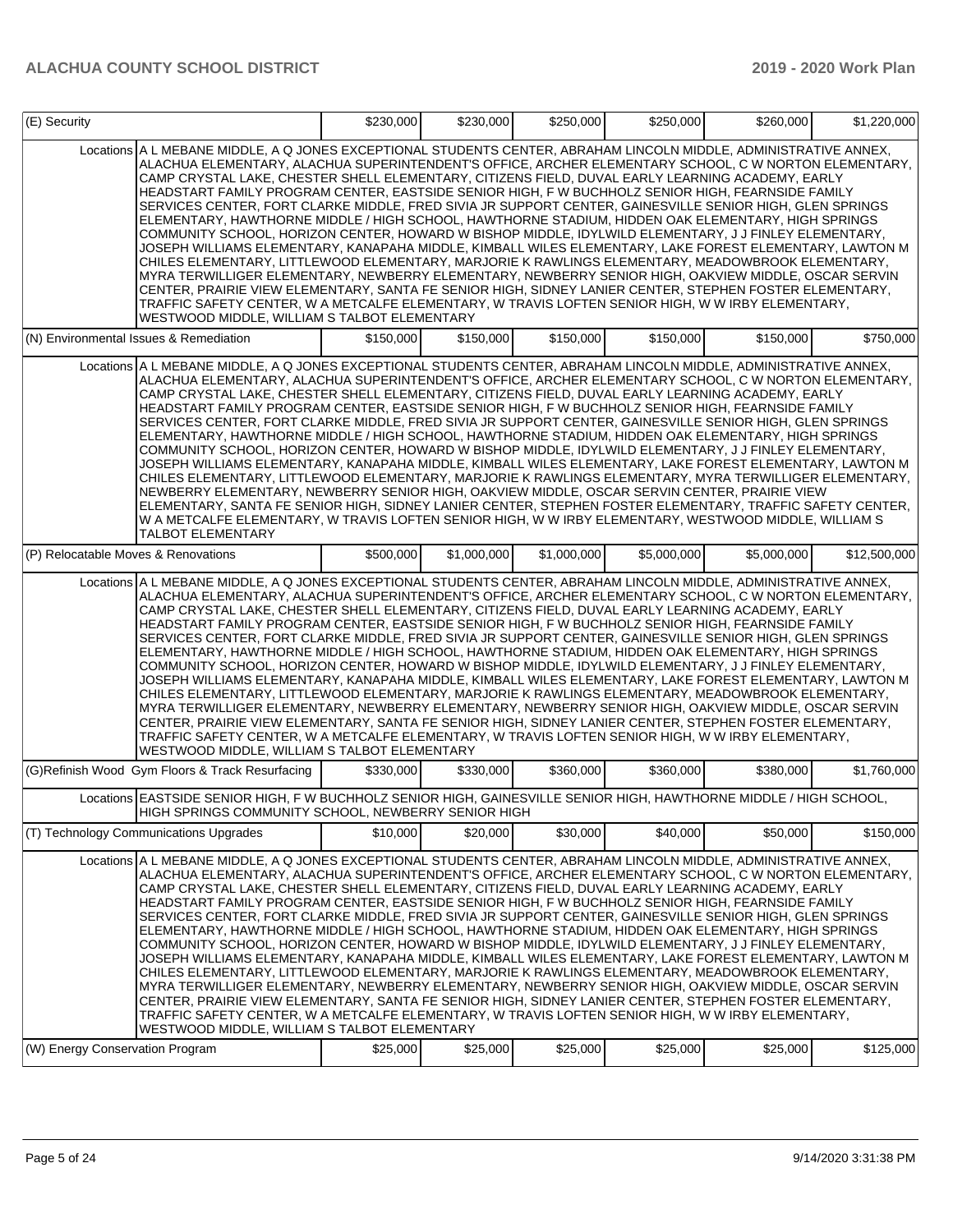| Locations A L MEBANE MIDDLE, A Q JONES EXCEPTIONAL STUDENTS CENTER, ABRAHAM LINCOLN MIDDLE, ADMINISTRATIVE ANNEX,<br>ALACHUA ELEMENTARY, ALACHUA SUPERINTENDENT'S OFFICE, ARCHER ELEMENTARY SCHOOL, C W NORTON ELEMENTARY,<br>CAMP CRYSTAL LAKE, CHESTER SHELL ELEMENTARY, DUVAL EARLY LEARNING ACADEMY, EARLY HEADSTART FAMILY<br>PROGRAM CENTER, EASTSIDE SENIOR HIGH, FW BUCHHOLZ SENIOR HIGH, FEARNSIDE FAMILY SERVICES CENTER, FORT<br>CLARKE MIDDLE, FRED SIVIA JR SUPPORT CENTER, GAINESVILLE SENIOR HIGH, GLEN SPRINGS ELEMENTARY, HAWTHORNE<br>MIDDLE / HIGH SCHOOL, HAWTHORNE STADIUM, HIDDEN OAK ELEMENTARY, HIGH SPRINGS COMMUNITY SCHOOL, HORIZON<br>CENTER, HOWARD W BISHOP MIDDLE, IDYLWILD ELEMENTARY, J J FINLEY ELEMENTARY, JOSEPH WILLIAMS ELEMENTARY,<br>KANAPAHA MIDDLE, KIMBALL WILES ELEMENTARY, LAKE FOREST ELEMENTARY, LAWTON M CHILES ELEMENTARY,<br>LITTLEWOOD ELEMENTARY, MARJORIE K RAWLINGS ELEMENTARY, MEADOWBROOK ELEMENTARY, MYRA TERWILLIGER<br>ELEMENTARY, NEWBERRY ELEMENTARY, NEWBERRY SENIOR HIGH, OAKVIEW MIDDLE, OSCAR SERVIN CENTER, PRAIRIE<br>VIEW ELEMENTARY, SANTA FE SENIOR HIGH, SIDNEY LANIER CENTER, STEPHEN FOSTER ELEMENTARY, TRAFFIC SAFETY<br>CENTER, W A METCALFE ELEMENTARY, W TRAVIS LOFTEN SENIOR HIGH, W W IRBY ELEMENTARY, WESTWOOD MIDDLE,<br><b>WILLIAM S TALBOT ELEMENTARY</b>          |             |             |             |             |             |              |
|-------------------------------------------------------------------------------------------------------------------------------------------------------------------------------------------------------------------------------------------------------------------------------------------------------------------------------------------------------------------------------------------------------------------------------------------------------------------------------------------------------------------------------------------------------------------------------------------------------------------------------------------------------------------------------------------------------------------------------------------------------------------------------------------------------------------------------------------------------------------------------------------------------------------------------------------------------------------------------------------------------------------------------------------------------------------------------------------------------------------------------------------------------------------------------------------------------------------------------------------------------------------------------------------------------------------------------------------------------|-------------|-------------|-------------|-------------|-------------|--------------|
| (U) Consulting Services                                                                                                                                                                                                                                                                                                                                                                                                                                                                                                                                                                                                                                                                                                                                                                                                                                                                                                                                                                                                                                                                                                                                                                                                                                                                                                                               | \$140,000   | \$150,000   | \$160,000   | \$170,000   | \$180,000   | \$800,000    |
| Locations A L MEBANE MIDDLE, A Q JONES EXCEPTIONAL STUDENTS CENTER, ABRAHAM LINCOLN MIDDLE, ADMINISTRATIVE ANNEX,<br>ALACHUA ELEMENTARY, ALACHUA SUPERINTENDENT'S OFFICE, ARCHER ELEMENTARY SCHOOL, C W NORTON ELEMENTARY,<br>CAMP CRYSTAL LAKE, CHESTER SHELL ELEMENTARY, CITIZENS FIELD, DUVAL EARLY LEARNING ACADEMY, EARLY<br>HEADSTART FAMILY PROGRAM CENTER, EASTSIDE SENIOR HIGH, FW BUCHHOLZ SENIOR HIGH, FEARNSIDE FAMILY<br>SERVICES CENTER, FORT CLARKE MIDDLE, FRED SIVIA JR SUPPORT CENTER, GAINESVILLE SENIOR HIGH, GLEN SPRINGS<br>ELEMENTARY, HAWTHORNE MIDDLE / HIGH SCHOOL, HAWTHORNE STADIUM, HIDDEN OAK ELEMENTARY, HIGH SPRINGS<br>COMMUNITY SCHOOL, HORIZON CENTER, HOWARD W BISHOP MIDDLE, IDYLWILD ELEMENTARY, J J FINLEY ELEMENTARY,<br>JOSEPH WILLIAMS ELEMENTARY, KANAPAHA MIDDLE, KIMBALL WILES ELEMENTARY, LAKE FOREST ELEMENTARY, LAWTON M<br>CHILES ELEMENTARY, LITTLEWOOD ELEMENTARY, MARJORIE K RAWLINGS ELEMENTARY, MYRA TERWILLIGER ELEMENTARY,<br>NEWBERRY ELEMENTARY. NEWBERRY SENIOR HIGH. OAKVIEW MIDDLE. OSCAR SERVIN CENTER. PRAIRIE VIEW<br>ELEMENTARY, SANTA FE SENIOR HIGH, SIDNEY LANIER CENTER, STEPHEN FOSTER ELEMENTARY, TRAFFIC SAFETY CENTER,<br>W A METCALFE ELEMENTARY, W TRAVIS LOFTEN SENIOR HIGH, W W IRBY ELEMENTARY, WESTWOOD MIDDLE, WILLIAM S<br>TALBOT ELEMENTARY                         |             |             |             |             |             |              |
| (Z) Construction Contingency                                                                                                                                                                                                                                                                                                                                                                                                                                                                                                                                                                                                                                                                                                                                                                                                                                                                                                                                                                                                                                                                                                                                                                                                                                                                                                                          | \$4,323,573 | \$746,388   | \$5,104,116 | \$1,749,940 | \$2,253,952 | \$14,177,969 |
| Locations A L MEBANE MIDDLE, A Q JONES EXCEPTIONAL STUDENTS CENTER, ABRAHAM LINCOLN MIDDLE, ADMINISTRATIVE ANNEX,<br>ALACHUA ELEMENTARY, ALACHUA SUPERINTENDENT'S OFFICE, ARCHER ELEMENTARY SCHOOL, C W NORTON ELEMENTARY,<br>CAMP CRYSTAL LAKE, CHESTER SHELL ELEMENTARY, CITIZENS FIELD, DUVAL EARLY LEARNING ACADEMY, EARLY<br>HEADSTART FAMILY PROGRAM CENTER, EASTSIDE SENIOR HIGH, FW BUCHHOLZ SENIOR HIGH, FEARNSIDE FAMILY<br>SERVICES CENTER, FORT CLARKE MIDDLE, FRED SIVIA JR SUPPORT CENTER, GAINESVILLE SENIOR HIGH, GLEN SPRINGS<br>ELEMENTARY, HAWTHORNE MIDDLE / HIGH SCHOOL, HAWTHORNE STADIUM, HIDDEN OAK ELEMENTARY, HIGH SPRINGS<br>COMMUNITY SCHOOL, HORIZON CENTER, HOWARD W BISHOP MIDDLE, IDYLWILD ELEMENTARY, J J FINLEY ELEMENTARY,<br>JOSEPH WILLIAMS ELEMENTARY, KANAPAHA MIDDLE, KIMBALL WILES ELEMENTARY, LAKE FOREST ELEMENTARY, LAWTON M<br>CHILES ELEMENTARY, LITTLEWOOD ELEMENTARY, MARJORIE K RAWLINGS ELEMENTARY, MEADOWBROOK ELEMENTARY,<br>MYRA TERWILLIGER ELEMENTARY, NEWBERRY ELEMENTARY, NEWBERRY SENIOR HIGH, OAKVIEW MIDDLE, OSCAR SERVIN<br>CENTER, PRAIRIE VIEW ELEMENTARY, SANTA FE SENIOR HIGH, SIDNEY LANIER CENTER, STEPHEN FOSTER ELEMENTARY,<br>TRAFFIC SAFETY CENTER, W A METCALFE ELEMENTARY, W TRAVIS LOFTEN SENIOR HIGH, W W IRBY ELEMENTARY,<br>WESTWOOD MIDDLE, WILLIAM S TALBOT ELEMENTARY |             |             |             |             |             |              |
| (U) School Concurrency Management                                                                                                                                                                                                                                                                                                                                                                                                                                                                                                                                                                                                                                                                                                                                                                                                                                                                                                                                                                                                                                                                                                                                                                                                                                                                                                                     | \$35,000    | \$35,000    | \$35,000    | \$35,000    | \$35,000    | \$175,000    |
| Locations A L MEBANE MIDDLE, A Q JONES EXCEPTIONAL STUDENTS CENTER, ABRAHAM LINCOLN MIDDLE, ALACHUA ELEMENTARY,<br>ARCHER ELEMENTARY SCHOOL, C W NORTON ELEMENTARY, CHESTER SHELL ELEMENTARY, DUVAL EARLY LEARNING<br>ACADEMY, EASTSIDE SENIOR HIGH, F W BUCHHOLZ SENIOR HIGH, FORT CLARKE MIDDLE, GAINESVILLE SENIOR HIGH, GLEN<br>SPRINGS ELEMENTARY, HAWTHORNE MIDDLE / HIGH SCHOOL, HIDDEN OAK ELEMENTARY, HIGH SPRINGS COMMUNITY<br>SCHOOL, HOWARD W BISHOP MIDDLE, IDYLWILD ELEMENTARY, J J FINLEY ELEMENTARY, JOSEPH WILLIAMS ELEMENTARY,<br>KANAPAHA MIDDLE, KIMBALL WILES ELEMENTARY, LAKE FOREST ELEMENTARY, LAWTON M CHILES ELEMENTARY,<br>LITTLEWOOD ELEMENTARY, MARJORIE K RAWLINGS ELEMENTARY, MEADOWBROOK ELEMENTARY, MYRA TERWILLIGER<br>ELEMENTARY, NEWBERRY ELEMENTARY, NEWBERRY SENIOR HIGH, OAKVIEW MIDDLE, PRAIRIE VIEW ELEMENTARY, SANTA<br>FE SENIOR HIGH, SIDNEY LANIER CENTER, STEPHEN FOSTER ELEMENTARY, W A METCALFE ELEMENTARY, W TRAVIS LOFTEN<br>SENIOR HIGH, W W IRBY ELEMENTARY, WESTWOOD MIDDLE, WILLIAM S TALBOT ELEMENTARY<br>(J) Furniture & Equipment                                                                                                                                                                                                                                                            | \$10,000    | \$2,500,000 | \$1,500,000 | \$1,500,000 | \$1,500,000 | \$7,010,000  |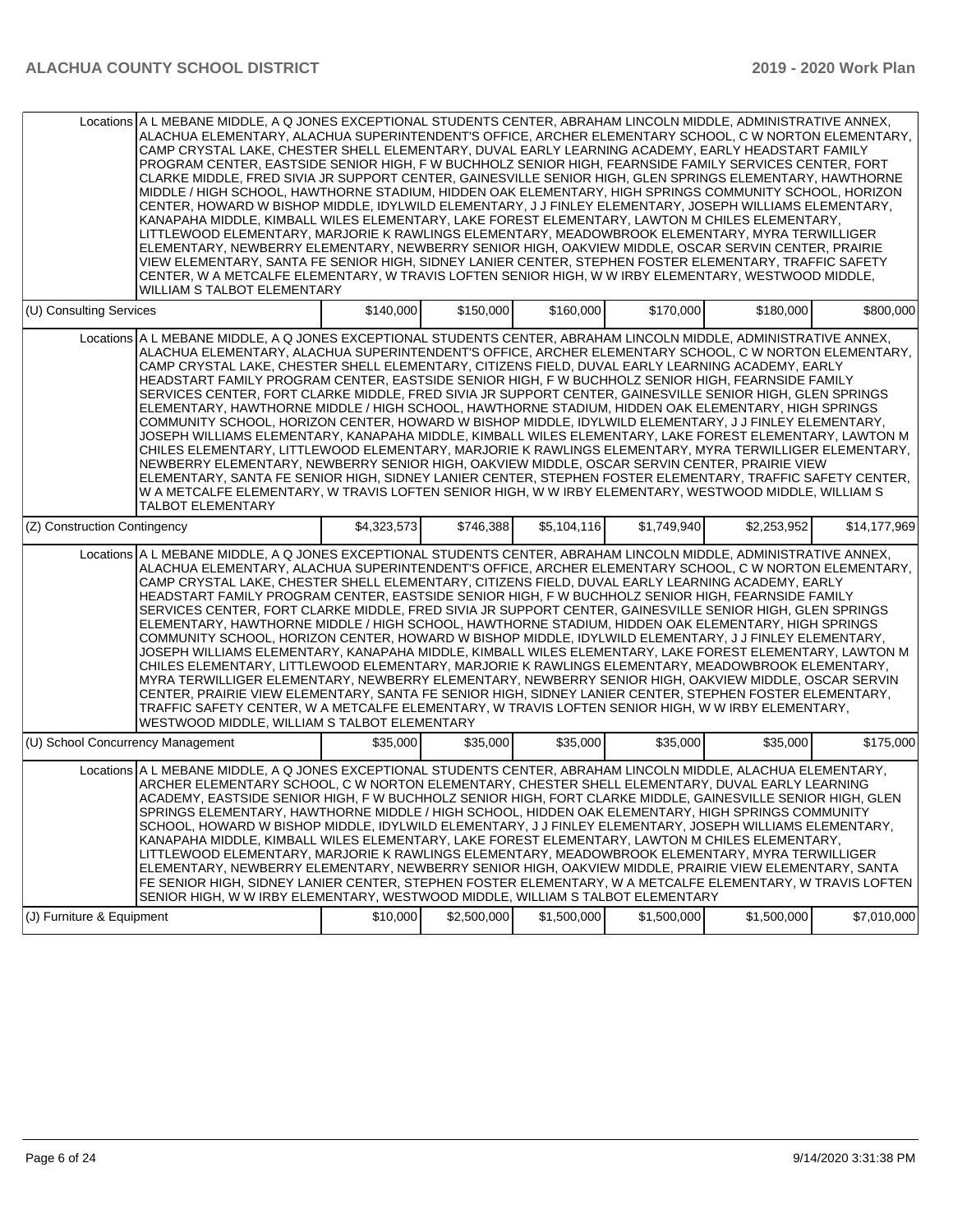|                                               | Locations A L MEBANE MIDDLE, A Q JONES EXCEPTIONAL STUDENTS CENTER, ABRAHAM LINCOLN MIDDLE, ADMINISTRATIVE ANNEX, |              |              |              |              |              |              |  |
|-----------------------------------------------|-------------------------------------------------------------------------------------------------------------------|--------------|--------------|--------------|--------------|--------------|--------------|--|
|                                               | IALACHUA ELEMENTARY, ALACHUA SUPERINTENDENT'S OFFICE, ARCHER ELEMENTARY SCHOOL, C W NORTON ELEMENTARY,            |              |              |              |              |              |              |  |
|                                               | CAMP CRYSTAL LAKE, CHESTER SHELL ELEMENTARY, CITIZENS FIELD, DUVAL EARLY LEARNING ACADEMY, EARLY                  |              |              |              |              |              |              |  |
|                                               | HEADSTART FAMILY PROGRAM CENTER, EASTSIDE SENIOR HIGH, F W BUCHHOLZ SENIOR HIGH, FEARNSIDE FAMILY                 |              |              |              |              |              |              |  |
|                                               | SERVICES CENTER, FORT CLARKE MIDDLE, FRED SIVIA JR SUPPORT CENTER, GAINESVILLE SENIOR HIGH, GLEN SPRINGS          |              |              |              |              |              |              |  |
|                                               | ELEMENTARY, HAWTHORNE MIDDLE / HIGH SCHOOL, HAWTHORNE STADIUM, HIDDEN OAK ELEMENTARY, HIGH SPRINGS                |              |              |              |              |              |              |  |
|                                               | COMMUNITY SCHOOL, HORIZON CENTER, HOWARD W BISHOP MIDDLE, IDYLWILD ELEMENTARY, J J FINLEY ELEMENTARY,             |              |              |              |              |              |              |  |
|                                               | JJOSEPH WILLIAMS ELEMENTARY, KANAPAHA MIDDLE, KIMBALL WILES ELEMENTARY, LAKE FOREST ELEMENTARY, LAWTON M          |              |              |              |              |              |              |  |
|                                               | CHILES ELEMENTARY, LITTLEWOOD ELEMENTARY, MARJORIE K RAWLINGS ELEMENTARY, MEADOWBROOK ELEMENTARY,                 |              |              |              |              |              |              |  |
|                                               | IMYRA TERWILLIGER ELEMENTARY, NEWBERRY ELEMENTARY, NEWBERRY SENIOR HIGH, OAKVIEW MIDDLE, OSCAR SERVIN             |              |              |              |              |              |              |  |
|                                               | CENTER, PRAIRIE VIEW ELEMENTARY, SANTA FE SENIOR HIGH, SIDNEY LANIER CENTER, STEPHEN FOSTER ELEMENTARY,           |              |              |              |              |              |              |  |
|                                               | TRAFFIC SAFETY CENTER. W A METCALFE ELEMENTARY. W TRAVIS LOFTEN SENIOR HIGH. W W IRBY ELEMENTARY.                 |              |              |              |              |              |              |  |
| IWESTWOOD MIDDLE, WILLIAM S TALBOT ELEMENTARY |                                                                                                                   |              |              |              |              |              |              |  |
|                                               | Total:                                                                                                            | \$12,323,573 | \$12,106,388 | \$15,844,116 | \$16,919,940 | \$17,933,952 | \$75,127,969 |  |
|                                               |                                                                                                                   |              |              |              |              |              |              |  |

#### **Local 1.50 Mill Expenditure For Maintenance, Repair and Renovation**

Anticipated expenditures expected from local funding sources over the years covered by the current work plan.

| Item                                                         | 2019 - 2020<br><b>Actual Budget</b> | 2020 - 2021<br>Projected | 2021 - 2022<br>Projected | 2022 - 2023<br>Projected | 2023 - 2024<br>Projected | <b>Total</b>  |
|--------------------------------------------------------------|-------------------------------------|--------------------------|--------------------------|--------------------------|--------------------------|---------------|
| Remaining Maint and Repair from 1.5 Mills                    | \$12,323,573                        | \$12,106,388             | \$15,844,116             | \$16,919,940             | \$17,933,952             | \$75,127,969  |
| Maintenance/Repair Salaries                                  | \$3,700,000                         | \$3,700,000              | \$3,700,000              | \$3,700,000              | \$3,700,000              | \$18,500,000  |
| <b>School Bus Purchases</b>                                  | \$1,320,000                         | \$2,000,000              | \$2,000,000              | \$2,000,000              | \$2,000,000              | \$9,320,000   |
| <b>Other Vehicle Purchases</b>                               | \$250,000                           | \$250,000                | \$250,000                | \$250,000                | \$250,000                | \$1,250,000   |
| Capital Outlay Equipment                                     | \$0                                 | \$0                      | \$0                      | \$0                      | \$0                      | \$0           |
| <b>Rent/Lease Payments</b>                                   | \$0                                 | \$0                      | \$0                      | \$0                      | \$0                      | \$0           |
| <b>COP Debt Service</b>                                      | \$6,239,941                         | \$6,449,715              | \$3,644,274              | \$3,642,024              | \$3,644,524              | \$23,620,478  |
| Rent/Lease Relocatables                                      | \$430,000                           | \$750,000                | \$850,000                | \$850,000                | \$950,000                | \$3,830,000   |
| <b>Environmental Problems</b>                                | \$0                                 | \$0                      | \$0                      | \$0                      | \$0                      | \$0           |
| s.1011.14 Debt Service                                       | \$0                                 | \$0                      | \$0                      | \$0                      | \$0                      | \$0           |
| Special Facilities Construction Account                      | \$0                                 | \$0                      | \$0                      | \$0                      | \$0                      | \$0           |
| Premiums for Property Casualty Insurance - 1011.71<br>(4a,b) | \$0                                 | \$0                      | \$0                      | \$0                      | \$0                      | \$0           |
| Qualified School Construction Bonds (QSCB)                   | \$539,072                           | \$538,586                | \$538,087                | \$537,572                | \$537,042                | \$2,690,359   |
| Qualified Zone Academy Bonds (QZAB)                          | \$0                                 | \$0                      | \$0                      | \$0                      | \$0                      | \$0           |
| <b>Local Expenditure Totals:</b>                             | \$24,802,586                        | \$25,794,689             | \$26,826,477             | \$27,899,536             | \$29,015,518             | \$134,338,806 |

# **Revenue**

#### **1.50 Mill Revenue Source**

Schedule of Estimated Capital Outlay Revenue from each currently approved source which is estimated to be available for expenditures on the projects included in the tentative district facilities work program. All amounts are NET after considering carryover balances, interest earned, new COP's, 1011.14 and 1011.15 loans, etc. Districts cannot use 1.5-Mill funds for salaries except for those explicitly associated with maintenance/repair projects. (1011.71 (5), F.S.)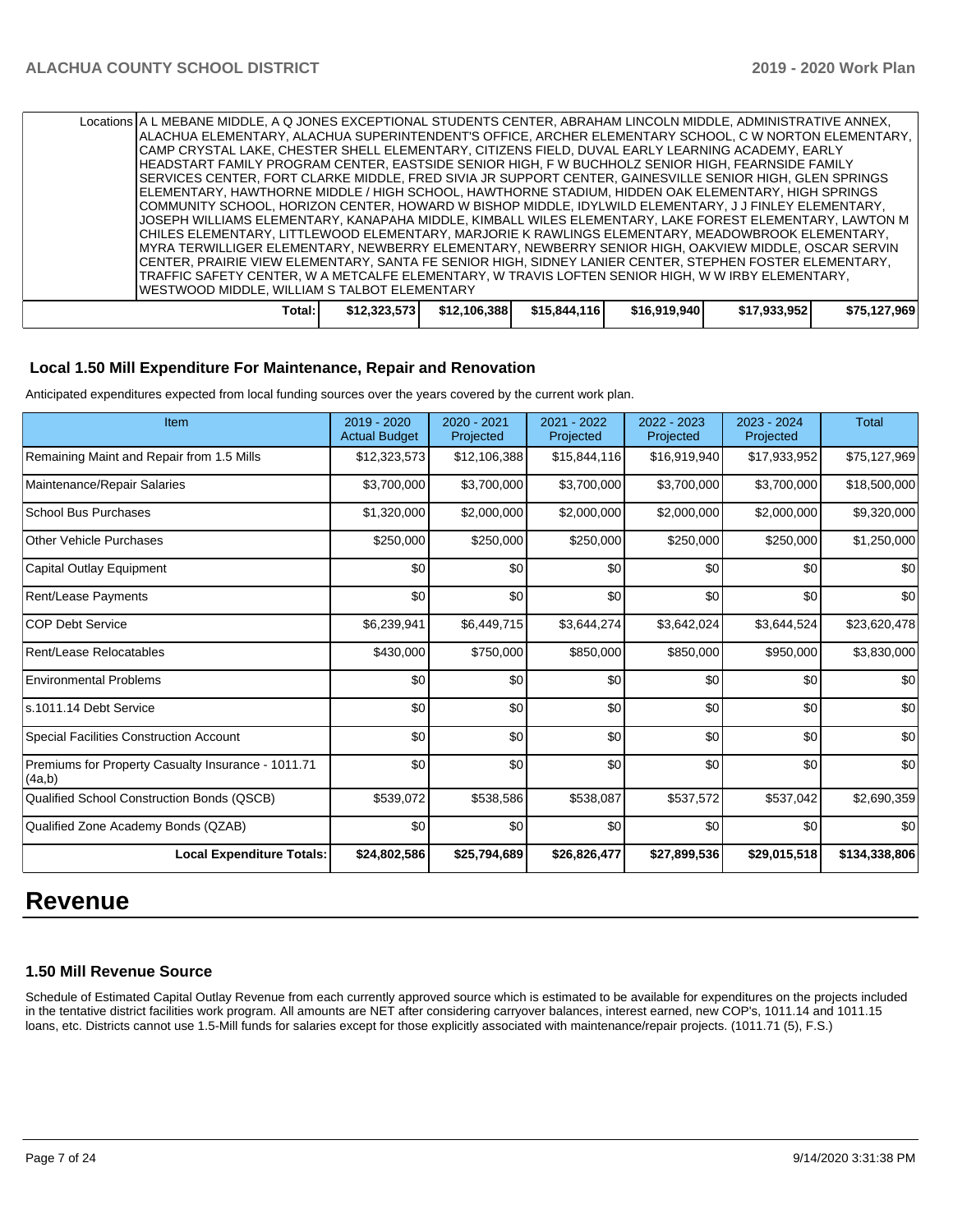| <b>Item</b>                                                                       | Fund | $2019 - 2020$<br><b>Actual Value</b> | 2020 - 2021<br>Projected | 2021 - 2022<br>Projected | $2022 - 2023$<br>Projected | $2023 - 2024$<br>Projected | Total            |
|-----------------------------------------------------------------------------------|------|--------------------------------------|--------------------------|--------------------------|----------------------------|----------------------------|------------------|
| $(1)$ Non-exempt property<br>lassessed valuation                                  |      | \$17,224,018,082                     | \$17,912,978,805         | \$18,629,497,957         | \$19,374,677,876           | \$20,149,664,991           | \$93,290,837,711 |
| (2) The Millage projected for<br>discretionary capital outlay per<br>ls.1011.71   |      | 1.50                                 | 1.50                     | 1.50                     | 1.50                       | 1.50                       |                  |
| (3) Full value of the 1.50-Mill<br>discretionary capital outlay per<br>ls.1011.71 |      | \$28,936,350                         | \$30,093,804             | \$31,297,557             | \$32,549,459               | \$33,851,437               | \$156,728,607    |
| $(4)$ Value of the portion of the 1.50<br>-Mill ACTUALLY levied                   | 370I | \$24,802,586                         | \$25,794,689             | \$26,826,477             | \$27,899,536               | \$29,015,518               | \$134,338,806    |
| $(5)$ Difference of lines $(3)$ and $(4)$                                         |      | \$4,133,764                          | \$4,299,115              | \$4,471,080              | \$4,649,923                | \$4,835,919                | \$22,389,801     |

#### **PECO Revenue Source**

The figure in the row designated "PECO Maintenance" will be subtracted from funds available for new construction because PECO maintenance dollars cannot be used for new construction.

| Item                                 | Fund | 2019 - 2020<br><b>Actual Budget</b> | 2020 - 2021<br>Projected | 2021 - 2022<br>Projected | $2022 - 2023$<br>Projected | 2023 - 2024<br>Projected | Total            |
|--------------------------------------|------|-------------------------------------|--------------------------|--------------------------|----------------------------|--------------------------|------------------|
| <b>PECO New Construction</b>         | 340  | \$0                                 | \$0 <sub>1</sub>         | \$0                      | \$0 <sub>0</sub>           | \$0 <sub>1</sub>         | \$0 <sub>1</sub> |
| <b>PECO Maintenance Expenditures</b> |      | ا 30                                | \$٥١                     | \$0                      | \$0 <sub>1</sub>           | \$0                      | \$0              |
|                                      |      | \$0                                 | \$0                      | \$0                      | \$0                        | \$0                      | \$0              |

### **CO & DS Revenue Source**

Revenue from Capital Outlay and Debt Service funds.

| Item                                      | Fund | 2019 - 2020<br><b>Actual Budget</b> | 2020 - 2021<br>Projected | 2021 - 2022<br>Projected | 2022 - 2023<br>Projected | $2023 - 2024$<br>Projected | Total       |
|-------------------------------------------|------|-------------------------------------|--------------------------|--------------------------|--------------------------|----------------------------|-------------|
| ICO & DS Cash Flow-through<br>Distributed | 360  | \$1.000.371                         | \$1,000,371              | \$1,000,371              | \$1,000,371              | \$1,000,371                | \$5,001,855 |
| ICO & DS Interest on<br>Undistributed CO  | 360  | \$18.679                            | \$18.679                 | \$18,679                 | \$18.679                 | \$18.679                   | \$93,395    |
|                                           |      | \$1.019.050                         | \$1,019,050              | \$1,019,050              | \$1,019,050              | \$1.019.050                | \$5,095,250 |

#### **Fair Share Revenue Source**

Nothing reported for this section. All legally binding commitments for proportionate fair-share mitigation for impacts on public school facilities must be included in the 5-year district work program.

#### **Sales Surtax Referendum**

Specific information about any referendum for a 1-cent or ½-cent surtax referendum during the previous year.

**Did the school district hold a surtax referendum during the past fiscal year 2018 - 2019?**

Yes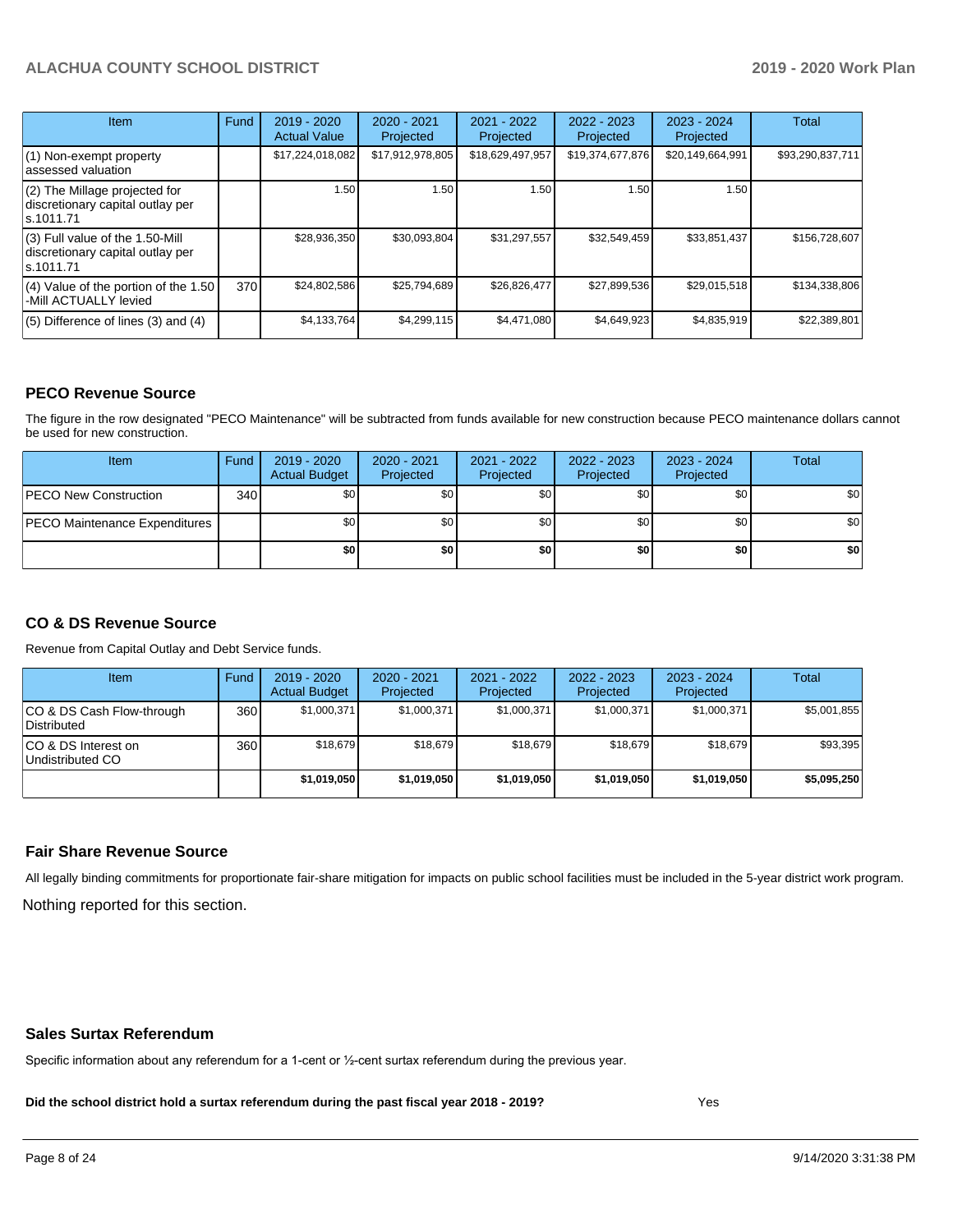| <b>Sales Surtax Type:</b>                                                   | <b>Half Cent Sales Surtax</b> |
|-----------------------------------------------------------------------------|-------------------------------|
| Date of Election:                                                           | 11/6/2018                     |
| Date of Expiration:                                                         | 12/31/2030                    |
| <b>Anticipated Revenue Start Date:</b>                                      | 1/1/2019                      |
| <b>Anticipated Revenue End Date:</b>                                        | 12/31/2030                    |
| <b>Estimated Annualized Revenue:</b>                                        | \$23,927,203                  |
| Total \$ Amount Projected to be Received for the<br><b>Duration of Tax:</b> | \$286,610,060                 |
| Number of Years Tax In Effect:                                              | 12                            |
| <b>Percentage of Vote FOR:</b>                                              | 68 %                          |
| <b>Percentage of Vote AGAINST:</b>                                          | $32\%$                        |

# **Additional Revenue Source**

Any additional revenue sources

| Item                                                                                                   | 2019 - 2020<br><b>Actual Value</b> | 2020 - 2021<br>Projected | 2021 - 2022<br>Projected | 2022 - 2023<br>Projected | 2023 - 2024<br>Projected | <b>Total</b>  |
|--------------------------------------------------------------------------------------------------------|------------------------------------|--------------------------|--------------------------|--------------------------|--------------------------|---------------|
| Proceeds from a s.1011.14/15 F.S. Loans                                                                | \$0                                | \$0                      | \$0                      | \$0                      | \$0                      | \$0           |
| District Bonds - Voted local bond<br>referendum proceeds per s.9, Art VII<br><b>State Constitution</b> | \$0                                | \$0                      | \$0                      | \$0                      | \$0                      | \$0           |
| Proceeds from Special Act Bonds                                                                        | \$0                                | \$0                      | \$0                      | \$0                      | \$0                      | \$0           |
| Estimated Revenue from CO & DS Bond<br>Sale                                                            | \$0                                | \$0                      | \$0                      | \$0                      | \$0                      | \$0           |
| Proceeds from Voted Capital<br>Improvements millage                                                    | \$0                                | \$0                      | \$0                      | \$0                      | \$0                      | \$0           |
| Other Revenue for Other Capital Projects                                                               | \$0                                | \$0                      | \$0                      | \$0                      | \$0                      | \$0           |
| Proceeds from 1/2 cent sales surtax<br>authorized by school board                                      | \$23,927,203                       | \$23,927,203             | \$23,927,203             | \$23,927,203             | \$23,927,203             | \$119,636,015 |
| Proceeds from local governmental<br>infrastructure sales surtax                                        | \$0                                | \$0                      | \$0                      | \$0                      | \$0                      | \$0           |
| Proceeds from Certificates of<br>Participation (COP's) Sale                                            | \$0                                | \$0                      | \$0                      | \$0                      | \$0                      | \$0           |
| Classrooms First Bond proceeds amount<br>authorized in FY 1997-98                                      | \$0                                | \$0                      | \$0                      | \$0                      | \$0                      | \$0           |
| <b>Classrooms for Kids</b>                                                                             | \$0                                | \$0                      | \$0                      | \$0                      | \$0                      | \$0           |
| <b>District Equity Recognition</b>                                                                     | \$0                                | \$0                      | \$0                      | \$0                      | \$0                      | \$0           |
| <b>Federal Grants</b>                                                                                  | \$0                                | \$0                      | \$0                      | \$0                      | \$0                      | \$0           |
| Proportionate share mitigation (actual<br>cash revenue only, not in kind donations)                    | \$0                                | \$0                      | \$0                      | \$0                      | \$0                      | \$0           |
| Impact fees received                                                                                   | \$0                                | \$0                      | \$0                      | \$0                      | \$0                      | \$0           |
| Private donations                                                                                      | \$0                                | \$0                      | \$0                      | \$0                      | \$0                      | \$0           |
| Grants from local governments or not-for-<br>profit organizations                                      | \$0                                | \$0                      | \$0                      | \$0                      | \$0                      | \$0           |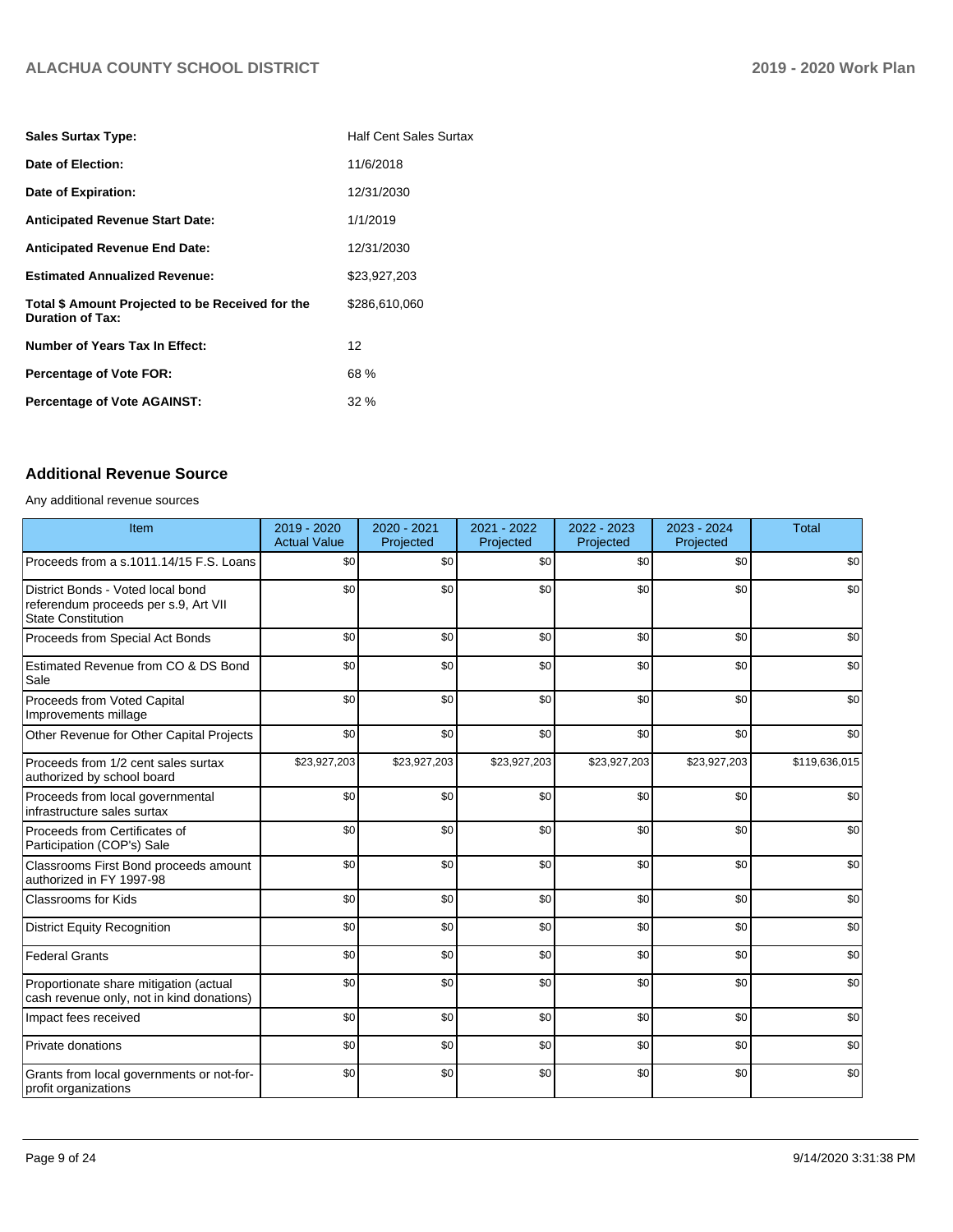| Interest, Including Profit On Investment                                                                    | \$100,000       | \$200,000      | \$300,000      | \$400,000      | \$500,000      | \$1,500,000       |
|-------------------------------------------------------------------------------------------------------------|-----------------|----------------|----------------|----------------|----------------|-------------------|
| Revenue from Bonds pledging proceeds<br>from 1 cent or 1/2 cent Sales Surtax                                | \$0             | \$69,000,000   | \$0            | \$0            | \$0            | \$69,000,000      |
| <b>Total Fund Balance Carried Forward</b>                                                                   | \$27,374,041    | \$72,000,000   | \$47,000,000   | \$57,000,000   | \$67,000,000   | \$270,374,041     |
| General Capital Outlay Obligated Fund<br>Balance Carried Forward From Total<br>Fund Balance Carried Forward | \$0             | \$0            | \$0            | \$0            | \$0            | \$0 <sub>1</sub>  |
| Special Facilities Construction Account                                                                     | \$0             | \$0            | \$0            | \$0            | \$0            | \$0               |
| One Cent - 1/2 Cent Sales Surtax Debt<br>Service From Total Fund Balance Carried<br>Forward                 | \$0             | (\$35,000,000) | \$0            | \$0            | \$0            | (\$35,000,000)    |
| Capital Outlay Projects Funds Balance<br>Carried Forward From Total Fund<br>Balance Carried Forward         | (S27, 374, 041) | (\$37,000,000) | (\$47,000,000) | (\$57,000,000) | (\$67,000,000) | $(\$235,374,041)$ |
| <b>Subtotal</b>                                                                                             | \$24,027,203    | \$93,127,203   | \$24,227,203   | \$24,327,203   | \$24,427,203   | \$190,136,015     |

# **Total Revenue Summary**

| <b>Item Name</b>                                           | $2019 - 2020$<br><b>Budget</b> | 2020 - 2021<br>Projected | 2021 - 2022<br>Projected | $2022 - 2023$<br>Projected | 2023 - 2024<br>Projected | <b>Five Year Total</b> |
|------------------------------------------------------------|--------------------------------|--------------------------|--------------------------|----------------------------|--------------------------|------------------------|
| Local 1.5 Mill Discretionary Capital Outlay<br>Revenue     | \$24,802,586                   | \$25,794,689             | \$26,826,477             | \$27,899,536               | \$29,015,518             | \$134,338,806          |
| PECO and 1.5 Mill Maint and Other 1.5<br>Mill Expenditures | (\$24,802,586)                 | (\$25,794,689)           | (\$26,826,477)           | (\$27,899,536)             | (\$29,015,518)           | (\$134,338,806)        |
| <b>IPECO Maintenance Revenue</b>                           | \$0 <sub>1</sub>               | \$0                      | \$0                      | \$0                        | \$0                      | \$0                    |
| <b>Available 1.50 Mill for New</b><br>  Construction       | \$0                            | \$0                      | \$0                      | \$0                        | \$0                      | \$0                    |

| <b>Item Name</b>                      | 2019 - 2020<br><b>Budget</b> | 2020 - 2021<br>Projected | 2021 - 2022<br>Projected | 2022 - 2023<br>Projected | $2023 - 2024$<br>Projected | <b>Five Year Total</b> |
|---------------------------------------|------------------------------|--------------------------|--------------------------|--------------------------|----------------------------|------------------------|
| ICO & DS Revenue                      | \$1,019,050                  | \$1,019,050              | \$1,019,050              | \$1,019,050              | \$1,019,050                | \$5,095,250            |
| <b>IPECO New Construction Revenue</b> | \$0 <sub>1</sub>             | \$0                      | \$0                      | \$0                      | \$0                        | \$0                    |
| Other/Additional Revenue              | \$24,027,203                 | \$93,127,203             | \$24,227,203             | \$24,327,203             | \$24,427,203               | \$190, 136, 015        |
| <b>Total Additional Revenuel</b>      | \$25,046,253                 | \$94,146,253             | \$25,246,253             | \$25,346,253             | \$25,446,253               | \$195,231,265          |
| Total Available Revenue               | \$25,046,253                 | \$94,146,253             | \$25,246,253             | \$25,346,253             | \$25,446,253               | \$195,231,265          |

# **Project Schedules**

### **Capacity Project Schedules**

A schedule of capital outlay projects necessary to ensure the availability of satisfactory classrooms for the projected student enrollment in K-12 programs.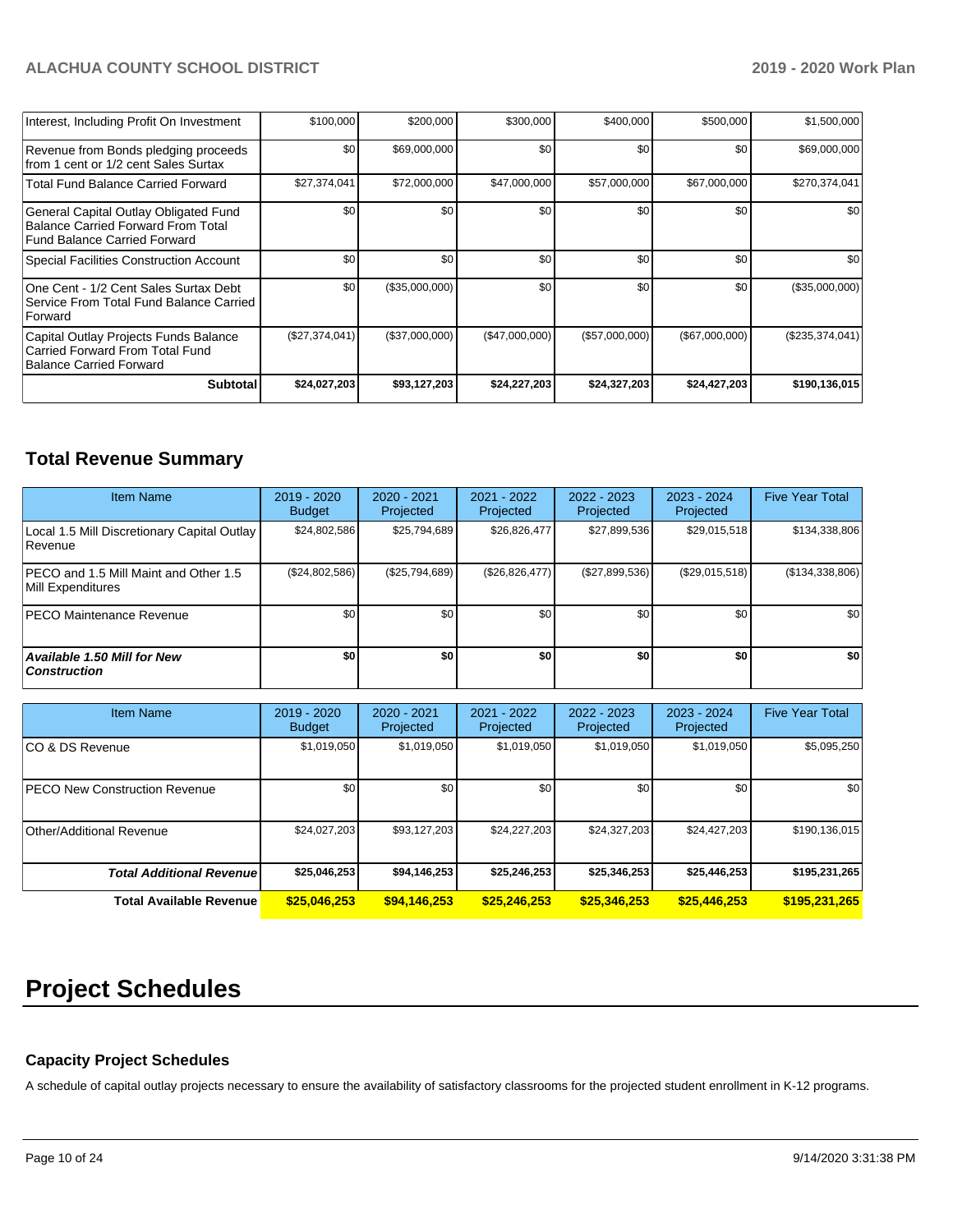| <b>Project Description</b>                                                 | Location                          |                          | 2019 - 2020 | 2020 - 2021  | 2021 - 2022 | 2022 - 2023 | 2023 - 2024 | Total            | Funded |
|----------------------------------------------------------------------------|-----------------------------------|--------------------------|-------------|--------------|-------------|-------------|-------------|------------------|--------|
| Classrooms to<br>Replace Demolished<br>Buildings.                          | IDYLWILD<br><b>ELEMENTARY</b>     | Planned<br>Cost:         | \$278,374   | \$4,201,606  | \$0         | \$0         | \$0         | \$4,479,980 Yes  |        |
|                                                                            |                                   | <b>Student Stations:</b> | $\mathbf 0$ | 320          | $\mathbf 0$ | $\mathbf 0$ | $\mathbf 0$ | 320              |        |
|                                                                            |                                   | Total Classrooms:        | 0           | 16           | 0           | $\mathbf 0$ | $\mathbf 0$ | 16               |        |
|                                                                            |                                   | Gross Sq Ft:             | 0           | 16,460       | 0           | $\mathbf 0$ | $\mathbf 0$ | 16,460           |        |
| Remove<br>Relocatables and<br>Replace with<br>Permanent 16 CR<br>Building. | J J FINLEY<br><b>ELEMENTARY</b>   | Planned<br>Cost:         | \$0         | \$2,300,000  | \$2,179,980 | \$0         | \$0         | \$4,479,980 Yes  |        |
|                                                                            |                                   | <b>Student Stations:</b> | $\mathbf 0$ | 0            | 320         | $\mathbf 0$ | $\mathbf 0$ | 320              |        |
|                                                                            |                                   | <b>Total Classrooms:</b> | $\mathbf 0$ | 0            | 16          | $\mathbf 0$ | $\mathbf 0$ | 16               |        |
|                                                                            |                                   | Gross Sq Ft:             | $\mathbf 0$ | 0            | 16,460      | $\mathbf 0$ | 0           | 16,460           |        |
| New CR Building to<br>Replace Demolished<br><b>Buildings</b>               | W A METCALFE<br><b>ELEMENTARY</b> | Planned<br>Cost:         | \$422,819   | \$5,737,159  | \$0         | \$0         | \$0         | \$6,159,978 Yes  |        |
|                                                                            |                                   | <b>Student Stations:</b> | 0           | 440          | 0           | $\mathbf 0$ | $\mathbf 0$ | 440              |        |
|                                                                            |                                   | <b>Total Classrooms:</b> | $\mathbf 0$ | 22           | 0           | $\mathbf 0$ | $\mathbf 0$ | 22               |        |
|                                                                            |                                   | Gross Sq Ft:             | 0           | 22,632       | 0           | $\mathbf 0$ | $\mathbf 0$ | 22,632           |        |
| New Classroom<br><b>Buildings</b>                                          | OAKVIEW MIDDLE                    | Planned<br>Cost:         | \$417,131   | \$4,797,001  | \$0         | \$0         | \$0         | \$5,214,132 Yes  |        |
|                                                                            |                                   | <b>Student Stations:</b> | 0           | 330          | $\mathbf 0$ | $\mathbf 0$ | 0           | 330              |        |
|                                                                            |                                   | <b>Total Classrooms:</b> | $\mathbf 0$ | 15           | 0           | $\mathbf 0$ | $\mathbf 0$ | 15               |        |
|                                                                            |                                   | Gross Sq Ft:             | 0           | 19,157       | $\mathbf 0$ | $\mathbf 0$ | 0           | 19,157           |        |
| New Elementary I                                                           | Location not<br>specified         | Planned<br>Cost:         | \$8,144,558 | \$13,208,442 | \$3,647,000 | \$0         | \$0         | \$25,000,000 Yes |        |
|                                                                            |                                   | <b>Student Stations:</b> | 0           | 900          | 0           | $\pmb{0}$   | $\pmb{0}$   | 900              |        |
|                                                                            |                                   | Total Classrooms:        | $\mathbf 0$ | 41           | $\mathbf 0$ | $\pmb{0}$   | $\pmb{0}$   | 41               |        |
|                                                                            |                                   | Gross Sq Ft:             | $\pmb{0}$   | 120,549      | 0           | $\pmb{0}$   | $\pmb{0}$   | 120,549          |        |
|                                                                            |                                   | <b>Planned Cost:</b>     | \$9,262,882 | \$30,244,208 | \$5,826,980 | \$0         | \$0         | \$45,334,070     |        |
|                                                                            |                                   | <b>Student Stations:</b> | $\pmb{0}$   | 1,990        | 320         | $\bf{0}$    | 0           | 2,310            |        |
|                                                                            |                                   | <b>Total Classrooms:</b> | $\pmb{0}$   | 94           | 16          | $\bf{0}$    | 0           | 110              |        |
|                                                                            |                                   | Gross Sq Ft:             | $\pmb{0}$   | 178,798      | 16,460      | $\bf{0}$    | $\bf{0}$    | 195,258          |        |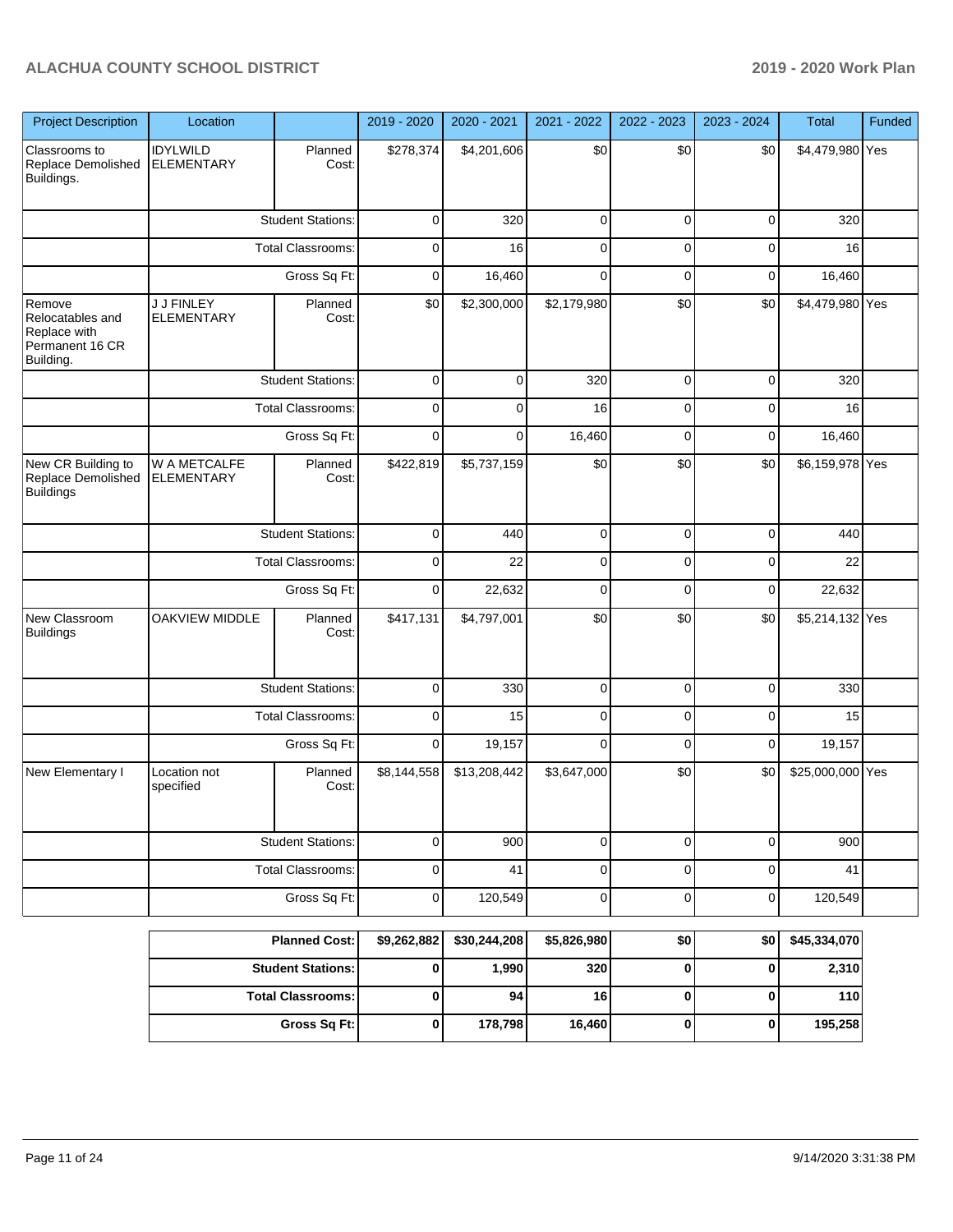### **Other Project Schedules**

Major renovations, remodeling, and additions of capital outlay projects that do not add capacity to schools.

| <b>Project Description</b>                                  | Location                                          | 2019 - 2020<br><b>Actual Budget</b> | 2020 - 2021<br>Projected | 2021 - 2022<br>Projected | 2022 - 2023<br>Projected | 2023 - 2024<br>Projected | Total            | Funded |
|-------------------------------------------------------------|---------------------------------------------------|-------------------------------------|--------------------------|--------------------------|--------------------------|--------------------------|------------------|--------|
| Replace HVAC Building 2 & 3                                 | <b>NEWBERRY</b><br><b>ELEMENTARY</b>              | \$0                                 | \$0                      | \$0                      | \$0                      | \$589.478                | \$589,478 Yes    |        |
| Renovate Buildings 1, 8, 11                                 | NEWBERRY SENIOR<br><b>HIGH</b>                    | \$0                                 | \$0                      | \$0                      | \$0                      | \$3,278,742              | \$3,278,742 Yes  |        |
| Renovate all Buildings                                      | <b>PRAIRIE VIEW</b><br><b>ELEMENTARY</b>          | \$300,000                           | \$4,274,000              | \$0                      | \$0                      | \$0                      | \$4,574,000 Yes  |        |
| Replace HVAC Building 12                                    | SANTA FE SENIOR HIGH                              | \$728,000                           | \$0                      | \$0                      | \$0                      | \$0                      | \$728,000 Yes    |        |
| Replace Roof Building 11                                    | <b>SIDNEY LANIER</b><br><b>CENTER</b>             | \$0                                 | \$297,000                | \$0                      | \$0                      | \$0                      | \$297,000 Yes    |        |
| Renovate Buildings 2 & 3                                    | ARCHER ELEMENTARY<br><b>SCHOOL</b>                | \$0                                 | \$0                      | \$0                      | \$0                      | \$1.400.453              | \$1,400,453 Yes  |        |
| Renovate Building 3                                         | C W NORTON<br><b>ELEMENTARY</b>                   | \$0                                 | \$0                      | \$0                      | \$0                      | \$1,399,858              | \$1,399,858 Yes  |        |
| <b>Restroom Additions</b>                                   | <b>DUVAL EARLY</b><br>LEARNING ACADEMY            | \$0                                 | \$0                      | \$0                      | \$0                      | \$300,006                | \$300,006 Yes    |        |
| Building 1 HVAC Replacement                                 | W W IRBY ELEMENTARY                               | \$0                                 | \$1,110,000              | \$0                      | \$0                      | \$0                      | \$1,110,000 Yes  |        |
| Air Conditioning Replacement<br>Building 6                  | <b>ALACHUA ELEMENTARY</b>                         | \$0                                 | \$0                      | \$655,179                | \$0                      | \$0                      | \$655,179 Yes    |        |
| Replace roof on Buildings 1, 2,<br>3                        | <b>LAWTON M CHILES</b><br><b>ELEMENTARY</b>       | \$0                                 | \$0                      | \$0                      | \$0                      | \$1,220,504              | \$1,220,504 Yes  |        |
| Renovate Buildings 1, 2, 3 & 4                              | <b>DUVAL EARLY</b><br><b>LEARNING ACADEMY</b>     | \$0                                 | \$0                      | \$0                      | \$973,951                | \$3,652,316              | \$4,626,267 Yes  |        |
| New 8 Room Science Building                                 | <b>EASTSIDE SENIOR HIGH</b>                       | \$1,623,737                         | \$833,543                | \$0                      | \$0                      | \$0                      | \$2,457,280 Yes  |        |
| HVAC Building 1                                             | <b>FEARNSIDE FAMILY</b><br><b>SERVICES CENTER</b> | \$0                                 | \$0                      | \$1,780,963              | \$0                      | \$0                      | \$1,780,963 Yes  |        |
| Replace Roof on Building 3                                  | FORT CLARKE MIDDLE                                | \$0                                 | \$0                      | \$63,317                 | \$0                      | \$0                      | \$63,317 Yes     |        |
| Renovate Buildings 1, 2, 3, 5,<br>6, 7                      | <b>STEPHEN FOSTER</b><br><b>ELEMENTARY</b>        | \$0                                 | \$0                      | \$1,696,704              | \$7,148,821              | \$0                      | \$8,845,525 Yes  |        |
| Replace HVAC Buildings 20,<br>21 & 27                       | <b>GAINESVILLE SENIOR</b><br><b>HIGH</b>          | \$641,000                           | \$3,859,000              | \$0                      | \$0                      | \$0                      | \$4,500,000 Yes  |        |
| Demolish Buildings 1 through<br>12, 14 & 25                 | <b>GAINESVILLE SENIOR</b><br><b>HIGH</b>          | \$0                                 | \$0                      | \$0                      | \$0                      | \$3,450                  | \$3,450 Yes      |        |
| Renovate Buildings 13, 16, 17,<br>18, 19, 20, 21, 23 & 27   | <b>GAINESVILLE SENIOR</b><br><b>HIGH</b>          | \$0                                 | \$0                      | \$0                      | \$0                      | \$706,216                | \$706,216 Yes    |        |
| New 42 Classrooms to Replace<br><b>Demolished Buildings</b> | <b>GAINESVILLE SENIOR</b><br><b>HIGH</b>          | \$0                                 | \$0                      | \$0                      | \$0                      | \$673,269                | \$673,269 Yes    |        |
| Reroof Building 1                                           | <b>GLEN SPRINGS</b><br><b>ELEMENTARY</b>          | \$0                                 | \$0                      | \$824,712                | \$0                      | \$0                      | \$824,712 Yes    |        |
| Renovate Building 24                                        | HAWTHORNE MIDDLE /<br><b>HIGH SCHOOL</b>          | \$0                                 | \$0                      | \$0                      | \$0                      | \$609,761                | \$609,761 Yes    |        |
| Campus wide Air HVAC system HIDDEN OAK<br>replacement       | <b>ELEMENTARY</b>                                 | \$543,233                           | \$0                      | \$0                      | \$0                      | \$0                      | \$543,233 Yes    |        |
| Renovate Building 12                                        | <b>HIGH SPRINGS</b><br>COMMUNITY SCHOOL           | \$0                                 | \$510,007                | \$0                      | \$0                      | \$0                      | \$510,007 Yes    |        |
| Demolish Buildings 1<br>through16, 18 & 23                  | <b>HOWARD W BISHOP</b><br><b>MIDDLE</b>           | \$18,548                            | \$213,320                | \$0                      | \$0                      | \$0                      | \$231,868 Yes    |        |
| Renovate Buildings 26, 30 & 31 HOWARD W BISHOP              | <b>MIDDLE</b>                                     | \$297,000                           | \$2,431,395              | \$0                      | \$0                      | \$0                      | \$2,728,395 Yes  |        |
| New 32 CR Building to replace<br>demolished buildings       | <b>HOWARD W BISHOP</b><br><b>MIDDLE</b>           | \$1,111,333                         | \$15,484,500             | \$0                      | \$0                      | \$0                      | \$16,595,833 Yes |        |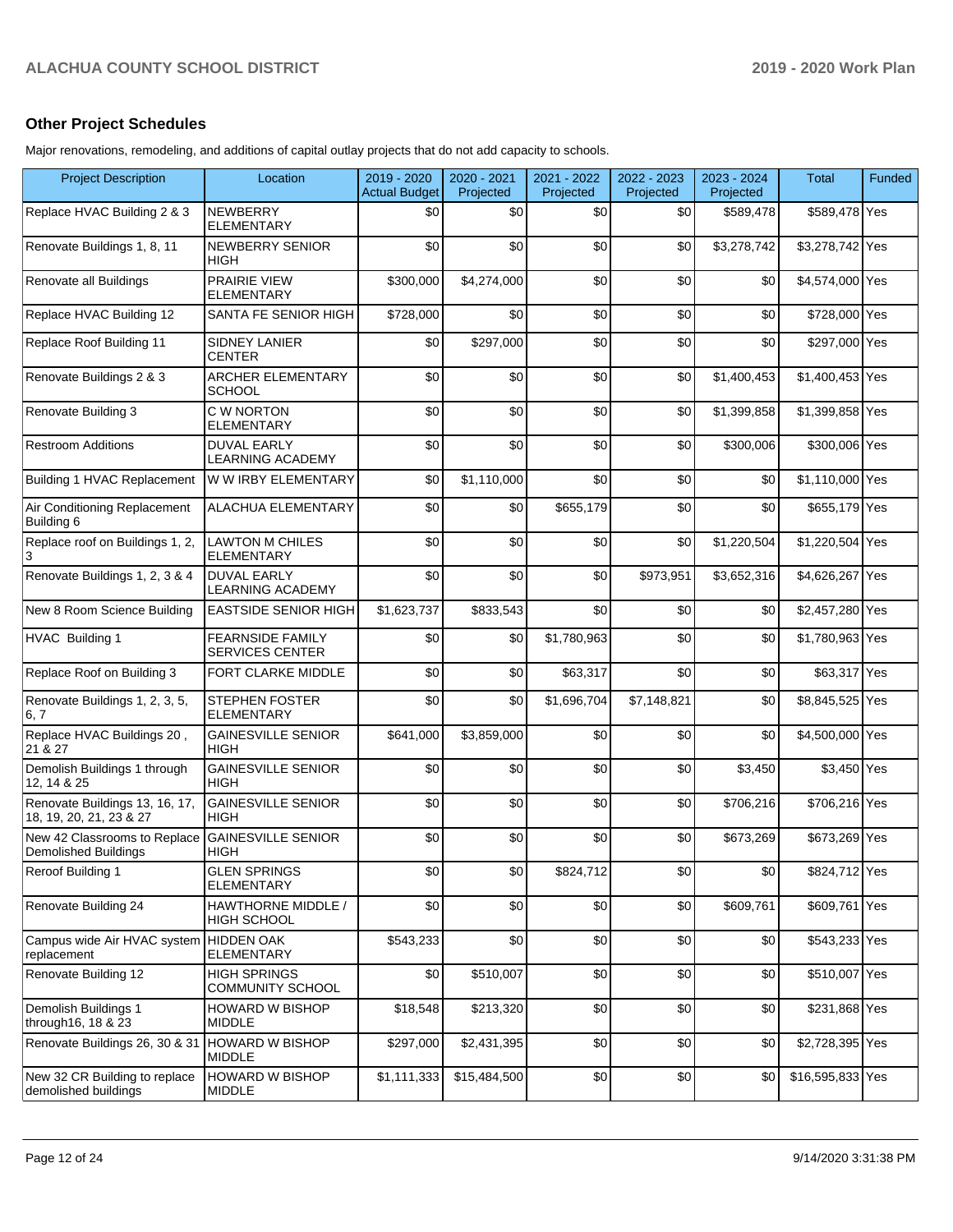| Remodel Building into<br>Classrooms                         | <b>IDYLWILD ELEMENTARY</b>                      | \$42,021    | \$483,242   | \$0         | \$0         | \$0         | \$525,263 Yes    |  |
|-------------------------------------------------------------|-------------------------------------------------|-------------|-------------|-------------|-------------|-------------|------------------|--|
| Demolish Buildings 3 through 6  IDYLWILD ELEMENTARY         |                                                 | \$4,246     | \$48,827    | \$0         | \$0         | \$0         | \$53,073 Yes     |  |
| Renovate Building 2, 7, 11, 12,<br>13 & 14                  | <b>IDYLWILD ELEMENTARY</b>                      | \$277,047   | \$2,611,046 | \$0         | \$0         | \$0         | \$2,888,093 Yes  |  |
| Site drainage correction for<br>entire Campus               | <b>IDYLWILD ELEMENTARY</b>                      | \$8,618     | \$99,112    | \$0         | \$0         | \$0         | \$107,730 Yes    |  |
| New Food Service &<br>Multipurpose Building                 | <b>IDYLWILD ELEMENTARY</b>                      | \$301,069   | \$3,412,300 | \$0         | \$0         | \$0         | \$3,713,369 Yes  |  |
| <b>HVAC replacement Buildings</b><br>11, 12, 13 & 14        | <b>IDYLWILD ELEMENTARY</b>                      | \$1,736,557 | \$0         | \$0         | \$0         | \$0         | \$1,736,557 Yes  |  |
| HVAC replacement building 3                                 | W W IRBY ELEMENTARY                             | \$201,000   | \$0         | \$0         | \$0         | \$0         | \$201,000 Yes    |  |
| Renovate Buildings 1 & 3                                    | J J FINLEY<br><b>ELEMENTARY</b>                 | \$0         | \$4,993,000 | \$3,823,395 | \$0         | \$0         | \$8,816,395 Yes  |  |
| <b>Expand Building 7</b>                                    | KANAPAHA MIDDLE                                 | \$273,600   | \$0         | \$0         | \$0         | \$0         | \$273,600 Yes    |  |
| Renovate Building 10                                        | <b>LAKE FOREST</b><br><b>ELEMENTARY</b>         | \$0         | \$0         | \$632,977   | \$0         | \$0         | \$632,977 Yes    |  |
| Remodel Building 1                                          | ABRAHAM LINCOLN<br><b>MIDDLE</b>                | \$0         | \$0         | \$0         | \$0         | \$3,952,689 | \$3,952,689 Yes  |  |
| Remove Portables and restore<br>site                        | <b>MEADOWBROOK</b><br><b>ELEMENTARY</b>         | \$0         | \$0         | \$721,224   | \$0         | \$0         | \$721,224 Yes    |  |
| Renovate Buildings 1 through<br>10                          | A L MEBANE MIDDLE                               | \$0         | \$0         | \$0         | \$0         | \$854,797   | \$854,797 Yes    |  |
| Replace HVAC buildings 6 & 11 A L MEBANE MIDDLE             |                                                 | \$0         | \$0         | \$0         | \$0         | \$157,979   | \$157,979 Yes    |  |
| Demolish Buildings 1 & 2, 4-11                              | <b>W A METCALFE</b><br><b>ELEMENTARY</b>        | \$13,095    | \$150,595   | \$0         | \$0         | \$0         | \$163,690 Yes    |  |
| Renovate Buildings 1,3,13, 14<br>& 16                       | W A METCALFE<br><b>ELEMENTARY</b>               | \$568,993   | \$3,432,544 | \$0         | \$0         | \$0         | \$4,001,537 Yes  |  |
| <b>HVAC Replacement Building</b><br>11                      | NEWBERRY SENIOR<br><b>HIGH</b>                  | \$0         | \$350,000   | \$0         | \$0         | \$0         | \$350,000 Yes    |  |
| Replace Roof & HVAC Building<br>3                           | <b>MARJORIE K RAWLINGS</b><br><b>ELEMENTARY</b> | \$0         | \$0         | \$0         | \$0         | \$529,504   | \$529,504 Yes    |  |
| Renovate Auditorium                                         | SANTA FE SENIOR HIGH                            | \$345,859   | \$1,296,933 | \$0         | \$0         | \$0         | \$1,642,792 Yes  |  |
| Replace Building 1 Roof                                     | CHESTER SHELL<br><b>ELEMENTARY</b>              | \$0         | \$705,480   | \$0         | \$0         | \$0         | \$705,480 Yes    |  |
| Demolish buildings 5 through<br>10                          | <b>SIDNEY LANIER</b><br><b>CENTER</b>           | \$5,685     | \$65,373    | \$0         | \$0         | \$0         | \$71,058 Yes     |  |
| New Media Center Building                                   | <b>SIDNEY LANIER</b><br><b>CENTER</b>           | \$45,965    | \$1,527,595 | \$0         | \$0         | \$0         | \$1,573,560 Yes  |  |
| Renovate Buildings 4 & 11                                   | SIDNEY LANIER<br><b>CENTER</b>                  | \$378,563   | \$3,057,473 | \$0         | \$0         | \$0         | \$3,436,036 Yes  |  |
| Campus wide cooling towers<br>and controls                  | <b>WILLIAM S TALBOT</b><br><b>ELEMENTARY</b>    | \$543,233   | \$0         | \$0         | \$0         | \$0         | \$543,233 Yes    |  |
| Replace HVAC & Roof Building<br>10, Replace Roof Building 1 | <b>MYRA TERWILLIGER</b><br><b>ELEMENTARY</b>    | \$225,000   | \$0         | \$0         | \$0         | \$0         | \$225,000 Yes    |  |
| Renovate Building 2-4, 14-15                                | <b>WESTWOOD MIDDLE</b>                          | \$0         | \$0         | \$73,287    | \$842,795   | \$0         | \$916,082 Yes    |  |
| Renovate Building 20                                        | <b>WESTWOOD MIDDLE</b>                          | \$0         | \$0         | \$36,251    | \$416,885   | \$0         | \$453,136 Yes    |  |
| Demolish Buildings 1, 5<br>through 13                       | WESTWOOD MIDDLE                                 | \$0         | \$0         | \$19,800    | \$2,715,737 | \$0         | \$2,735,537 Yes  |  |
| New 41 Classroom building to<br>replace demolished          | WESTWOOD MIDDLE                                 | \$0         | \$4,510,620 | \$1,050,698 | \$8,414,979 | \$1,051,257 | \$15,027,554 Yes |  |
| New Media Center to replace<br>demolished                   | WESTWOOD MIDDLE                                 | \$0         | \$163,319   | \$3,319,211 | \$0         | \$0         | \$3,482,530 Yes  |  |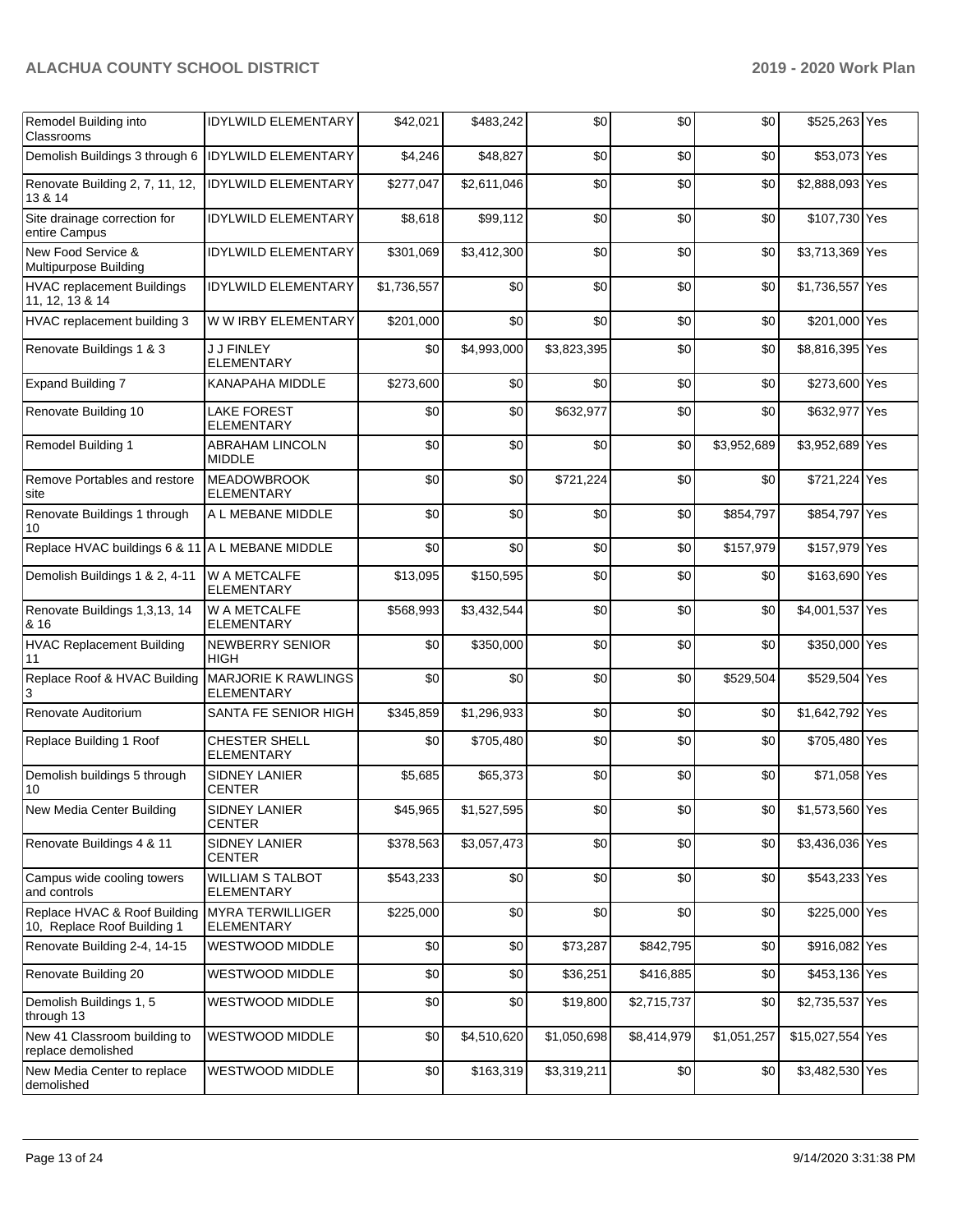| Air Conditioning Cooling towers<br>and controls         | <b>KIMBALL WILES</b><br><b>ELEMENTARY</b>                 | \$543,233    | \$0          | \$0          | \$0          | \$0         | \$543,233 Yes               |  |
|---------------------------------------------------------|-----------------------------------------------------------|--------------|--------------|--------------|--------------|-------------|-----------------------------|--|
| Demolish Buildings 1 through 3                          | <b>JOSEPH WILLIAMS</b><br><b>ELEMENTARY</b>               | \$0          | \$0          | \$0          | \$0          | \$35,000    | \$35,000 Yes                |  |
| Renovate Building 6 & 7                                 | JOSEPH WILLIAMS<br><b>ELEMENTARY</b>                      | \$0          | \$0          | \$0          | \$0          | \$250,000   | \$250,000 Yes               |  |
| New 28 Classroom building to<br>replace demolished      | <b>JOSEPH WILLIAMS</b><br><b>ELEMENTARY</b>               | \$0          | \$0          | \$0          | \$570,594    | \$500,000   | \$1,070,594 Yes             |  |
| New Media Center to replace<br>Demolished               | JOSEPH WILLIAMS<br><b>ELEMENTARY</b>                      | \$0          | \$0          | \$0          | \$357,248    | \$912,154   | \$1,269,402 Yes             |  |
| Replace HVAC Buildings 1,2,3                            | A Q JONES<br><b>EXCEPTIONAL</b><br><b>STUDENTS CENTER</b> | \$200,000    | \$2,626,100  | \$0          | \$0          | \$0         | \$2,826,100 Yes             |  |
| Site Improvements                                       | <b>ABRAHAM LINCOLN</b><br><b>MIDDLE</b>                   | \$250,000    | \$0          | \$0          | \$0          | \$0         | \$250,000 Yes               |  |
| HVAC Buildings 3 & 7                                    | <b>W TRAVIS LOFTEN</b><br><b>SENIOR HIGH</b>              | \$0          | \$0          | \$230,219    | \$0          | \$0         | \$230,219 Yes               |  |
| New Science Labs                                        | <b>WESTWOOD MIDDLE</b>                                    | \$0          | \$236,151    | \$2,715,737  | \$0          | \$0         | \$2,951,888 Yes             |  |
| Demo Buildings 1-4, 8-11,<br>Renovate 5-6, 13-15        | <b>LITTLEWOOD</b><br><b>ELEMENTARY</b>                    | \$0          | \$0          | \$0          | \$0          | \$2,209,582 | \$2,209,582 Yes             |  |
| Howard Bishop Transition<br>School                      | <b>HOWARD W BISHOP</b><br><b>MIDDLE</b>                   | \$2,102,000  | \$0          | \$0          | \$0          | \$0         | \$2,102,000 Yes             |  |
| Building 5 Replace Building 5<br>Roof and HVAC          | F W BUCHHOLZ SENIOR<br><b>HIGH</b>                        | \$0          | \$1,278,386  | \$0          | \$0          | \$0         | \$1,278,386 Yes             |  |
| New 8 Room Science Building                             | F W BUCHHOLZ SENIOR<br><b>HIGH</b>                        | \$1,623,736  | \$833,543    | \$0          | \$0          | \$0         | \$2,457,279 Yes             |  |
| Replace HVAC Building 15                                | <b>EASTSIDE SENIOR HIGH</b>                               | \$146,000    | \$1,678,000  | \$0          | \$0          | \$0         | \$1,824,000 Yes             |  |
| Replace Flooring Building 1                             | <b>FORT CLARKE MIDDLE</b>                                 | \$0          | \$0          | \$45,000     | \$0          | \$0         | \$45,000 Yes                |  |
| Replace HVAC Building 1<br>Replace HVAC & Roof Building | <b>HAWTHORNE MIDDLE /</b><br><b>HIGH SCHOOL</b>           | \$685,000    | \$0          | \$0          | \$0          | \$0         | \$685,000 Yes               |  |
|                                                         |                                                           | \$15,783,371 | \$62,572,404 | \$17,688,674 | \$21,441,010 |             | $$24,287,015$ \$141,772,474 |  |

# **Additional Project Schedules**

Any projects that are not identified in the last approved educational plant survey.

Nothing reported for this section.

### **Non Funded Growth Management Project Schedules**

Schedule indicating which projects, due to planned development, that CANNOT be funded from current revenues projected over the next five years.

| <b>Project Description</b>        | 2019 - 2020<br>Actual Budget | 2020 - 2021<br>Projected | 2021 - 2022<br>Projected | 2022 - 2023<br>Projected | 2023 - 2024<br>Projected | <b>Total</b> | Funded  |
|-----------------------------------|------------------------------|--------------------------|--------------------------|--------------------------|--------------------------|--------------|---------|
| Project description not specified | \$0                          | \$0                      | \$0                      | \$0                      | \$0                      |              | $$0$ No |
|                                   | \$0                          | \$0                      | \$0                      | \$0                      | \$0                      | \$0          |         |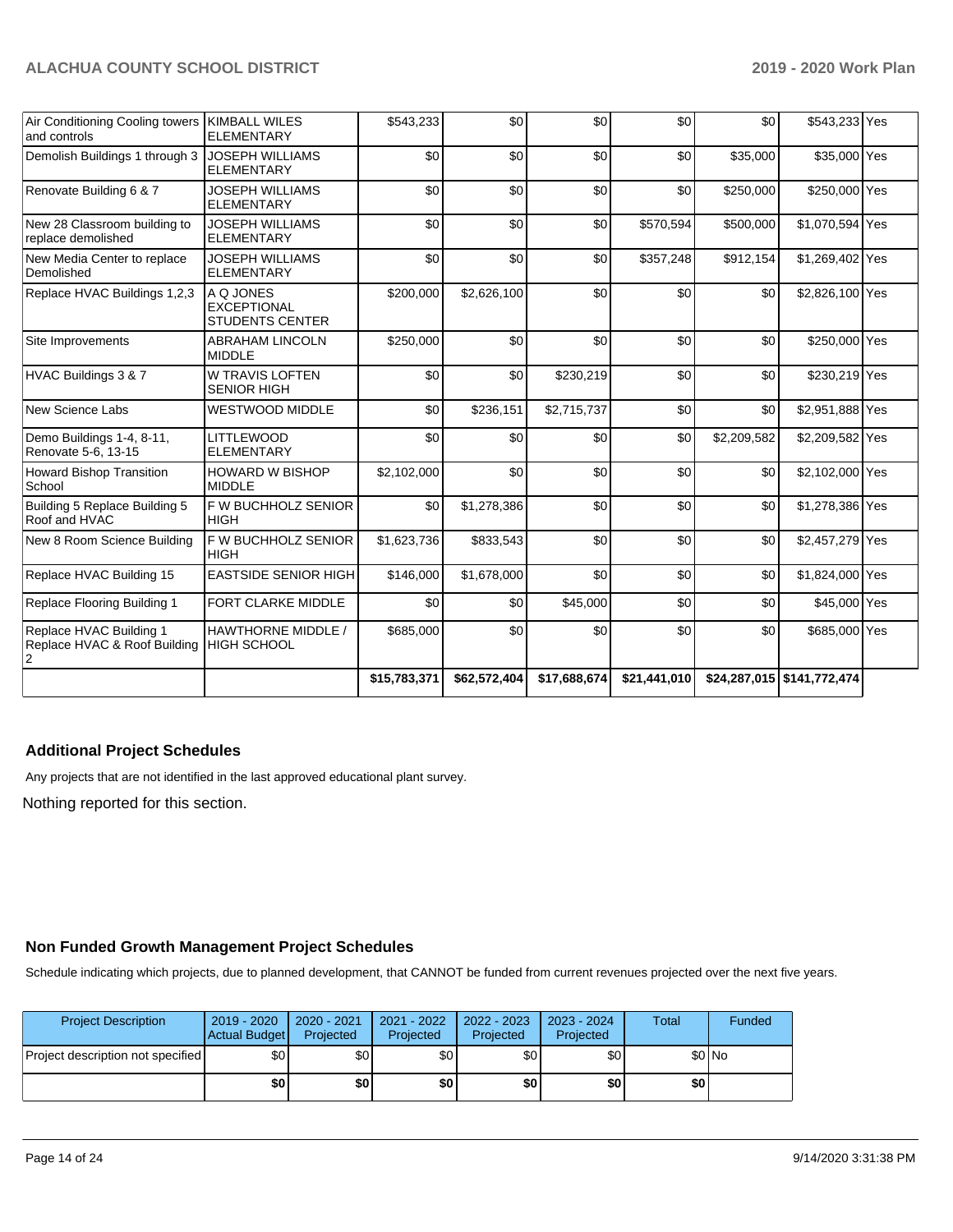# **Capacity Tracking**

| Location                                                  | $2019 -$<br>2020 Satis.<br>Stu. Sta. | Actual<br>$2019 -$<br><b>2020 FISH</b><br>Capacity | Actual<br>$2018 -$<br>2019<br><b>COFTE</b> | # Class<br><b>Rooms</b> | Actual<br>Average<br>$2019 -$<br>2020 Class<br><b>Size</b> | Actual<br>$2019 -$<br>2020<br><b>Utilization</b> | <b>New</b><br>Stu.<br>Capacity | <b>New</b><br>Rooms to<br>be<br>Added/Re<br>moved | Projected<br>$2023 -$<br>2024<br><b>COFTE</b> | Projected<br>$2023 -$<br>2024<br><b>Utilization</b> | Projected<br>$2023 -$<br>2024 Class<br><b>Size</b> |
|-----------------------------------------------------------|--------------------------------------|----------------------------------------------------|--------------------------------------------|-------------------------|------------------------------------------------------------|--------------------------------------------------|--------------------------------|---------------------------------------------------|-----------------------------------------------|-----------------------------------------------------|----------------------------------------------------|
| <b>DUVAL EARLY</b><br><b>LEARNING ACADEMY</b>             | 408                                  | 408                                                | 156                                        | 24                      | 6                                                          | 38.00 %                                          | $\Omega$                       | $\Omega$                                          | 161                                           | 39.00 %                                             | $\overline{7}$                                     |
| <b>J J FINLEY</b><br>ELEMENTARY                           | 741                                  | 741                                                | 683                                        | 40                      | 17                                                         | 92.00 %                                          | $\Omega$                       | $\Omega$                                          | 635                                           | 86.00 %                                             | 16                                                 |
| <b>STEPHEN FOSTER</b><br><b>ELEMENTARY</b>                | 503                                  | 503                                                | 520                                        | 27                      | 19                                                         | 103.00%                                          | $\mathbf 0$                    | $\Omega$                                          | 464                                           | 92.00%                                              | 17                                                 |
| A Q JONES<br><b>EXCEPTIONAL</b><br><b>STUDENTS CENTER</b> | 181                                  | 181                                                | 76                                         | 16                      | 5                                                          | 42.00 %                                          | $\Omega$                       | $\Omega$                                          | 80                                            | 44.00%                                              | 5                                                  |
| <b>LAKE FOREST</b><br><b>ELEMENTARY</b>                   | 598                                  | 598                                                | 386                                        | 33                      | 12                                                         | 64.00%                                           | $\Omega$                       | $\Omega$                                          | 388                                           | 65.00 %                                             | 12                                                 |
| <b>SIDNEY LANIER</b><br><b>CENTER</b>                     | 369                                  | 369                                                | 165                                        | 33                      | 5                                                          | 45.00 %                                          | $\Omega$                       | $\Omega$                                          | 147                                           | 40.00%                                              | $\overline{4}$                                     |
| LITTLEWOOD<br><b>ELEMENTARY</b>                           | 696                                  | 696                                                | 713                                        | 38                      | 19                                                         | 102.00%                                          | $\Omega$                       | $\Omega$                                          | 712                                           | 102.00%                                             | 19                                                 |
| W A METCALFE<br><b>ELEMENTARY</b>                         | 432                                  | 432                                                | 215                                        | 24                      | 9                                                          | 50.00 %                                          | $\Omega$                       | $\Omega$                                          | 191                                           | 44.00%                                              | 8                                                  |
| <b>JOSEPH WILLIAMS</b><br><b>ELEMENTARY</b>               | 590                                  | 590                                                | 570                                        | 31                      | 18                                                         | 97.00 %                                          | $\Omega$                       | $\Omega$                                          | 539                                           | 91.00%                                              | 17                                                 |
| <b>ABRAHAM LINCOLN</b><br><b>MIDDLE</b>                   | 1,170                                | 1,053                                              | 631                                        | 51                      | 12                                                         | 60.00 %                                          | $\Omega$                       | $\Omega$                                          | 724                                           | 69.00%                                              | 14                                                 |
| <b>HOWARD W BISHOP</b><br><b>MIDDLE</b>                   | 1,187                                | 1,068                                              | 684                                        | 53                      | 13                                                         | 64.00%                                           | $\Omega$                       | $\Omega$                                          | 692                                           | 65.00 %                                             | 13                                                 |
| <b>WESTWOOD MIDDLE</b>                                    | 1,296                                | 1,166                                              | 1,085                                      | 56                      | 19                                                         | 93.00 %                                          | $\mathbf 0$                    | $\Omega$                                          | 1,080                                         | 93.00 %                                             | 19                                                 |
| <b>GAINESVILLE SENIOR</b><br><b>HIGH</b>                  | 2,162                                | 2,053                                              | 1,695                                      | 93                      | 18                                                         | 83.00 %                                          | $\Omega$                       | $\Omega$                                          | 1,908                                         | 93.00 %                                             | 21                                                 |
| <b>ALACHUA ELEMENTARY</b>                                 | 525                                  | 525                                                | 336                                        | 26                      | 13                                                         | 64.00 %                                          | $\Omega$                       | $\Omega$                                          | 296                                           | 56.00 %                                             | 11                                                 |
| <b>ARCHER ELEMENTARY</b><br><b>SCHOOL</b>                 | 543                                  | 543                                                | 517                                        | 29                      | 18                                                         | 95.00 %                                          | $\Omega$                       | $\Omega$                                          | 533                                           | 98.00%                                              | 18                                                 |
| <b>HAWTHORNE MIDDLE /</b><br><b>HIGH SCHOOL</b>           | 738                                  | 664                                                | 338                                        | 32                      | 11                                                         | 51.00 %                                          | $\Omega$                       | $\Omega$                                          | 364                                           | 55.00 %                                             | 11                                                 |
| A L MEBANE MIDDLE                                         | 866                                  | 779                                                | 369                                        | 39                      | 9                                                          | 47.00 %                                          | $\mathbf 0$                    | $\Omega$                                          | 389                                           | 50.00 %                                             | 10                                                 |
| NEWBERRY SENIOR<br><b>HIGH</b>                            | 839                                  | 671                                                | 563                                        | 35                      | 16                                                         | 84.00 %                                          | $\Omega$                       | $\Omega$                                          | 648                                           | 97.00%                                              | 19                                                 |
| SANTA FE SENIOR HIGH                                      | 1,435                                | 1,291                                              | 946                                        | 60                      | 16                                                         | 73.00 %                                          | $\mathbf 0$                    | $\Omega$                                          | 1,101                                         | 85.00 %                                             | 18                                                 |
| CHESTER SHELL<br><b>ELEMENTARY</b>                        | 402                                  | 402                                                | 349                                        | 23                      | 15                                                         | 87.00 %                                          | 0                              | $\Omega$                                          | 339                                           | 84.00%                                              | 15                                                 |
| MYRA TERWILLIGER<br> ELEMENTARY                           | 575                                  | 575                                                | 453                                        | 31                      | 15                                                         | 79.00 %                                          | 0                              | $\Omega$                                          | 476                                           | 83.00 %                                             | 15                                                 |
| <b>IDYLWILD ELEMENTARY</b>                                | 701                                  | 701                                                | 688                                        | 38                      | 18                                                         | 98.00 %                                          | $\mathbf 0$                    | $\Omega$                                          | 681                                           | 97.00%                                              | 18                                                 |
| <b>GLEN SPRINGS</b><br><b>ELEMENTARY</b>                  | 535                                  | 535                                                | 495                                        | 29                      | 17                                                         | 92.00 %                                          | 0                              | $\mathbf 0$                                       | 473                                           | 88.00%                                              | 16                                                 |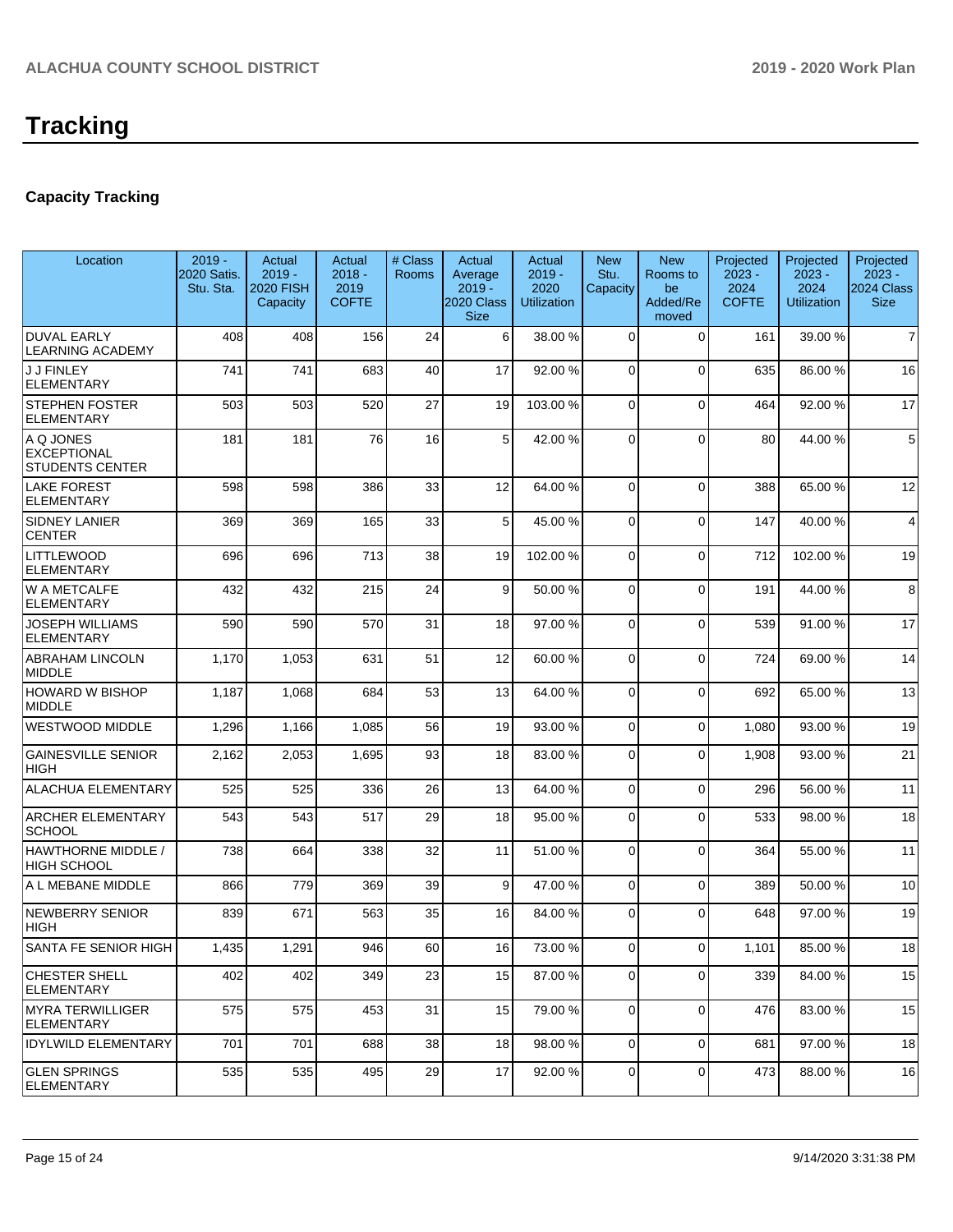| <b>IMARJORIE K RAWLINGS</b><br><b>ELEMENTARY</b> | 427      | 427            | 305      | 23          | 13       | 71.00 % | $\Omega$       | $\Omega$ | 304      | 71.00 %  | 13          |
|--------------------------------------------------|----------|----------------|----------|-------------|----------|---------|----------------|----------|----------|----------|-------------|
| <b>W TRAVIS LOFTEN</b><br><b>SENIOR HIGH</b>     | 641      | 512            | 234      | 29          | 8        | 46.00 % | $\Omega$       | $\Omega$ | 262      | 51.00%   | 9           |
| <b>EASTSIDE SENIOR HIGH</b>                      | 2,107    | 2,001          | 1,260    | 87          | 14       | 63.00 % | $\Omega$       | $\Omega$ | 1,247    | 62.00 %  | 14          |
| F W BUCHHOLZ SENIOR<br><b>HIGH</b>               | 2,109    | 2,003          | 2,014    | 89          | 23       | 101.00% | $\Omega$       | $\Omega$ | 2,254    | 113.00 % | 25          |
| <b>PRAIRIE VIEW</b><br><b>ELEMENTARY</b>         | 599      | $\overline{0}$ | $\Omega$ | 34          | $\Omega$ | 0.00%   | $\Omega$       | $\Omega$ | $\Omega$ | 0.00%    | $\mathbf 0$ |
| <b>HIGH SPRINGS</b><br><b>COMMUNITY SCHOOL</b>   | 1,092    | 982            | 932      | 53          | 18       | 95.00 % | $\Omega$       | $\Omega$ | 984      | 100.00%  | 19          |
| <b>FORT CLARKE MIDDLE</b>                        | 1,017    | 915            | 1,008    | 44          | 23       | 110.00% | $\Omega$       | $\Omega$ | 1,025    | 112.00%  | 23          |
| <b>HIDDEN OAK</b><br><b>ELEMENTARY</b>           | 798      | 798            | 771      | 43          | 18       | 97.00 % | $\Omega$       | $\Omega$ | 760      | 95.00 %  | 18          |
| <b>KIMBALL WILES</b><br><b>ELEMENTARY</b>        | 897      | 897            | 937      | 48          | 20       | 104.00% | $\Omega$       | $\Omega$ | 911      | 102.00%  | 19          |
| NEWBERRY<br><b>ELEMENTARY</b>                    | 723      | 723            | 612      | 40          | 15       | 85.00 % | $\Omega$       | $\Omega$ | 617      | 85.00 %  | 15          |
| <b>C W NORTON</b><br><b>ELEMENTARY</b>           | 705      | 705            | 682      | 38          | 18       | 97.00 % | $\Omega$       | $\Omega$ | 626      | 89.00 %  | 16          |
| <b>WILLIAM S TALBOT</b><br><b>ELEMENTARY</b>     | 780      | 780            | 762      | 42          | 18       | 98.00 % | 0              | $\Omega$ | 723      | 93.00 %  | 17          |
| W W IRBY ELEMENTARY                              | 536      | 536            | 406      | 32          | 13       | 76.00 % | $\Omega$       | $\Omega$ | 377      | 70.00 %  | 12          |
| <b>OAKVIEW MIDDLE</b>                            | 981      | 882            | 884      | 43          | 21       | 100.00% | $\Omega$       | $\Omega$ | 957      | 109.00%  | 22          |
| <b>KANAPAHA MIDDLE</b>                           | 1,362    | 1,225          | 1,046    | 57          | 18       | 85.00 % | $\Omega$       | $\Omega$ | 1.157    | 94.00 %  | 20          |
| <b>LAWTON M CHILES</b><br><b>ELEMENTARY</b>      | 727      | 727            | 800      | 39          | 21       | 110.00% | $\Omega$       | $\Omega$ | 798      | 110.00%  | 20          |
| <b>HORIZON CENTER</b>                            | $\Omega$ | $\Omega$       | $\Omega$ | $\mathbf 0$ | $\Omega$ | 0.00%   | $\Omega$       | $\Omega$ | $\Omega$ | 0.00%    | $\Omega$    |
| <b>MEADOWBROOK</b><br>ELEMENTARY                 | 819      | 819            | 834      | 45          | 19       | 102.00% | $\overline{0}$ | $\Omega$ | 863      | 105.00%  | 19          |
|                                                  | 33,812   | 31,476         | 26,117   | 1.647       | 16       | 82.97%  | 0              | $\bf{0}$ | 26,886   | 85.42%   | 16          |

The COFTE Projected Total (26,886) for 2023 - 2024 must match the Official Forecasted COFTE Total (26,886 ) for 2023 - 2024 before this section can be completed. In the event that the COFTE Projected Total does not match the Official forecasted COFTE, then the Balanced Projected COFTE Table should be used to balance COFTE.

| Projected COFTE for 2023 - 2024 |        |  |  |  |  |  |
|---------------------------------|--------|--|--|--|--|--|
| Elementary (PK-3)               | 8,556  |  |  |  |  |  |
| Middle (4-8)                    | 10,624 |  |  |  |  |  |
| High (9-12)                     | 7,706  |  |  |  |  |  |
|                                 | 26,886 |  |  |  |  |  |

| <b>Grade Level Type</b> | <b>Balanced Projected</b><br>COFTE for 2023 - 2024 |
|-------------------------|----------------------------------------------------|
| Elementary (PK-3)       |                                                    |
| Middle (4-8)            |                                                    |
| High (9-12)             |                                                    |
|                         | 26,886                                             |

#### **Relocatable Replacement**

Number of relocatable classrooms clearly identified and scheduled for replacement in the school board adopted financially feasible 5-year district work program.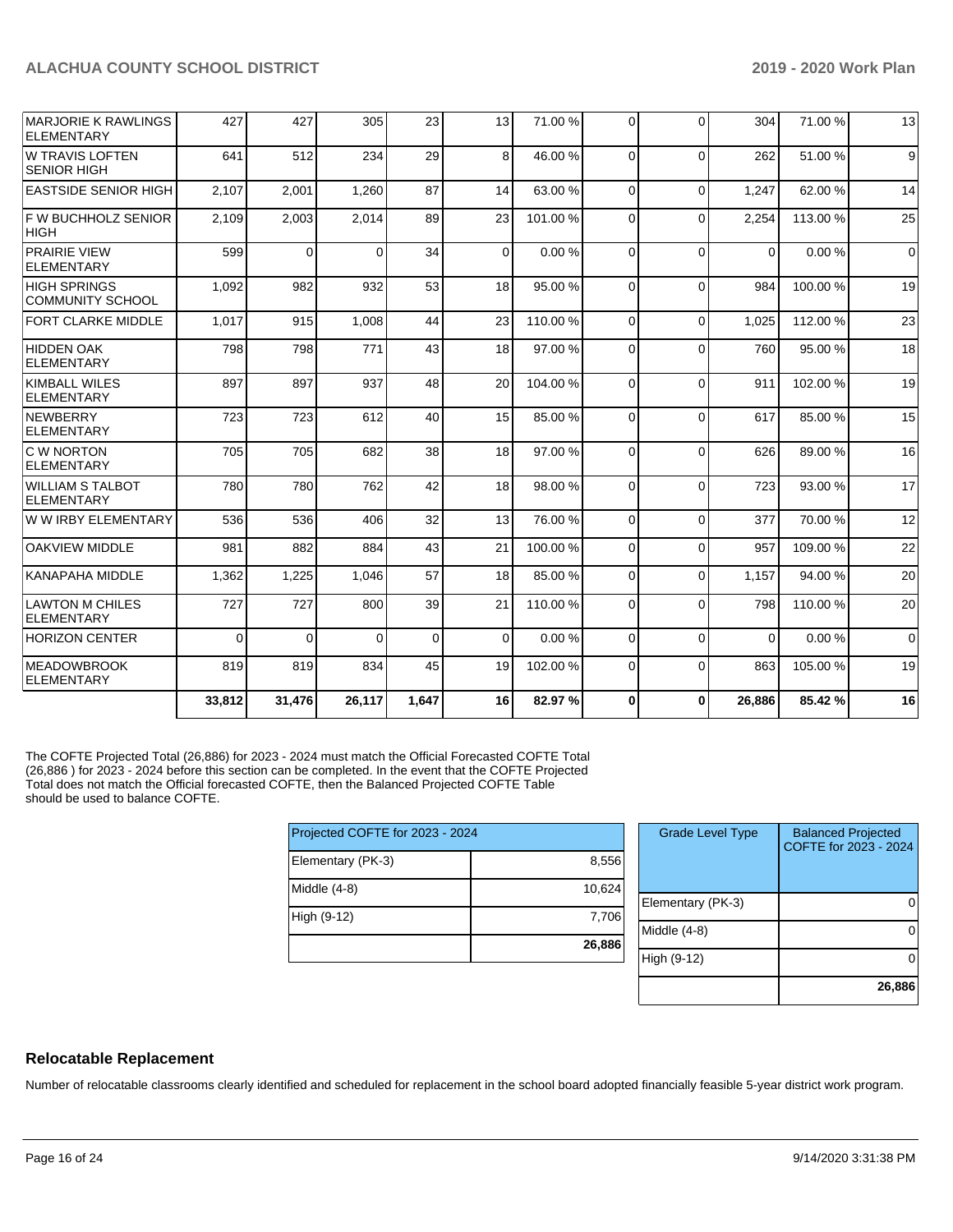| _ocation                          | 2019<br>$-2020$ | 2020 - 2021 | $-2022$<br>2021 | $2 - 2023$<br>2022 | $-2024$<br>$2023 -$ | Year 5 Total |
|-----------------------------------|-----------------|-------------|-----------------|--------------------|---------------------|--------------|
| Total Relocatable Replacements: I |                 |             |                 |                    |                     |              |

# **Charter Schools Tracking**

Information regarding the use of charter schools.

| Location-Type                                      | # Relocatable<br>units or<br>permanent<br>classrooms | Owner            | <b>Year Started or</b><br><b>Scheduled</b> | <b>Student</b><br><b>Stations</b> | <b>Students</b><br>Enrolled | Years in<br>Contract | <b>Total Charter</b><br><b>Students</b><br>projected for<br>2023 - 2024 |
|----------------------------------------------------|------------------------------------------------------|------------------|--------------------------------------------|-----------------------------------|-----------------------------|----------------------|-------------------------------------------------------------------------|
| Caring and Sharing Learning<br>School, Inc.        |                                                      | 9 PRIVATE        | 1998                                       | 310                               | 210                         | 2                    | 220                                                                     |
| The Einstein School, Inc.                          |                                                      | 6 PRIVATE        | 1999                                       | 125                               | 106                         | 10                   | 110                                                                     |
| Expressions Academy, Inc.                          |                                                      | 8 PRIVATE        | 1999                                       | 116                               | 95                          | 8                    | 95                                                                      |
| Florida SIA Tech at Gainesville<br>Job Core Center |                                                      | 7 <b>PRIVATE</b> | 2003                                       | 175                               | 154                         | 4                    | 235                                                                     |
| <b>Genesis Preparatory School</b>                  |                                                      | 4 PRIVATE        | 2000                                       | 80                                | 72                          | 4                    | 72                                                                      |
| Healthy Learning Academy, Inc.                     |                                                      | 6 PRIVATE        | 2006                                       | 100                               | 108                         | 6                    | 100                                                                     |
| Micanopy Area Cooperative<br>School, Inc.          |                                                      | 10 PRIVATE       | 1997                                       | 262                               | 214                         | 4                    | 250                                                                     |
| Micanopy Middle School, Inc.                       |                                                      | 5 PRIVATE        | 2002                                       | 80                                | 82                          | 3                    | 95                                                                      |
| One Room School House Project,<br>Inc. Elementary  |                                                      | 12 PRIVATE       | 1997                                       | 220                               | 202                         | 10                   | 220                                                                     |
| North Central Florida Public<br>Charter School     |                                                      | 10 PRIVATE       | 2011                                       | 250                               | 209                         | $\overline{2}$       | 200                                                                     |
| Alachua Learning Center Inc.,<br>Middle            |                                                      | 4 PRIVATE        | 1999                                       | 80                                | 60                          | 12                   | 60                                                                      |
| Alachua Learning Center., Inc<br>Elementary        |                                                      | 5 PRIVATE        | 2006                                       | 110                               | 112                         | 12                   | 115                                                                     |
| <b>Boulware Springs</b>                            |                                                      | 8 PRIVATE        | 2013                                       | 140                               | 153                         | 14                   | 160                                                                     |
| Resilience Charter School, Inc.                    |                                                      | 8 PRIVATE        | 2017                                       | 200                               | 111                         |                      | 132                                                                     |
|                                                    | 102                                                  |                  |                                            | 2,248                             | 1,888                       |                      | 2,064                                                                   |

## **Special Purpose Classrooms Tracking**

The number of classrooms that will be used for certain special purposes in the current year, by facility and type of classroom, that the district will, 1), not use for educational purposes, and 2), the co-teaching classrooms that are not open plan classrooms and will be used for educational purposes.

| School                                 | School Type | $\parallel$ # of Elementary $\parallel$ # of Middle 4-8 $\parallel$<br><b>K-3 Classrooms L</b> | <b>Classrooms</b> | $\#$ of High 9-12<br><b>Classrooms</b> | # of $ESE$<br><b>Classrooms</b> | # of Combo<br><b>Classrooms</b> | Total<br><b>Classrooms</b> |
|----------------------------------------|-------------|------------------------------------------------------------------------------------------------|-------------------|----------------------------------------|---------------------------------|---------------------------------|----------------------------|
| <b>PRAIRIE VIEW ELEMENTARY</b>         | Educational | 22                                                                                             |                   |                                        |                                 |                                 | 34                         |
| <b>Total Educational Classrooms: I</b> | 22          |                                                                                                |                   |                                        |                                 | 34                              |                            |

| School                               |  | School Type $\mu$ of Elementary $\mu$ of Middle 4-8 $\mu$ of High 9-12<br>K-3 Classrooms I | <b>Classrooms</b> | <b>Classrooms</b> | # of $ESE$<br><b>Classrooms</b> | # of Combo<br><b>Classrooms</b> | <b>Total</b><br><b>Classrooms</b> |
|--------------------------------------|--|--------------------------------------------------------------------------------------------|-------------------|-------------------|---------------------------------|---------------------------------|-----------------------------------|
| <b>Total Co-Teaching Classrooms:</b> |  |                                                                                            | O I               |                   | O I                             |                                 | 0                                 |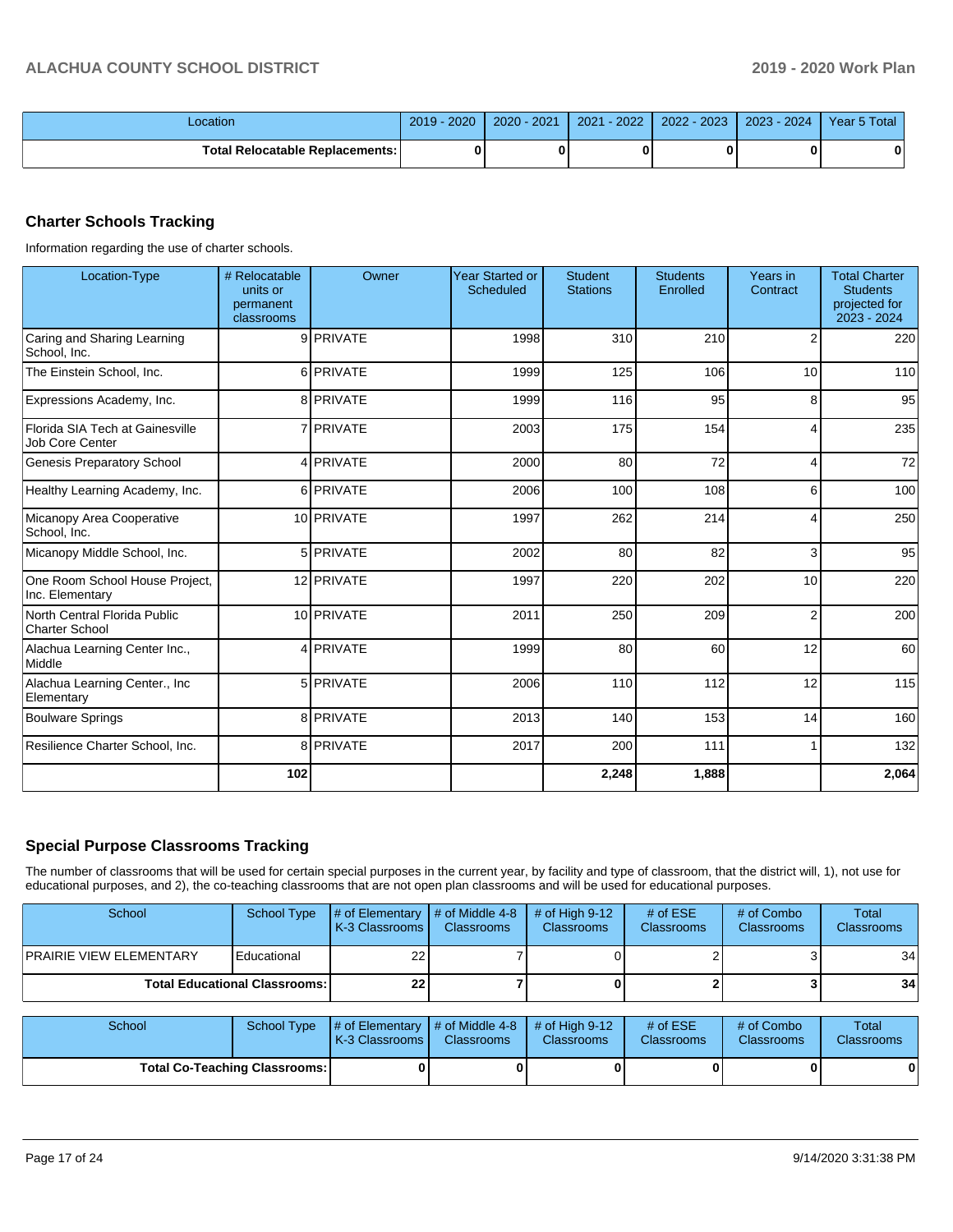#### **Infrastructure Tracking**

**Necessary offsite infrastructure requirements resulting from expansions or new schools. This section should include infrastructure information related to capacity project schedules and other project schedules (Section 4).** 

Not Specified

**Proposed location of planned facilities, whether those locations are consistent with the comprehensive plans of all affected local governments, and recommendations for infrastructure and other improvements to land adjacent to existing facilities. Provisions of 1013.33(12), (13) and (14) and 1013.36** must be addressed for new facilities planned within the 1st three years of the plan (Section 5).

Yes consistent.

**Consistent with Comp Plan?** Yes

#### **Net New Classrooms**

The number of classrooms, by grade level and type of construction, that were added during the last fiscal year.

| List the net new classrooms added in the 2018 - 2019 fiscal year.                                                                                       |                              |                                   |                                |                        | List the net new classrooms to be added in the 2019 - 2020 fiscal<br>year. |                          |                              |                      |
|---------------------------------------------------------------------------------------------------------------------------------------------------------|------------------------------|-----------------------------------|--------------------------------|------------------------|----------------------------------------------------------------------------|--------------------------|------------------------------|----------------------|
| "Classrooms" is defined as capacity carrying classrooms that are added to increase<br>capacity to enable the district to meet the Class Size Amendment. |                              |                                   |                                |                        | Totals for fiscal year 2019 - 2020 should match totals in Section 15A.     |                          |                              |                      |
| Location                                                                                                                                                | $2018 - 2019$ #<br>Permanent | $2018 - 2019$ #<br><b>Modular</b> | $2018 - 2019$ #<br>Relocatable | $2018 - 2019$<br>Total | 2019 - 2020 #<br>Permanent                                                 | 2019 - 2020 #<br>Modular | 2019 - 2020 #<br>Relocatable | 2019 - 2020<br>Total |
| Elementary (PK-3)                                                                                                                                       |                              |                                   |                                |                        |                                                                            |                          |                              |                      |
| Middle $(4-8)$                                                                                                                                          |                              |                                   |                                |                        |                                                                            |                          |                              |                      |
| High (9-12)                                                                                                                                             |                              |                                   |                                |                        |                                                                            |                          |                              |                      |
|                                                                                                                                                         |                              |                                   |                                |                        |                                                                            |                          |                              |                      |

#### **Relocatable Student Stations**

Number of students that will be educated in relocatable units, by school, in the current year, and the projected number of students for each of the years in the workplan.

| <b>Site</b>                        | $2019 - 2020$ | 2020 - 2021     | 2021 - 2022 | $2022 - 2023$ | 2023 - 2024 | 5 Year Average |
|------------------------------------|---------------|-----------------|-------------|---------------|-------------|----------------|
| HIDDEN OAK ELEMENTARY              | 54            | 54              | 54          | 54            | 54          | 54             |
| KIMBALL WILES ELEMENTARY           | 172           | 172             | 172         | 172           | 172         | 172            |
| <b>NEWBERRY ELEMENTARY</b>         | 252           | 288             | 288         | 288           | 288         | 281            |
| <b>IC W NORTON ELEMENTARY</b>      | 36            | 36 <sup>1</sup> | 36          | 36            | 36          | 36             |
| <b>WILLIAM S TALBOT ELEMENTARY</b> | 54            | 54              | 54          | 54            | 54          | 54             |
| <b>WW IRBY ELEMENTARY</b>          |               | ΩI              | n           |               |             | $\mathbf 0$    |
| <b>OAKVIEW MIDDLE</b>              | 168           | 110             | 110         | 110           | 110         | 122            |
| <b>KANAPAHA MIDDLE</b>             | 88            | 88              | 88          | 88            | 88          | 88             |
| <b>LAWTON M CHILES ELEMENTARY</b>  |               |                 | n           |               | ∩           | $\mathbf 0$    |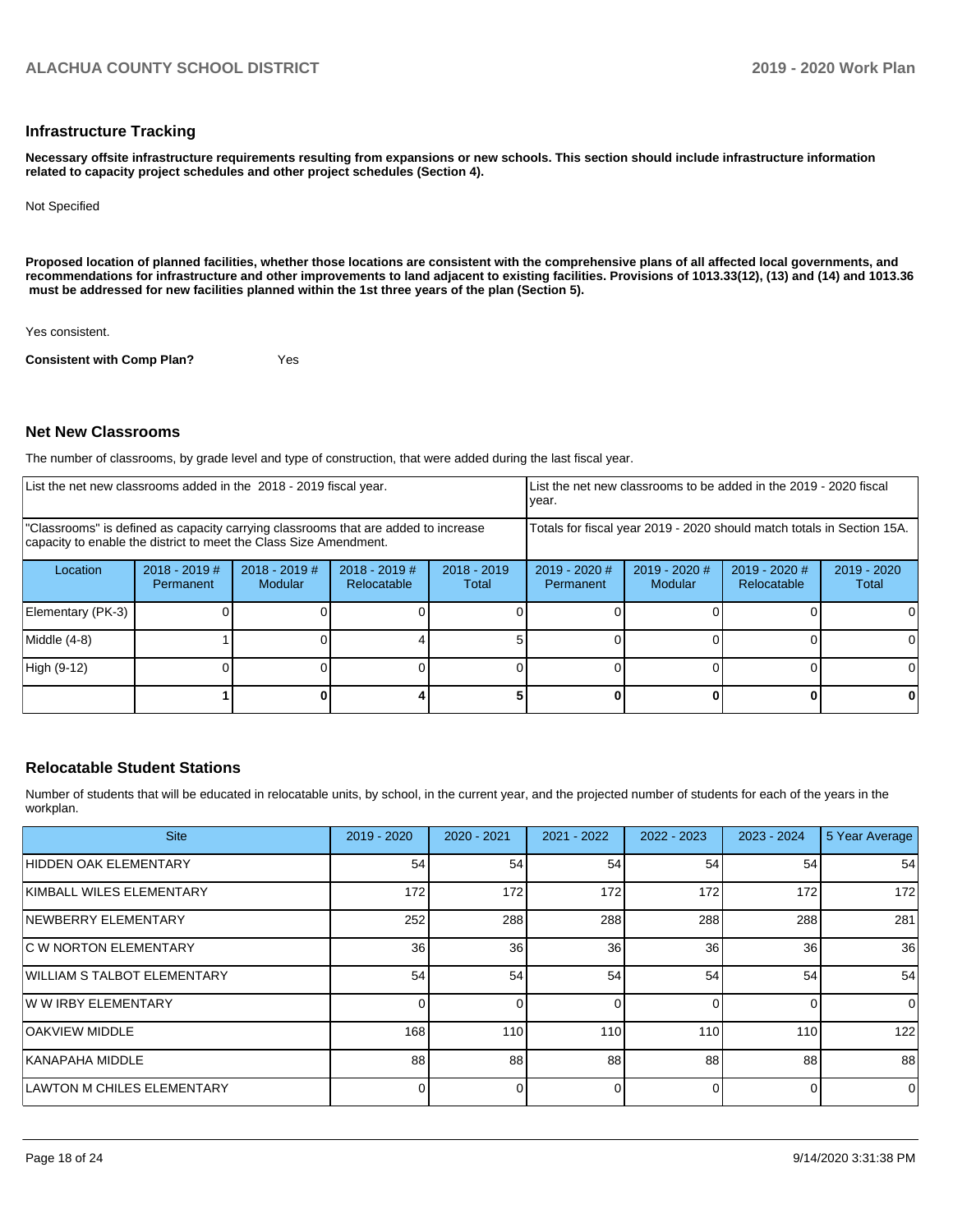| DUVAL EARLY LEARNING ACADEMY                      | $\Omega$       | 0           | $\Omega$       | $\Omega$       | $\Omega$       | $\Omega$       |
|---------------------------------------------------|----------------|-------------|----------------|----------------|----------------|----------------|
| J J FINLEY ELEMENTARY                             | 252            | 270         | 270            | 270            | 270            | 266            |
| <b>STEPHEN FOSTER ELEMENTARY</b>                  | 36             | 36          | 36             | 36             | 36             | 36             |
| A Q JONES EXCEPTIONAL STUDENTS CENTER             | $\Omega$       | 0           | $\Omega$       | $\Omega$       | $\Omega$       | $\overline{0}$ |
| <b>LAKE FOREST ELEMENTARY</b>                     | $\Omega$       | $\Omega$    | $\Omega$       | $\Omega$       | $\Omega$       | $\Omega$       |
| <b>SIDNEY LANIER CENTER</b>                       | $\Omega$       | $\Omega$    | $\Omega$       | $\Omega$       | $\Omega$       | $\Omega$       |
| LITTLEWOOD ELEMENTARY                             | 108            | 108         | 108            | 108            | 108            | 108            |
| W A METCALFE ELEMENTARY                           | $\Omega$       | 0           | 0              | $\Omega$       | $\Omega$       | $\overline{0}$ |
| JOSEPH WILLIAMS ELEMENTARY                        | $\Omega$       | $\Omega$    | $\Omega$       | $\Omega$       | $\Omega$       | $\Omega$       |
| <b>ABRAHAM LINCOLN MIDDLE</b>                     | $\Omega$       | 0           | $\Omega$       | $\Omega$       | $\Omega$       | $\Omega$       |
| <b>HOWARD W BISHOP MIDDLE</b>                     | $\Omega$       | $\Omega$    | $\Omega$       | $\Omega$       | $\Omega$       | $\Omega$       |
| <b>WESTWOOD MIDDLE</b>                            | $\Omega$       | 66          | 66             | 66             | 66             | 53             |
| <b>GAINESVILLE SENIOR HIGH</b>                    | 125            | $\Omega$    | $\Omega$       | $\Omega$       | $\Omega$       | 25             |
| <b>ALACHUA ELEMENTARY</b>                         | $\Omega$       | $\Omega$    | $\Omega$       | $\Omega$       | $\Omega$       | $\overline{0}$ |
| <b>ARCHER ELEMENTARY SCHOOL</b>                   | 54             | 54          | 54             | 54             | $\Omega$       | 43             |
| HAWTHORNE MIDDLE / HIGH SCHOOL                    | $\Omega$       | 0           | 0              | $\Omega$       | $\Omega$       | 0              |
| A L MEBANE MIDDLE                                 | $\Omega$       | $\Omega$    | $\Omega$       | $\Omega$       | $\Omega$       | 0              |
| NEWBERRY SENIOR HIGH                              | $\Omega$       | $\Omega$    | $\Omega$       | $\Omega$       | $\Omega$       | $\Omega$       |
| SANTA FE SENIOR HIGH                              | $\Omega$       | $\Omega$    | $\Omega$       | $\Omega$       | $\Omega$       | $\Omega$       |
| CHESTER SHELL ELEMENTARY                          | 36             | 0           | $\Omega$       | $\Omega$       | $\Omega$       | 7              |
| MYRA TERWILLIGER ELEMENTARY                       | $\Omega$       | $\Omega$    | $\Omega$       | $\Omega$       | $\Omega$       | $\Omega$       |
| <b>IDYLWILD ELEMENTARY</b>                        | 144            | 144         | 144            | 144            | 144            | 144            |
| <b>HORIZON CENTER</b>                             | $\Omega$       | $\Omega$    | $\Omega$       | $\Omega$       | $\Omega$       | $\Omega$       |
| MEADOWBROOK ELEMENTARY                            | 97             | 97          | 97             | 97             | 97             | 97             |
| <b>GLEN SPRINGS ELEMENTARY</b>                    | 72             | 72          | 72             | 72             | 72             | 72             |
| MARJORIE K RAWLINGS ELEMENTARY                    | $\overline{0}$ | $\mathbf 0$ | $\overline{0}$ | $\overline{0}$ | $\overline{0}$ | $\overline{0}$ |
| W TRAVIS LOFTEN SENIOR HIGH                       | $\Omega$       | $\mathbf 0$ | $\Omega$       | $\Omega$       | $\Omega$       | $\overline{0}$ |
| <b>EASTSIDE SENIOR HIGH</b>                       | 50             | 50          | 50             | 50             | 50             | 50             |
| F W BUCHHOLZ SENIOR HIGH                          | 25             | 25          | 25             | 25             | 25             | 25             |
| PRAIRIE VIEW ELEMENTARY                           | $\Omega$       | $\mathbf 0$ | 0              | $\Omega$       | $\Omega$       | $\overline{0}$ |
| HIGH SPRINGS COMMUNITY SCHOOL                     | $\Omega$       | $\mathbf 0$ | $\mathbf 0$    | $\Omega$       | $\Omega$       | $\overline{0}$ |
| FORT CLARKE MIDDLE                                | 44             | $\mathbf 0$ | $\mathbf 0$    | $\Omega$       | $\mathbf 0$    | 9              |
| Totals for ALACHUA COUNTY SCHOOL DISTRICT         |                |             |                |                |                |                |
| Total students in relocatables by year.           | 1,867          | 1,724       | 1,724          | 1,724          | 1,670          | 1,742          |
| Total number of COFTE students projected by year. | 26,308         | 26,586      | 26,723         | 26,867         | 26,886         | 26,674         |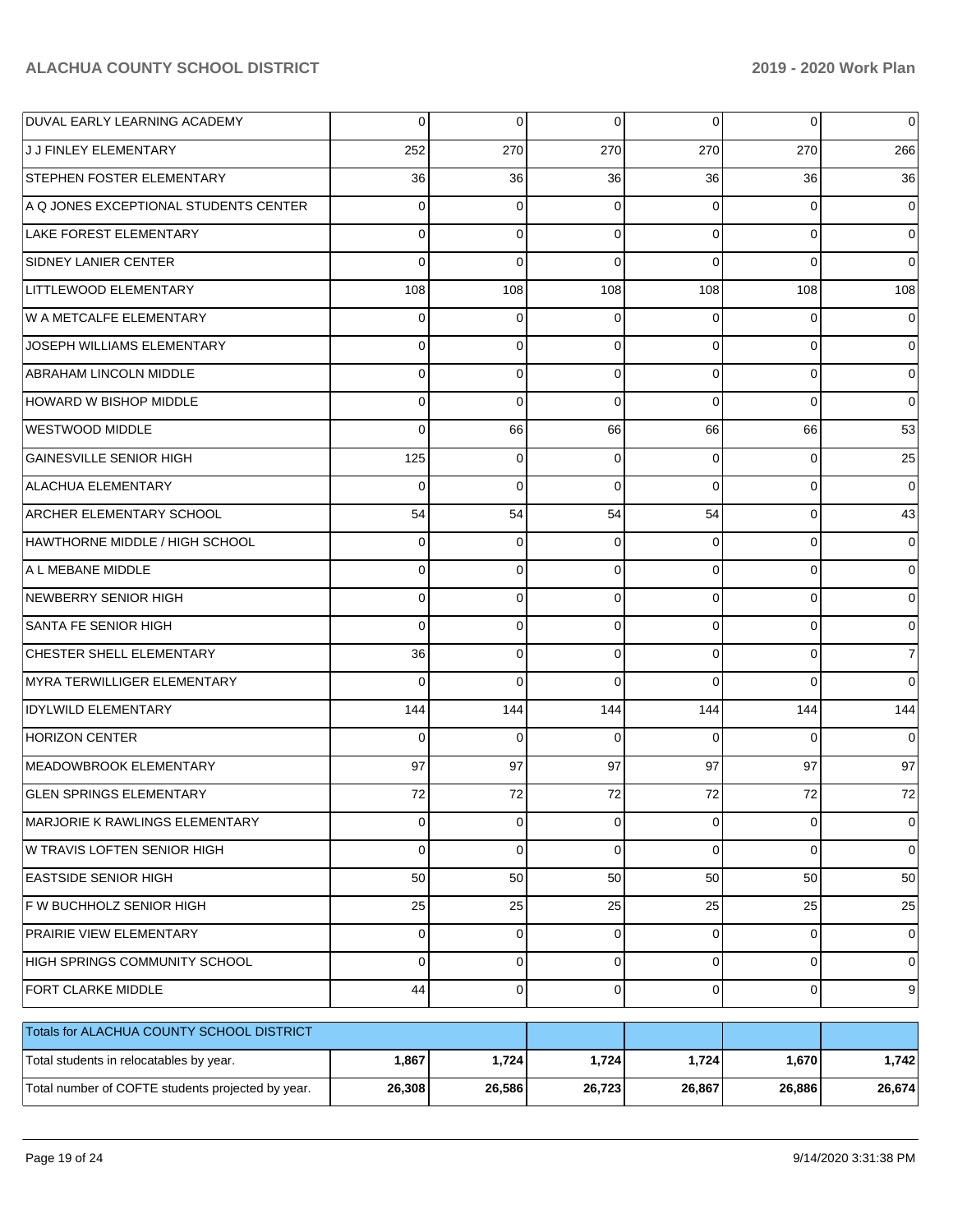| $\overline{\phantom{0}}$<br>l Darcant<br>relocatables by<br>vear. | 701<br>70 | $\sim$<br>70. | - 04<br>- - - | $\mathbf{r}$<br>70 I | ົດ/<br>7٥ | <b>່%</b> |
|-------------------------------------------------------------------|-----------|---------------|---------------|----------------------|-----------|-----------|

### **Leased Facilities Tracking**

Exising leased facilities and plans for the acquisition of leased facilities, including the number of classrooms and student stations, as reported in the educational plant survey, that are planned in that location at the end of the five year workplan.

| Location                              | # of Leased<br>Classrooms 2019 -<br>2020 | <b>FISH Student</b><br><b>Stations</b> | Owner               | # of Leased<br>Classrooms 2023 -<br>2024 | <b>FISH Student</b><br><b>Stations</b> |
|---------------------------------------|------------------------------------------|----------------------------------------|---------------------|------------------------------------------|----------------------------------------|
| F W BUCHHOLZ SENIOR HIGH              | 1                                        |                                        | 25 Leasing Company  | $\overline{2}$                           | 25                                     |
| NEWBERRY ELEMENTARY                   | 14                                       |                                        | 252 Leasing Company | 16                                       | 288                                    |
| J J FINLEY ELEMENTARY                 | 14                                       |                                        | 252 Leasing Company | 18                                       | 270                                    |
| DUVAL EARLY LEARNING ACADEMY          | 0                                        | $\Omega$                               |                     | $\mathbf 0$                              | $\Omega$                               |
| STEPHEN FOSTER ELEMENTARY             | 0                                        |                                        | 0 Leasing Company   | $\mathbf 2$                              | 36                                     |
| A Q JONES EXCEPTIONAL STUDENTS CENTER | 0                                        | $\mathbf 0$                            |                     | $\mathbf 0$                              | 0                                      |
| <b>LAKE FOREST ELEMENTARY</b>         | 0                                        | 0                                      |                     | $\pmb{0}$                                | $\Omega$                               |
| SIDNEY LANIER CENTER                  | 0                                        | $\Omega$                               |                     | $\mathbf 0$                              | $\Omega$                               |
| LITTLEWOOD ELEMENTARY                 | 0                                        |                                        | 0 Leasing Company   | 6                                        | 108                                    |
| W A METCALFE ELEMENTARY               | 0                                        | $\mathbf 0$                            |                     | $\mathbf 0$                              | 0                                      |
| JOSEPH WILLIAMS ELEMENTARY            | 0                                        | 0                                      |                     | $\pmb{0}$                                | $\Omega$                               |
| ABRAHAM LINCOLN MIDDLE                | 0                                        | 0                                      |                     | $\mathbf 0$                              | $\Omega$                               |
| HOWARD W BISHOP MIDDLE                | 0                                        | $\mathbf{0}$                           |                     | $\mathbf 0$                              | $\Omega$                               |
| <b>WESTWOOD MIDDLE</b>                | 0                                        |                                        | 0 Leasing Company   | 3                                        | 66                                     |
| <b>GAINESVILLE SENIOR HIGH</b>        | $\mathbf 0$                              | $\mathbf 0$                            |                     | $\mathbf 0$                              | 0                                      |
| <b>ALACHUA ELEMENTARY</b>             | 0                                        | $\Omega$                               |                     | $\mathbf 0$                              | $\Omega$                               |
| ARCHER ELEMENTARY SCHOOL              | 0                                        |                                        | 0 Leasing Company   | 3                                        | 54                                     |
| HAWTHORNE MIDDLE / HIGH SCHOOL        | 0                                        | $\mathbf 0$                            |                     | $\pmb{0}$                                | $\Omega$                               |
| A L MEBANE MIDDLE                     | $\mathbf 0$                              | $\mathbf 0$                            |                     | $\mathbf 0$                              | $\Omega$                               |
| NEWBERRY SENIOR HIGH                  | 0                                        | 0                                      |                     | $\mathbf 0$                              | $\Omega$                               |
| SANTA FE SENIOR HIGH                  | 0                                        | $\mathbf{0}$                           |                     | $\mathbf 0$                              | $\Omega$                               |
| CHESTER SHELL ELEMENTARY              | 0                                        |                                        | 0 Leasing Company   | $\mathbf 2$                              | 36                                     |
| <b>MYRA TERWILLIGER ELEMENTARY</b>    | 0                                        | 0                                      |                     | 0                                        | 0                                      |
| <b>IDYLWILD ELEMENTARY</b>            | 8                                        |                                        | 144 Leasing Company | 8                                        | 144                                    |
| <b>GLEN SPRINGS ELEMENTARY</b>        | 4                                        |                                        | 72 Leasing Company  | 4                                        | 72                                     |
| MARJORIE K RAWLINGS ELEMENTARY        | 0                                        | 0                                      |                     | 0                                        | 0                                      |
| W TRAVIS LOFTEN SENIOR HIGH           | 0                                        | $\mathbf 0$                            |                     | $\mathbf 0$                              | 0                                      |
| PRAIRIE VIEW ELEMENTARY               | 0                                        | $\mathbf 0$                            |                     | $\pmb{0}$                                | 0                                      |
| HIGH SPRINGS COMMUNITY SCHOOL         | 0                                        | 0                                      |                     | $\mathbf 0$                              | 0                                      |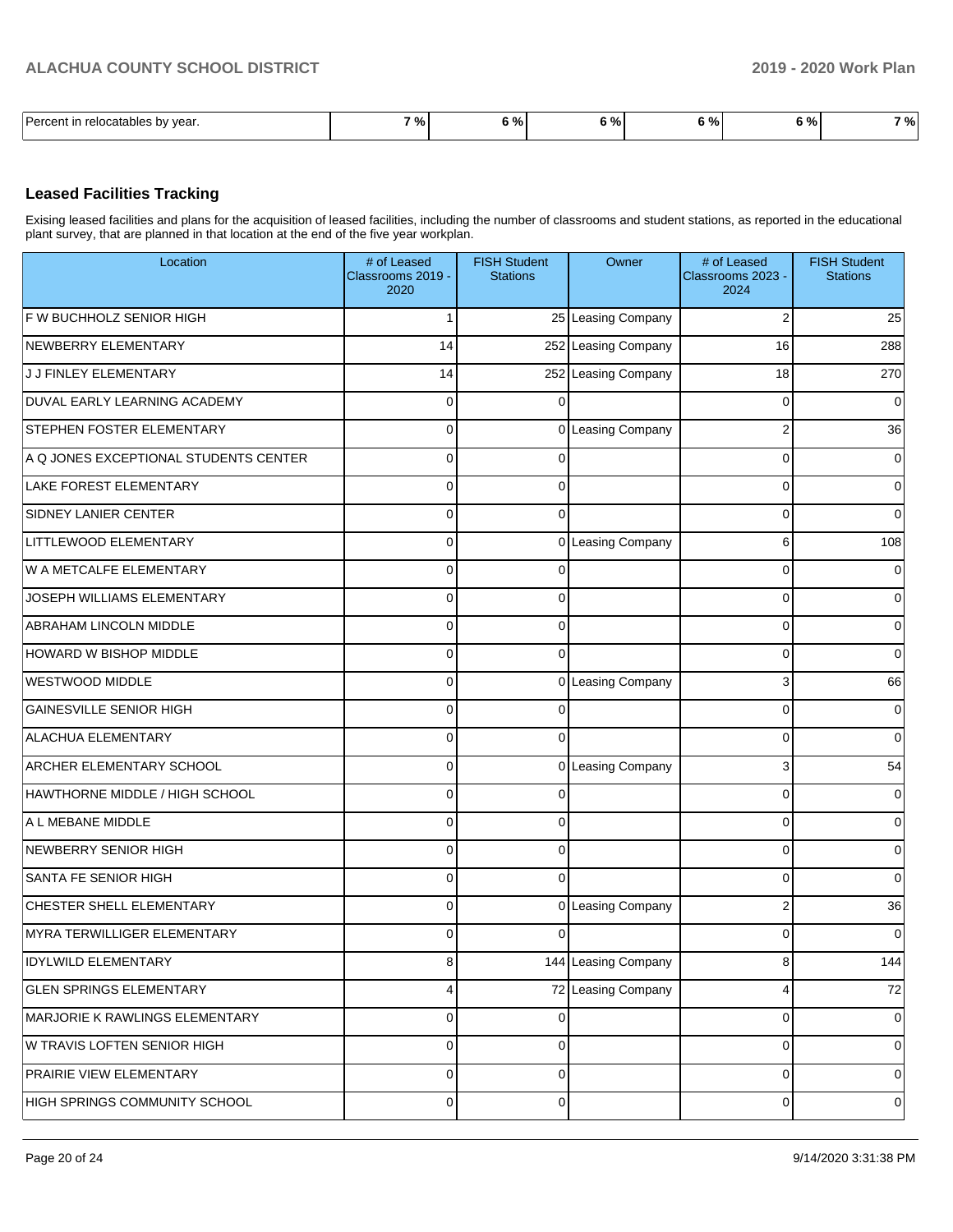| KIMBALL WILES ELEMENTARY     | 10 |              | 172 Leasing Company | 10 | 172             |
|------------------------------|----|--------------|---------------------|----|-----------------|
| <b>C W NORTON ELEMENTARY</b> | 2  |              | 36 Leasing Company  | 2  | 36              |
| WILLIAM S TALBOT ELEMENTARY  | 3  |              | 54 Leasing Company  | 3  | 54              |
| W W IRBY ELEMENTARY          | 0  |              |                     |    | 0               |
| <b>OAKVIEW MIDDLE</b>        |    |              | 146 Leasing Company | 5  | 110             |
| KANAPAHA MIDDLE              |    |              | 88 Leasing Company  | 4  | 88              |
| LAWTON M CHILES ELEMENTARY   | 0  | <sup>n</sup> |                     | ∩  | $\Omega$        |
| HORIZON CENTER               | 0  | 0            |                     | 0  | $\Omega$        |
| <b>FORT CLARKE MIDDLE</b>    | 2  | 44           |                     |    | $\Omega$        |
| <b>EASTSIDE SENIOR HIGH</b>  | 2  |              | 50 Leasing Company  | 0  | 50 <sub>1</sub> |
| MEADOWBROOK ELEMENTARY       | 6  |              | 97 Leasing Company  | 6  | 97              |
| HIDDEN OAK ELEMENTARY        | 0  |              | 0 Leasing Company   | 3  | 54              |
|                              | 77 | 1,432        |                     | 97 | 1,760           |

# **Failed Standard Relocatable Tracking**

Relocatable units currently reported by school, from FISH, and the number of relocatable units identified as 'Failed Standards'.

Nothing reported for this section.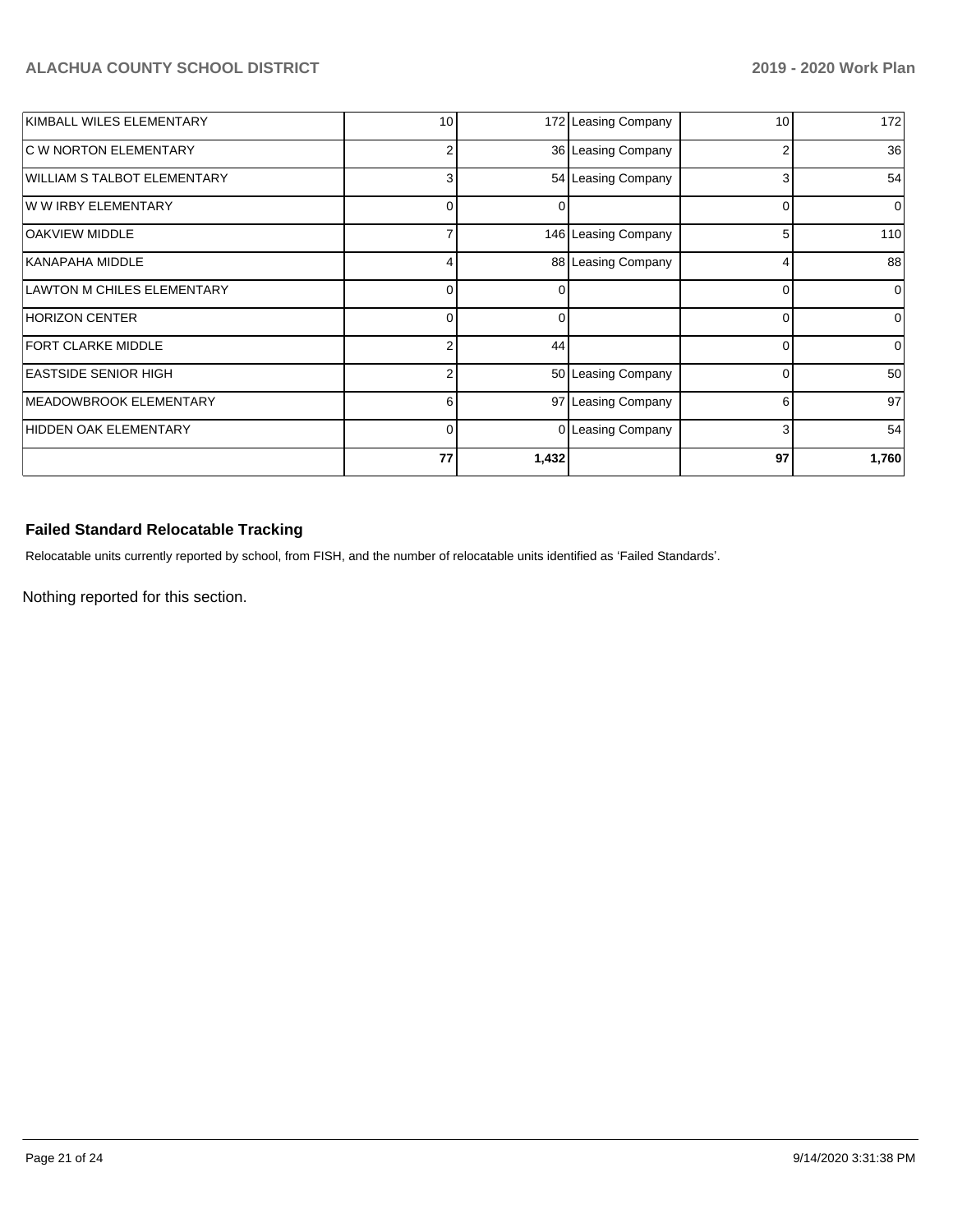# **Planning**

#### **Class Size Reduction Planning**

**Plans approved by the school board that reduce the need for permanent student stations such as acceptable school capacity levels, redistricting, busing, year-round schools, charter schools, magnet schools, public-private partnerships, multitrack scheduling, grade level organization, block scheduling, or other alternatives.**

Redistricting - Attendance Zone Policy 5.11 Section (2)(f) - states that "The Board may assign students to alternative schools or programs located in or out of their assigned zone, for health, safety or welfare of the students, other students or staff to relieve crowded schools or avoid school crowding".

Magnet Schools - all grade levels

Block Scheduling - at High Schools

Charter Schools - see "Tracking - Charter Schools"

#### **School Closure Planning**

**Plans for the closure of any school, including plans for disposition of the facility or usage of facility space, and anticipated revenues.** 

Using Prairie View for temporary use to house students during the razing and construction of possibly four(4) elementary schools (Idlywild, Williams, Duval, and Rawlings), as it is currently a closed school. The Castaldi application for Idylwild has been approved by DOE and campus-wide work is set to begin June 2020. The potential of selling Prairie View Academy in the distant future is also being explored. Waldo Community was closed at the end of 2014-15 and ownership was transferred to the City of Waldo on February 28, 2018. Horizon Center was re-purposed in the past to Administration and is still being used for Administration. Duval Elementary was re-purposed in the past to an Early Learning Academy and is still being used for an Early Learning Academy.

# **Long Range Planning**

#### **Ten-Year Maintenance**

District projects and locations regarding the projected need for major renovation, repair, and maintenance projects within the district in years 6-10 beyond the projects plans detailed in the five years covered by the work plan.

Nothing reported for this section.

#### **Ten-Year Capacity**

Schedule of capital outlay projects projected to ensure the availability of satisfactory student stations for the projected student enrollment in K-12 programs for the future 5 years beyond the 5-year district facilities work program.

Nothing reported for this section.

#### **Ten-Year Planned Utilization**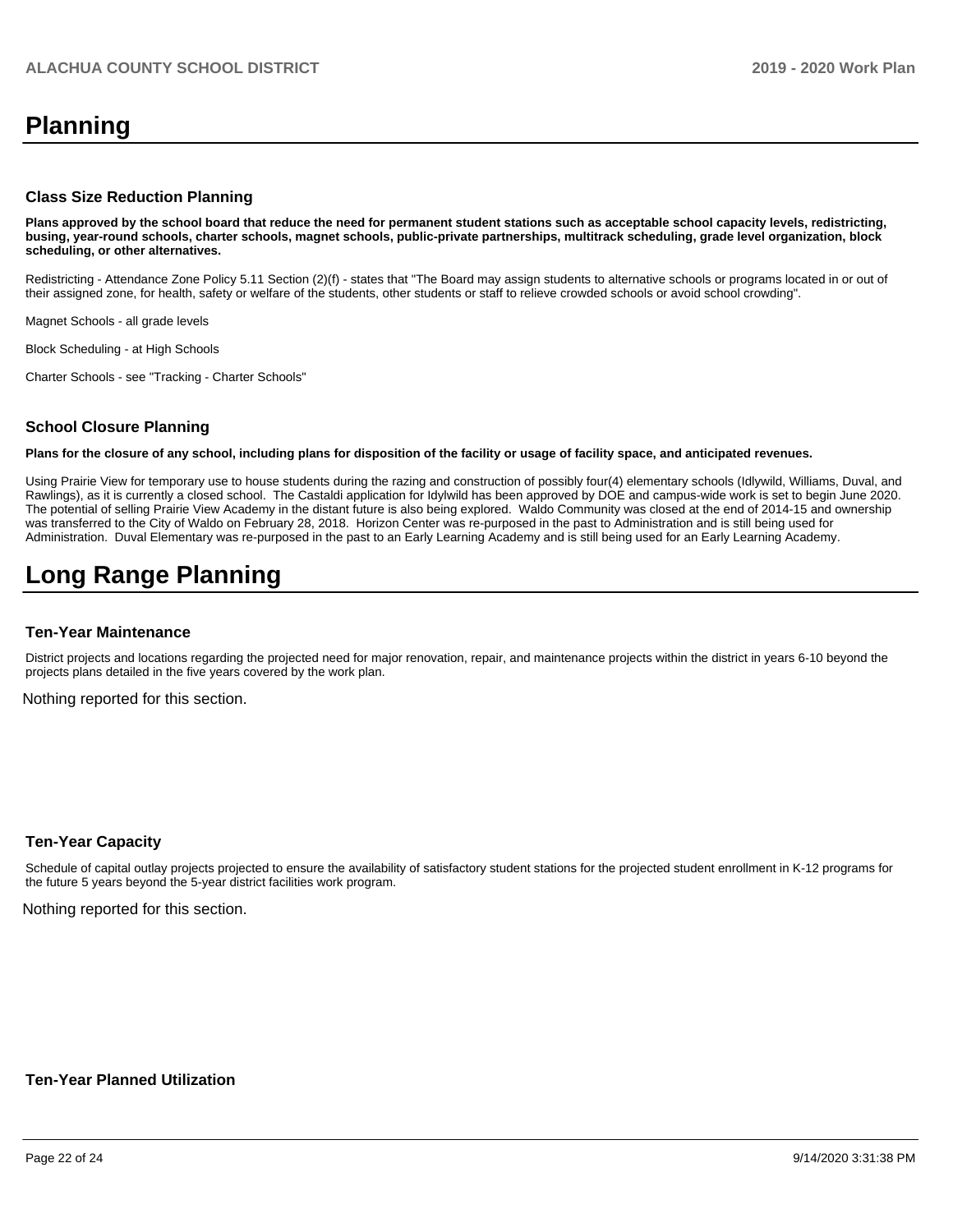Schedule of planned capital outlay projects identifying the standard grade groupings, capacities, and planned utilization rates of future educational facilities of the district for both permanent and relocatable facilities.

| <b>Grade Level Projections</b>   | <b>FISH</b><br>Student<br><b>Stations</b> | <b>Actual 2018 -</b><br>2019 FISH<br>Capacity | Actual<br>$2018 -$<br>2019<br><b>COFTE</b> | Actual 2018 - 2019<br><b>Utilization</b> | Actual 2019 - 2020 / 2028 - 2029 new<br>Student Capacity to be added/removed | Projected 2028<br>2029 COFTE | Projected 2028 -<br>2029 Utilization |
|----------------------------------|-------------------------------------------|-----------------------------------------------|--------------------------------------------|------------------------------------------|------------------------------------------------------------------------------|------------------------------|--------------------------------------|
| Elementary - District<br> Totals | 13.661                                    | 13,661                                        | 12,187.53                                  | 89.22 %                                  |                                                                              | 12.969                       | 94.93%                               |
| Middle - District Totals         | 9.709                                     | 8.734                                         | 6,976.83                                   | 79.88%                                   |                                                                              | 6.033                        | 69.07 %                              |
| High - District Totals           | 9,293                                     | 8,531                                         | 6.711.70                                   | 78.68%                                   |                                                                              | 6,874                        | 80.58 %                              |
| Other - ESE, etc                 | 1.149                                     | 550                                           | 240.74                                     | 43.82 %                                  |                                                                              | 241                          | 43.82 %                              |
|                                  | 33,812                                    | 31,476                                        | 26.116.80                                  | 82.97 %                                  |                                                                              | 26,117                       | 82.97 %                              |

**Combination schools are included with the middle schools for student stations, capacity, COFTE and utilization purposes because these facilities all have a 90% utilization factor. Use this space to explain or define the grade groupings for combination schools.** 

No comments to report.

#### **Ten-Year Infrastructure Planning**

**Proposed Location of Planned New, Remodeled, or New Additions to Facilities in 06 thru 10 out years (Section 28).**

Nothing reported for this section.

Plans for closure of any school, including plans for disposition of the facility or usage of facility space, and anticipated revenues in the 06 thru 10 out **years (Section 29).**

Nothing reported for this section.

#### **Twenty-Year Maintenance**

District projects and locations regarding the projected need for major renovation, repair, and maintenance projects within the district in years 11-20 beyond the projects plans detailed in the five years covered by the work plan.

Nothing reported for this section.

#### **Twenty-Year Capacity**

Schedule of capital outlay projects projected to ensure the availability of satisfactory student stations for the projected student enrollment in K-12 programs for the future 11-20 years beyond the 5-year district facilities work program.

Nothing reported for this section.